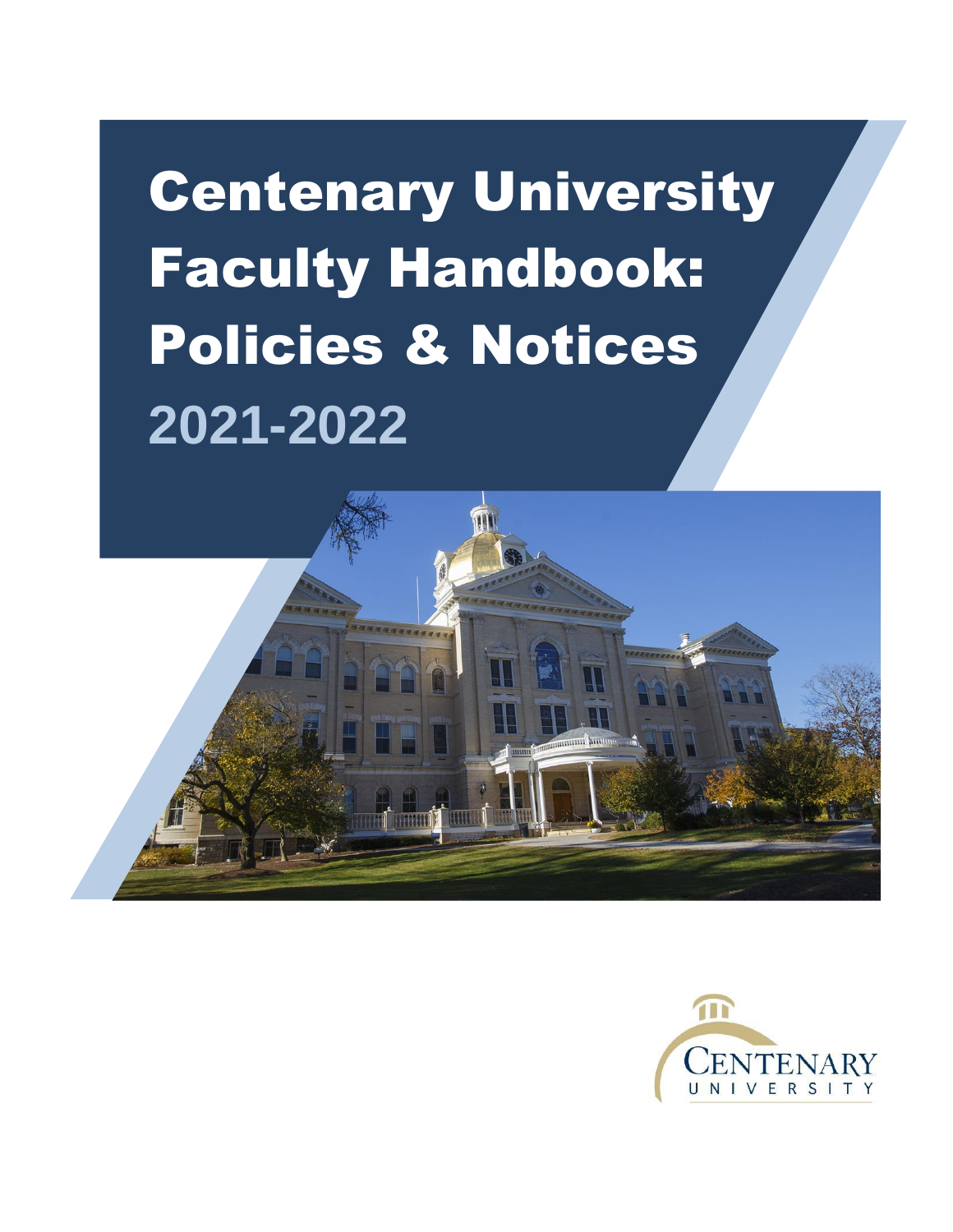# **CENTENARY UNIVERSITY FACULTY HANDBOOK:** POLICIES & NOTICES 2021-2022

# **TABLE OF CONTENTS**

| Removal of a Grade of "F" from Computations (this policy does not apply to graduate courses) 18 |  |
|-------------------------------------------------------------------------------------------------|--|
|                                                                                                 |  |
|                                                                                                 |  |
|                                                                                                 |  |
|                                                                                                 |  |
|                                                                                                 |  |
|                                                                                                 |  |
|                                                                                                 |  |
|                                                                                                 |  |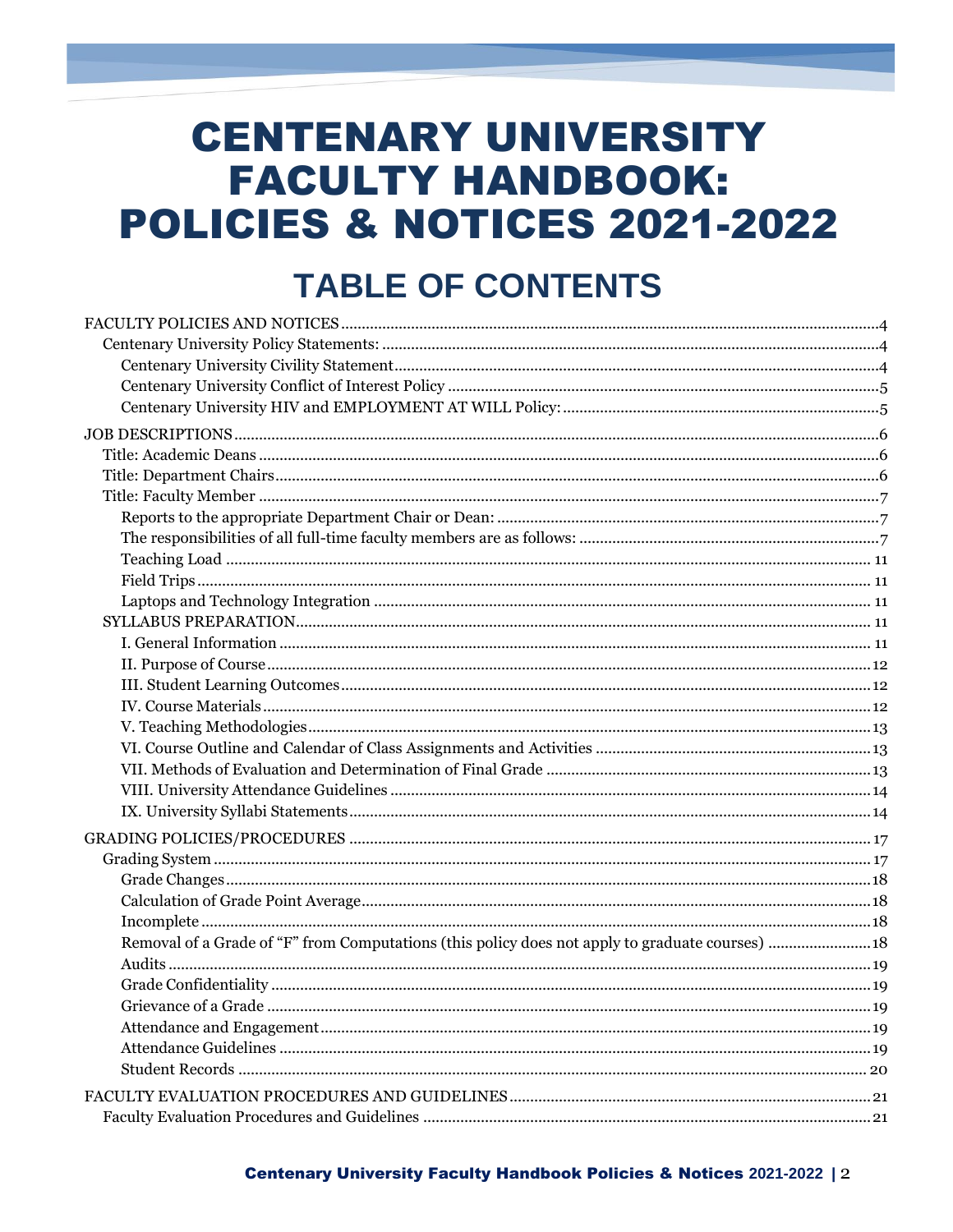| <b>CLEP</b>                                                                                    |  |
|------------------------------------------------------------------------------------------------|--|
|                                                                                                |  |
|                                                                                                |  |
|                                                                                                |  |
|                                                                                                |  |
|                                                                                                |  |
|                                                                                                |  |
|                                                                                                |  |
|                                                                                                |  |
|                                                                                                |  |
|                                                                                                |  |
| Appendix Two, Faculty Handbook: Centenary University, Guidelines for Institutional Service  48 |  |
|                                                                                                |  |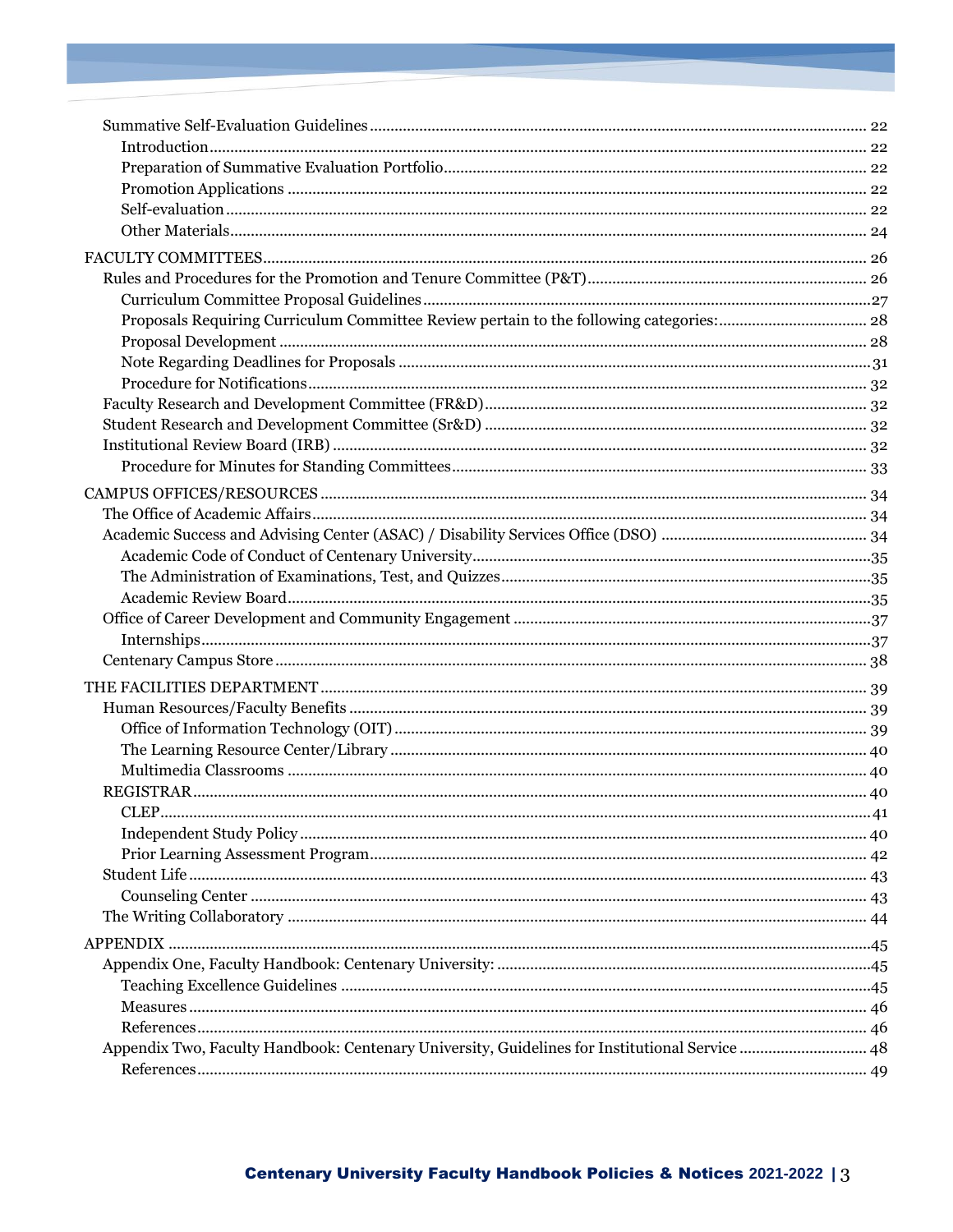# <span id="page-3-0"></span>FACULTY POLICIES AND NOTICES

The purpose of this document is to provide information regarding policies and procedures that apply specifically to Faculty. Much of the information provided herein elaborates on what is contained in the Faculty Constitution. All Faculty members should make themselves familiar with the information contained in this document and in the Constitution. The Constitution provides a framework for shared governance subject to the authority of the President and Board of Trustees of Centenary University.

Each Faculty Member reports directly to his or her Department Chair or Dean. Faculty Members are also accountable to the other members of their Department, to the faculty in general, and to the Chief Academic Officer. Department chairs and Deans report to the Chief Academic Officer.

# <span id="page-3-1"></span>Centenary University Policy Statements:

# <span id="page-3-2"></span>Centenary University Civility Statement

Centenary University is committed to the ongoing challenge of creating and sustaining a civil and inclusive climate that is welcoming, respectful, and broadens our understanding of people whose identities, perspectives, and experiences may differ in age, socioeconomic class, color, culture, ability, ethnicity, family structure, marital status, gender, gender identity and expression, national origin, immigration status, political ideology, race, religion, sex, sexual orientation, and physical appearance.

We expect:

- All members of our community will strive to recognize and affirm the inherent dignity and worth of all people.
- That the free expression, exploration, and exchange of ideas will be encouraged in an atmosphere of academic freedom that is considerate and tolerant of others' beliefs.
- Our campus to be safe and free of incidents that create a demeaning or hostile environment.

These values are to be reflected in the classroom as well as in the broader working and living environments at Centenary. All members of our community are expected to act withintegrity, to model these standards, and to hold ourselves and one another accountable forour actions and our words.

For additional information, please review the Centenary University Code of Ethics, which can be found on the Human Resources Policies & Notices webpage at [https://www.centenaryuniversity.edu/wp](https://www.centenaryuniversity.edu/wp-content/uploads/2021/01/Code-of-Ethics-2021-Final.pdf)[content/uploads/2021/01/Code-of-Ethics-2021-Final.pdf](https://www.centenaryuniversity.edu/wp-content/uploads/2021/01/Code-of-Ethics-2021-Final.pdf)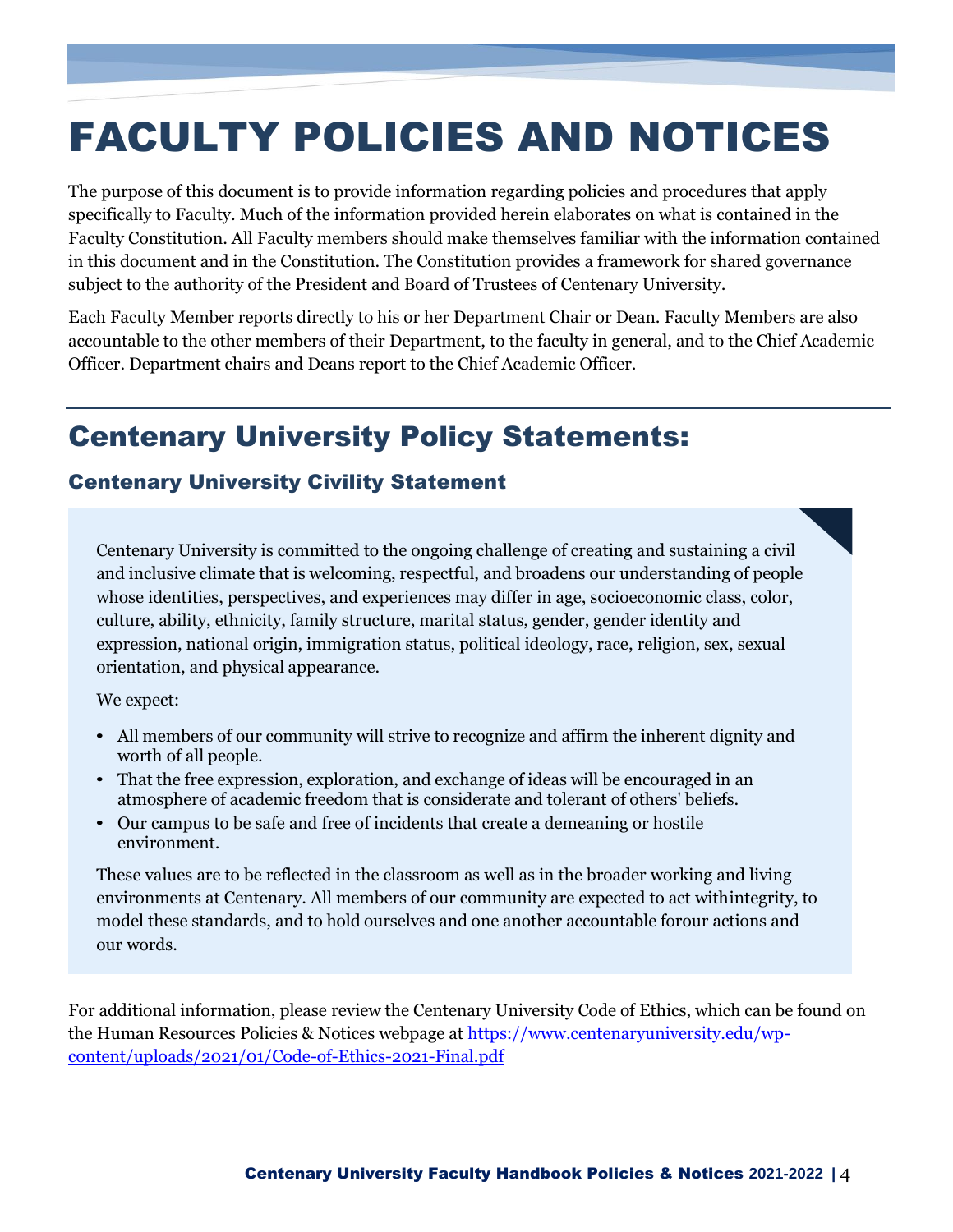# <span id="page-4-0"></span>Centenary University Conflict of Interest Policy

#### **What is Expected:**

Full-time faculty members are expected to work together to meet the common goals of CentenaryUniversity — with loyalty and objectivity, and avoiding conflicts of interest.

Full-time faculty members and full-time members of the Executive Staff have many activities in their lives outside Centenary University. A "conflict of interest" arises when a full-time Faculty or Executive Staff member's personal, social, financial, or political activities have the potential of **interfering with his or her loyalty and objectivity** to the University. Actual conflicts must be avoided, but even the **appearance** of a conflict of interest can be harmful.

#### **Ways That Conflicts of Interest Can Arise Outside Employment and Affiliations:**

If full-time faculty or Executive Staff members have a second job with, teach courses at, perform services for, or serve as a director or consultant for an institution or an organization that is a competitoror supplier of goods or services, this raises an actual or possible conflict of interest. (The same point applies to jobs, teaching, and consulting for an institution or organization that is seeking to become a competitor or supplier.)

Some arrangements of this kind are **never** permissible — for example, holding a full-time teaching or administrative position at another college or university, or working for or providing services to anyone with which the full-time faculty member deals as part of his or her position at Centenary.

#### **No outside affiliations with competitors or suppliers are permitted unless:**

The full-time faculty or Executive Staff member obtains the written approval of his or her DepartmentChair or the appropriate officer in the Academic Affairs office.

\*A separate Conflict of Interest Policy may be appropriate for staff members.

**Sexual Harassment, Anti-Harassment, Discrimination & Retaliation Policy** The most accurate and up-to-date policy can be found on the Title IX webpage: [https://www.centenaryuniversity.edu/human-resources/title-ix-webpage.](https://www.centenaryuniversity.edu/human-resources/title-ix-webpage)

# <span id="page-4-1"></span>Centenary University HIV and EMPLOYMENT AT WILL Policy:

HIV Policy, Employment at Will policy can be found on the HR Policies and Notices webpage: <https://www.centenaryuniversity.edu/human-resources/policies-and-notices.>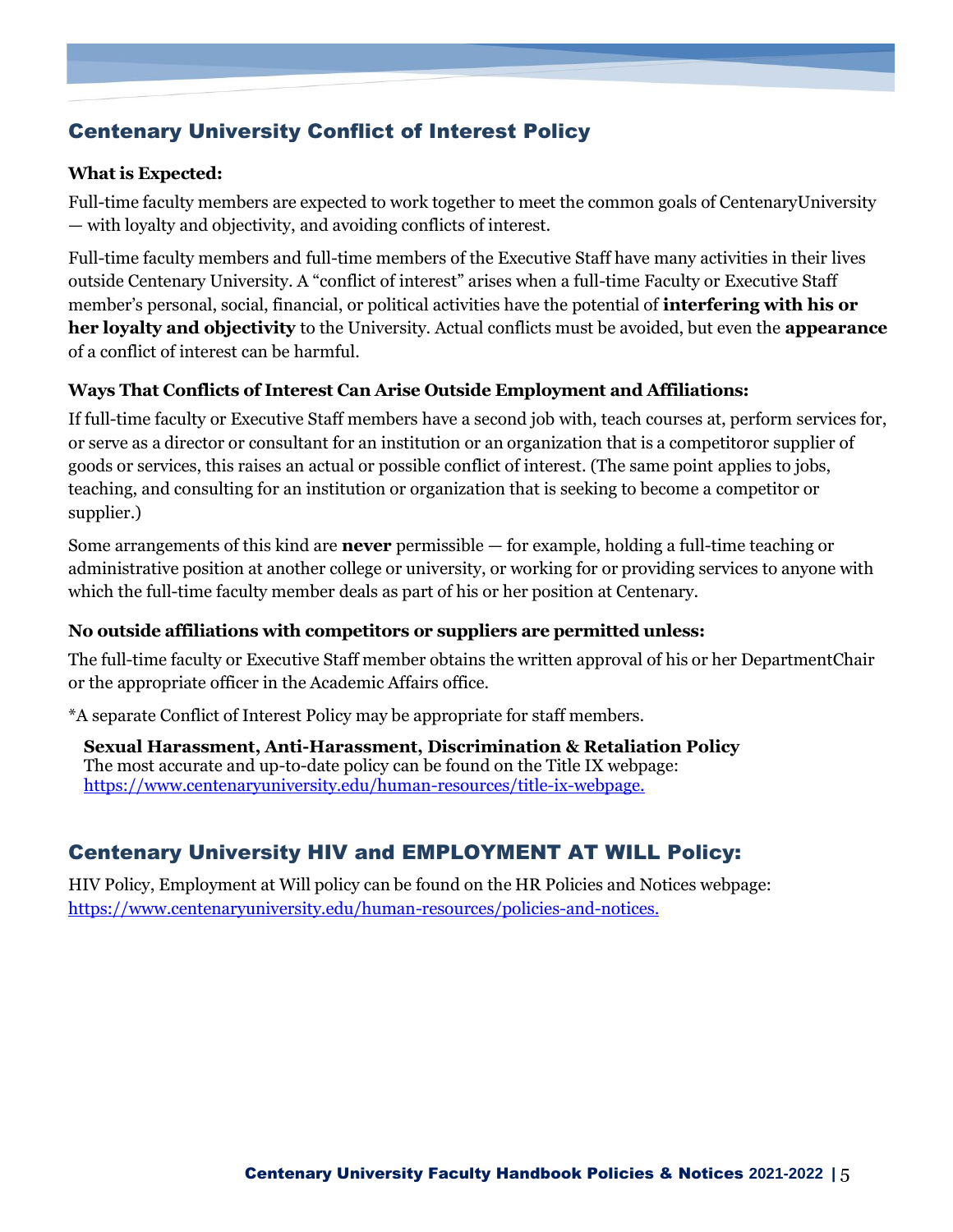# <span id="page-5-0"></span>JOB DESCRIPTIONS

# <span id="page-5-1"></span>Title: Academic Deans

The dean is expected to:

- Embody the role of leader, mentor, and visionary for the entire School with a demonstrated commitment to open, transparent communication;
- Play a key role in recruiting, mentoring, and retaining faculty and staff within the School and serve as an advocate to University leadership in support of opportunities that will foster career development and achievement of professional and individual goals;
- Create a shared purpose and vision for the School that reflects and advances the mission and strategic direction of the University;
- Work collaboratively with any directors or coordinators of specific programs within the School;
- Work with University Advancement in raising endowments, obtaining external grants, and other initiatives that support the work of the School's faculty and students;
- Identify and establish sources of revenue other than that generated through program enrollment;
- Work to maintain the School's specialized accreditations and assist with maintenance for Middle States accreditation for the University;
- Assure that programs are current with respect to curriculum, faculty credentials, and learning outcomes;
- Achieve enrollment goals (new and returning) in conjunction with University Admissions;
- Represent the School to the faculty, staff, and administrators of Centenary University;
- Represent the School to a wide range of University-related constituencies including community stakeholders, the professional community, alumni, and donors;
- Recommend academic and administrative policies and procedures of specific interest or purpose for programs within the School;
- Formulate and monitor the budget for the School and provide biannual program reports for initiatives to the VPAA;
- Advance the goals of the University, VPAA, and the Faculty;
- Evaluate all faculty and staff within the School;
- Other duties assigned.

# <span id="page-5-2"></span>Title: Department Chairs

• Department Chairs manage academic departments. Chairs are elected for three-year terms (unless otherwise designated) by their respective department members by written ballot and confirmed by the Chief Academic Officer. Department chairs have responsibilities in the summer as outlined in the Chairs Guidebook. Department Chairs are subject to recall by a) a three-fourths vote of their electing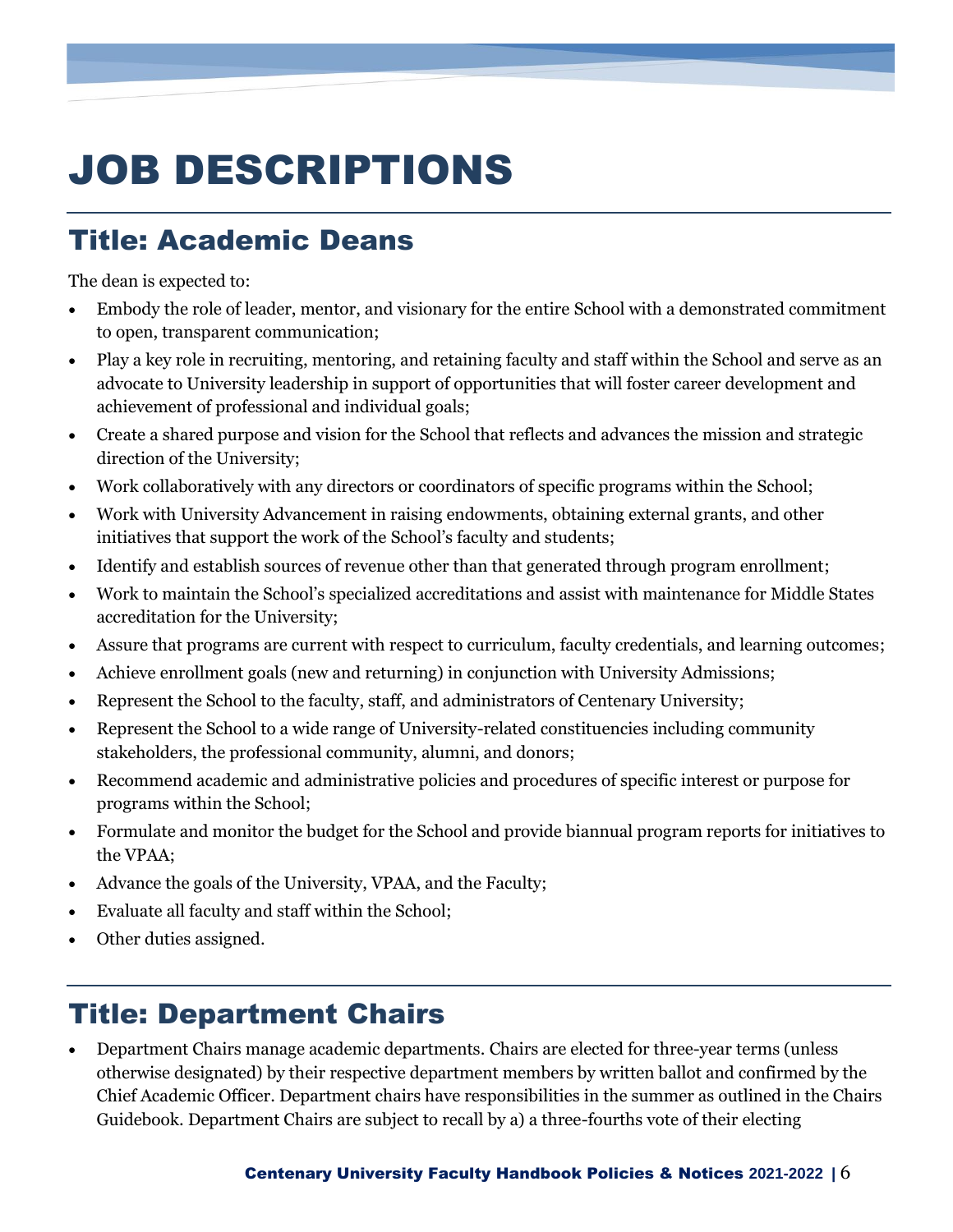constituency, or b) the VPAA/CAO, for failure to fulfill their responsibilities. In the event that a department is unable to elect a member, one will be appointed by the Chief Academic Officer. Chairs are evaluated annually by the VPAA/CAO and the members of the department and report directly to the VPAA/CAO.

- Chairs are expected to:
	- o Recruit, mentor, and work, to retain faculty and staff within the department;
	- $\circ$  Supervise the development of teaching schedules, student advising, and faculty coverage that optimize student learning opportunities;
	- $\circ$  Work collaboratively with any directors or coordinators of specific programs within the department;
	- o Work to maintain specialized accreditations for accredited programs within the department;
	- $\circ$  Assure that programs are current with respect to curriculum, faculty credentials, and learning outcomes;
	- $\circ$  Advance enrollment goals (new and returning) in conjunction with University Admissions;
	- o Serve on designated committees and as the designated representative to the Centenary community, other community partners, and relevant stakeholders;
	- o Enforce and manage university approved policies;
	- $\circ$  Maintain and monitor departmental budgets, including adjunct and overload budgets;
	- o Manage student/faculty matters such as, but not limited to: waivers, disputes, grievances;
	- o Advance the goals of the University, VPAA, and departmental programs;
	- o Other duties assigned.

#### **NOTE**

*COVID-19 or other pandemics or emergencies may result in a chair working remotely for extended periods of time. Whileworking remotely, chairs are expected to continue with their duties as noted above.*

# <span id="page-6-0"></span>Title: Faculty Member

## <span id="page-6-1"></span>Reports to the appropriate Department Chair or Dean:

Faculty members are expected to be effective teachers, to take part in the affairs of the University, and to possess an understanding of the nature of the University, i.e., the image and characteristics. Faculty members are expected to follow the policies and procedures of the University as outlined in this document and the University Employee Handbook. Faculty members are expected to set goals for professional development each year, and to fulfill these goals as a condition of their employment with the University.

## <span id="page-6-2"></span>The responsibilities of all full-time faculty members are as follows:

1. **Teaching:** Provide high quality, student-centered instruction in courses agreed upon with their Department Chair/Dean; establish and assess learning outcomes; maintain high academic standards; challenge students; grade timely and fairly in accordance with University policy; keep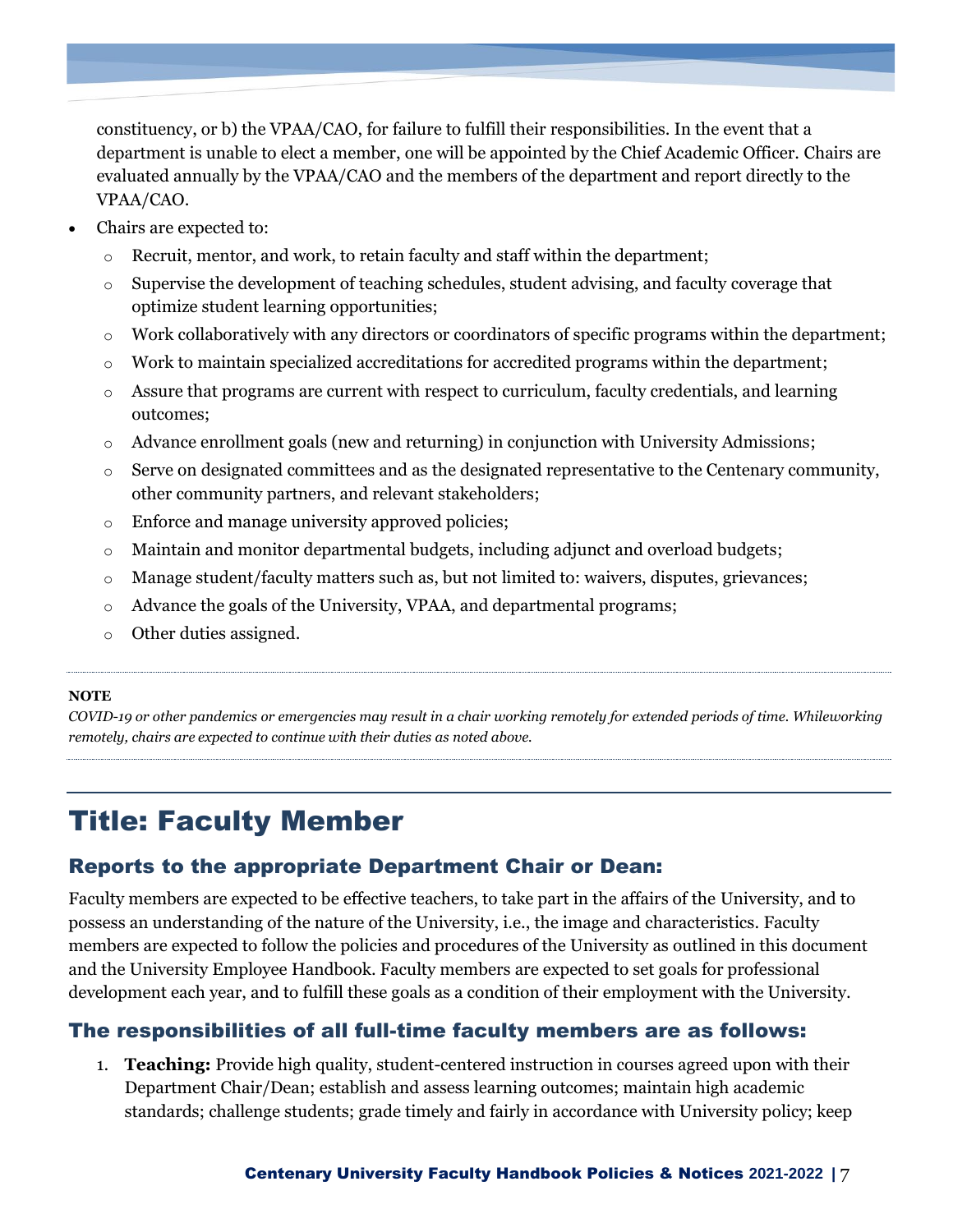regular accurate attendance records; reinforce the skills and knowledge set forth in the Centenary Learning Outcomes and discipline learning outcomes; and commit to the policies and goals of the University.

2. **Advising** (does not include designated SPS faculty): Provide academic counseling for students that helps them to make appropriate choicesand succeed academically; develop an academic completion plan as needed for financial aid; guide students to select courses that are in sequence to ensure on-time completion; help students document their academic progress; help students set attainable goals; refer students to people who can help them with their concerns; serve as advisors to student organizations as asked; maintain regularly scheduled office hours that provide students with the opportunity to interact. Faculty members are expected to maintain a minimum of four office hours a week that are well spread out (hours) over four days. Faculty are expected to be familiar with broad academic policies and procedures such as, but not limited to: repeating a course, FERPA, change of major, LOA procedures, and credits required for full-time status.

For additional information pertaining to expectations for Teaching and Advising, see Faculty Evaluation Procedures and Guidelines and/or the Academic Advising [Handbook.](https://centenaryuniversity.sharepoint.com/:f:/g/AA/Ei3jHej7VKtJmgCcxO0jEAYBUVZX6wNrTRmWcFLrwHs7BQ?e=MEO3ZO)

- 3. **Governance:** Serve on University committees as assigned; attend and participate in department and faculty meetings; initiate proposals for change in areas such as curriculum, and the rules and methods for the conduct of the educational purpose.
- 4. **Support of University Functions:** Assist the Department of Admissions and University Advancement with recruitment and fundraising efforts; assist the Library Director in updating the library collection; work cooperatively with the staff in the Academic Success and Advising Center inorder to ensure student success; and support University-sponsored activities.
- 5. For additional information pertaining to expectations for Institutional Service, see Faculty Evaluation Procedures and Guidelines and the University approved [rubric.](https://centenaryuniversity.sharepoint.com/:f:/g/AA/EhLKeOlwqFBAtRkeRWHO9yABK7dYetMZxNNhMkt0M5D8FA?e=uGlLK1)
- 6. **Scholarship:** Keep current in the field by further study, publication of original work, production of an original performance or piece, and/or attending and participating in conferences or meetings relevant to their fields.

To support the area of Scholarship, Centenary shall make available faculty development funds to beadministered by the appropriate faculty committee. The Chief Academic Officer has the right to make final approval of the allocation of the funds.

While general expectations for contributions to the profession and scholarship can be found in the Faculty Handbook (see Faculty Evaluation Procedures and Guidelines), each Department shall maintain a rubric detailing Department and/or program specific criteria for contributions to the profession/ scholarship. Therefore, faculty should consult with their Department Chair or Dean regarding Department/program specific criteria and expectations for contributions to the profession/ scholarship.

Centenary encourages faculty to be full members of professional organizations, both national and local, where the purposes and goals of said organizations are not contrary to the purposes and goals of the University.

7. **Professional consulting,** which includes teaching at other colleges, must be approved by both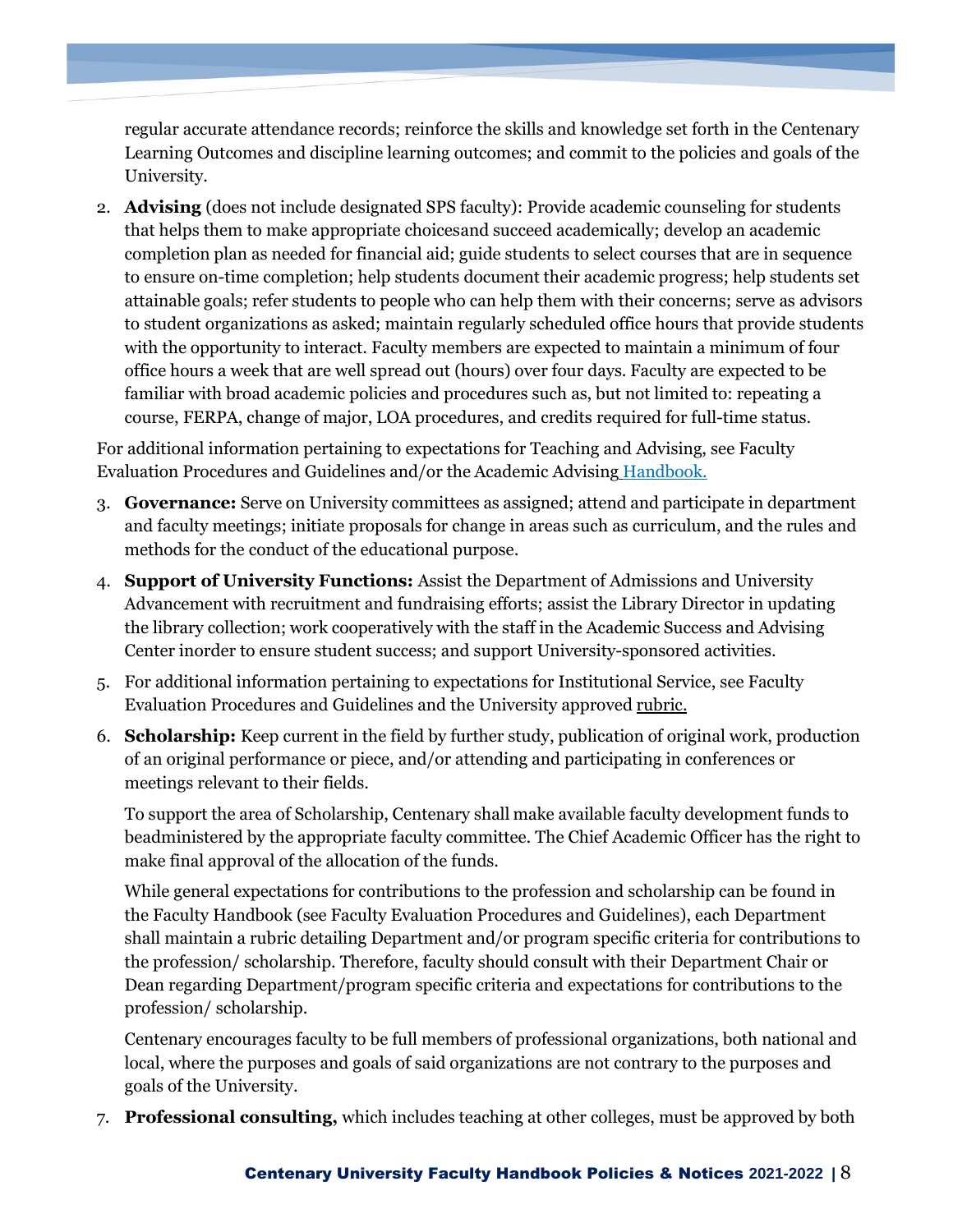the Department Chair or Dean and the appropriate Academic Officer(s). During the Fall semester, each faculty member should provide the Department Chair or Dean and the appropriate Academic Officer(s) a summary of additional work and/or consulting commitments outside Centenary University during their contractual period (9 or 12 months). Although it is recognized that outside professional work and/or consulting (with or without additional compensation) may be recognizedas appropriate professional activity to the extent that it enhances the Faculty Member's stature and revitalizes teaching/research capabilities, it must be understood that these additional outside commitments can, in no way, conflict with the primary work at Centenary University, and cannot dictate special schedule arrangements.

- 8. **Technology, LMS:** all faculty are expected to complete training in Moodle and other tools and technologies, annually. In order to remain agile, faculty should be technologically ready to pivot to remote instruction at any time.
- 9. **AAUP Statement on Professional Ethics, 2012:** Professors, guided by a deep conviction of the worth and dignity of the advancement of knowledge, recognize the special responsibilities placed upon them. Their primary responsibility to their subject is to seek and to state the truth as they see it. To this end professors devote their energies to developing and improving their scholarly competence. They accept the obligation to exercise critical self-discipline and judgment in using, extending, and transmitting knowledge. They practice intellectual honesty. Although professors may follow subsidiary interests, these interests must never seriously hamper or compromise their freedom of inquiry.

As teachers, professors encourage the free pursuit of learning in their students. They hold before them the best scholarly and ethical standards of their discipline. Professors demonstrate respect for students as individuals and adhere to their proper roles as intellectual guides and counselors.

Professors make every reasonable effort to foster honest academic conduct and to ensure that their evaluations of students reflect each student's true merit. They respect the confidential nature of the relationship between professor and student. They avoid any exploitation, harassment, or discriminatory treatment of students. They acknowledge significant academic or scholarly assistance from them. They protect their academic freedom.

As colleagues, professors have obligations that derive from common membership in the communityof scholars. Professors do not discriminate against or harass colleagues. They respect and defend the free inquiry of associates, even when it leads to findings and conclusions that differ from their own. Professors acknowledge academic debt and strive to be objective in their professional judgment of colleagues. Professors accept their share of faculty responsibilities for the governance of their institution.

As members of an academic institution, professors seek above all to be effective teachers and scholars. Although professors observe the stated regulations of the institution, provided the regulations do not contravene academic freedom, they maintain their right to criticize and seek revision. Professors give due regard to their paramount responsibilities within their institution in determining the amount and character of work done outside it. When considering the interruption or termination of their service, professors recognize the effect of their decision upon the program ofthe institution and give due notice of their intentions.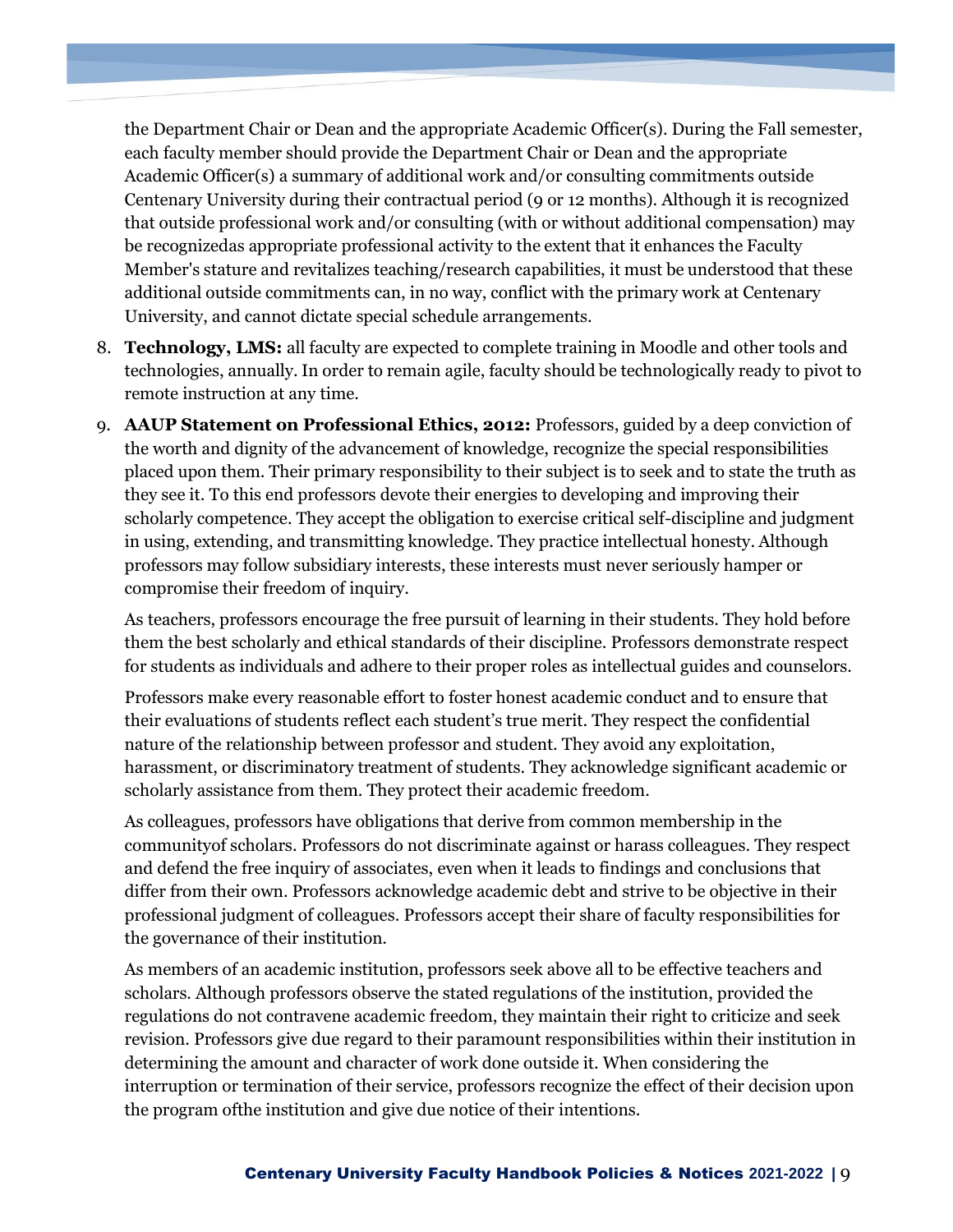As members of their community, professors have the rights and obligations of other citizens. Professors measure the urgency of these obligations in the light of their responsibilities to their subject, to their students, to their profession, and to their institution. When they speak or act as private persons, they avoid creating the impression of speaking or acting for their college or university. As citizens engaged in a profession that depends upon freedom for its health and integrity, professors have a particular obligation to promote conditions of free inquiry and to furtherpublic understanding of academic freedom.

For guidance with complaints or grievances related to professional conduct, please consult the guidelines for The Mediation and Policy Panel of the Faculty (Article XI of the Centenary UniversityConstitution).

In addition to the AAUP Statement on Professional Ethics, Centenary University has alsoadopted the following in-house "Statement of Professionalism:"

*"Faculty should demonstrate respect for others and the ability to work cooperatively and effectively with colleagues, students, staff, administration and Board members. Although Centenary University believes that the right to criticize and disagree are the cornerstones of academic freedom, such criticisms and disagreements should be respectful and made in the spirit stimulating positive debate and discussion."*

In addition, the following applies to faculty members:

- a. Full-time faculty members shall be required to be in attendance during the entire academic year as determined by the Board of Trustees unless excused by the Chief Academic Officer. Such planned absences may result in a prorated reduction in salary.
- b. If a leave-of-absence is requested by a faculty member for a purpose that is considered to be of professional value to the faculty member in the performance of their duties at the University, and to the advantage of the University, and if, in the opinion of the President of the University, satisfactoryarrangements can be made to care for the faculty member's normal load during his/her absence or leave, the President of the University, may grant the request for leave for such period and on such terms as they may determine.
- c. The sick leave policy can be found on the Human Resources Policies & Notices webpage at <https://www.centenaryuniversity.edu/human-resources/policies-and-notices.>
- d. All faculty are expected to log sick time in ADP.
- e. Faculty schedules and syllabi must be provided to the Department Chair or Dean prior to the start of the semester. Following approval, the Department Chair or Dean will forward the schedules and syllabi to the Faculty Administrative Assistant for distribution and filing. Office hours must be posted outside of each office and online via Moodle in each class.
- f. Faculty members are responsible for retaining and maintaining personal copies of all reports and documents necessary for evaluation including, but not limited to, teaching evaluations, documentation of professional activities and prior evaluation reports (see Summative Self-Evaluation Guidelines).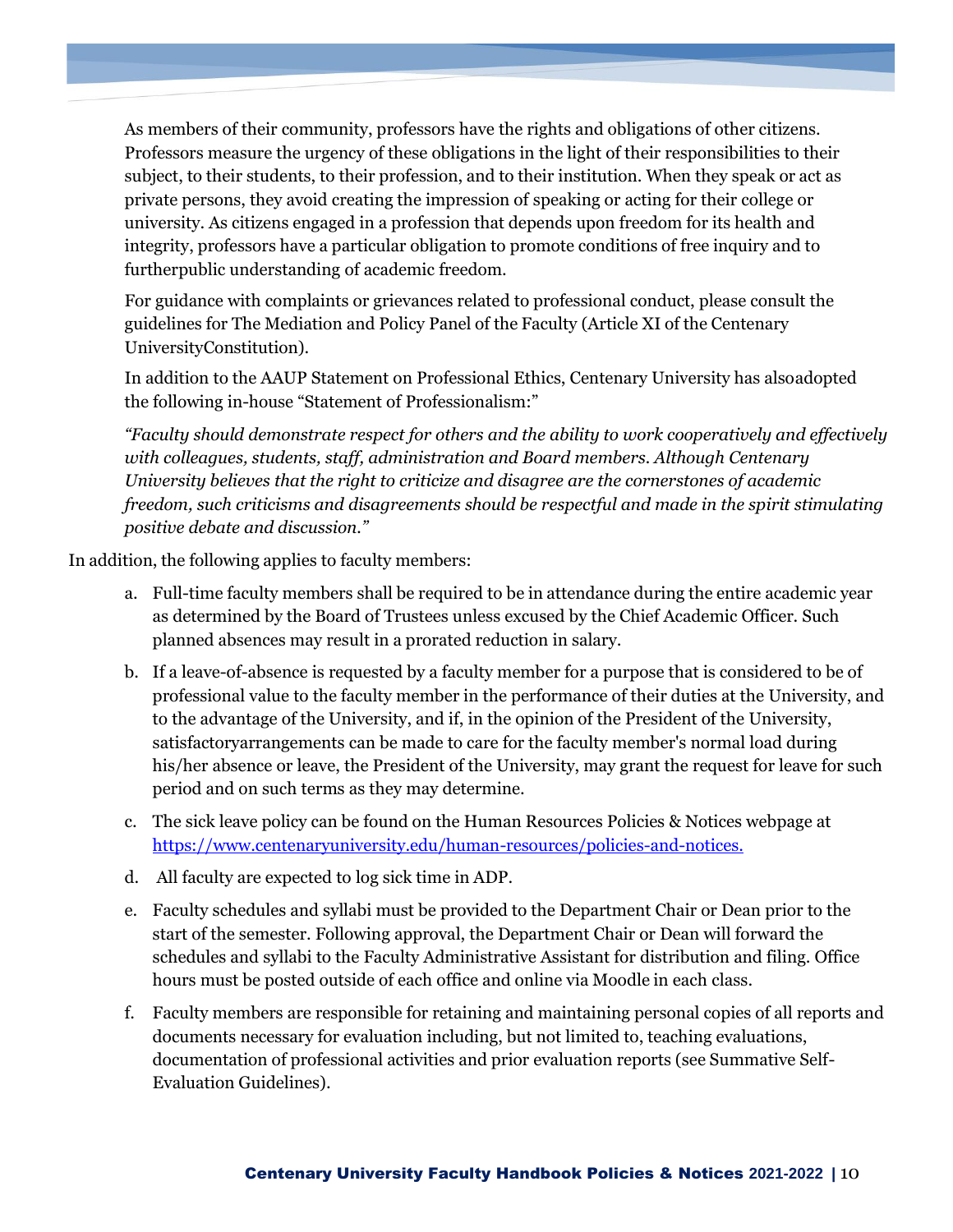# <span id="page-10-0"></span>Teaching Load

#### *For the Academic Year 2021-2022:*

Faculty are required to teach a minimum of 6 courses (18-24 credits) spread over the academic year-SUII/Fall/Spring/SUI or similar SPS terms. For the academic year 21-22, faculty will teach a minimum of 7 courses (21-28 credits) spread over the Academic Year – SUII/Fall/Spring/SUI. Teaching load will be reviewed annually as a part of the University budgeting process each spring.

In order to satisfy this requirement, a "course" is considered either a 4-credit undergraduate course or a 3 credit graduate course. All course delivery formats are considered equal, i.e., blended, online, and traditional, regardless of course length, e.g. 6-week, 8-week, 10-week, etc.

Overloads are not encouraged and will only be paid once load has been met. If absolutely necessary, a faculty member can teach one overload. Additional overloads must be approved by the Department Chair or Dean and the Chief Academic Officer.

# <span id="page-10-1"></span>Field Trips

Experiential learning is important and effective, and field trips are encouraged, where appropriate. Faculty must carefully plan for transportation, student safety, appropriate supervision, etc. Faculty should check with Student Life Personnel regarding questions about field trips. For trips that involve overnight stays, it may be appropriate to have the students sign a release statement. The itinerary and contact information must be provided to the Office of Academic Affairs.

## <span id="page-10-2"></span>Laptops and Technology Integration

Faculty are issued laptops by the University. Faculty members are encouraged to use the laptops and the University LMS in a manner that makes students active participants in the learning process, and in such a manner that communication is better facilitated. Loaner laptops are available in the Library for use by faculty, staff, and students.

# <span id="page-10-3"></span>SYLLABUS PREPARATION

A syllabus should be carefully prepared and posted in Moodle before the first day of class for each course. Since syllabi represent a contract between the student and the faculty member, the University expects faculty to provide students with a clear, accurate, and professional syllabus no later than the first day of class. Adding assignments, changing assignments, or failing to follow through on the conditions set forth in the syllabus are valid cause for student objections, complaints, and grievances. The University recommends or requires that syllabi include the following sections and information. The purpose here is not to prescribe a single, universal syllabus format (unless your department requires this), but rather to provide a possible model for selection or adaptation, as appropriate.

## <span id="page-10-4"></span>I. General Information

Syllabi must include general course information--i.e., instructor's name, office location and hours, time and location of the course, email address, and any other pertinent details.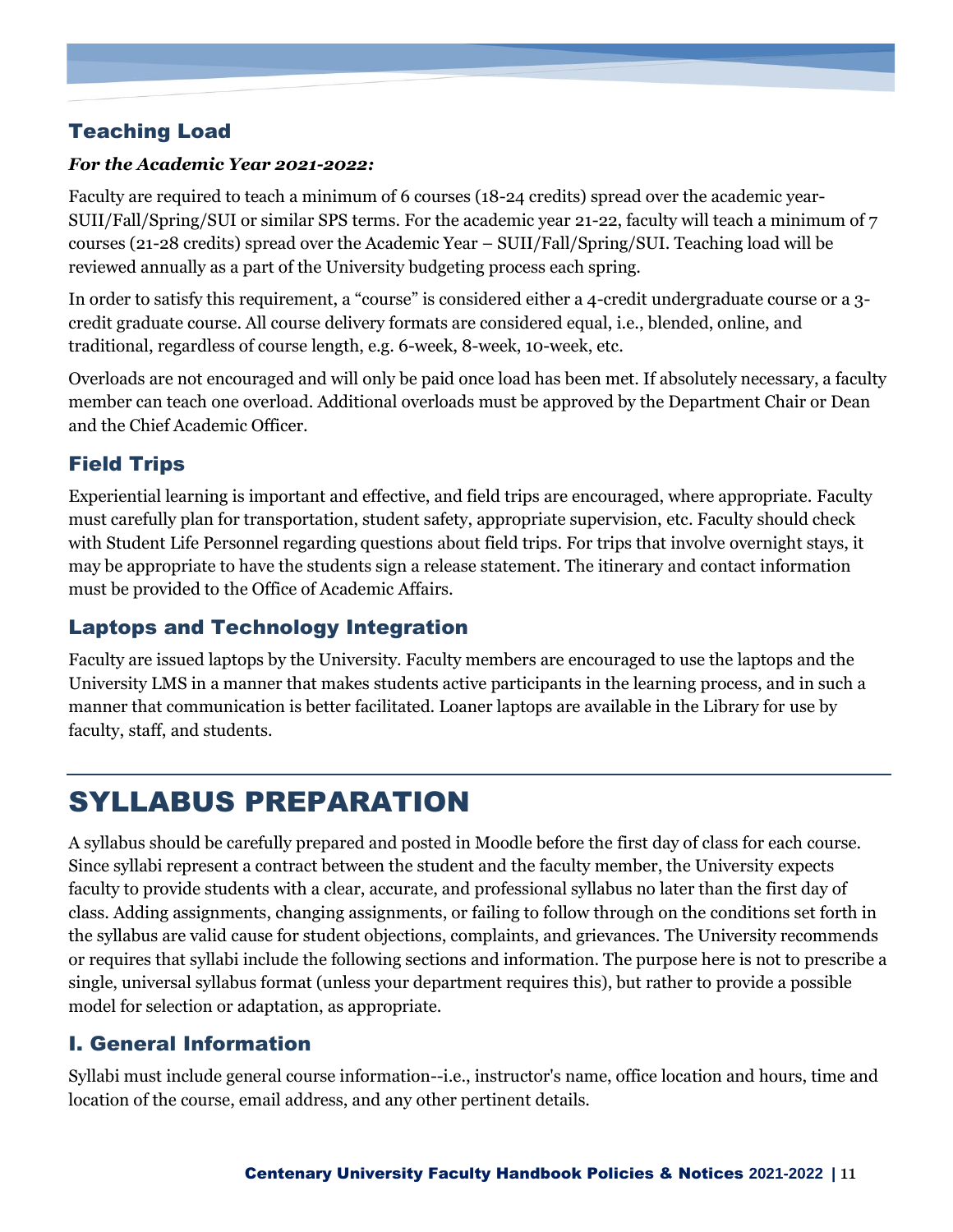# <span id="page-11-0"></span>II. Purpose of Course

It should include comments on the type of student expected to take the course, the relationship of thecourse to the overall University curriculum, and the course's relationship to the core and/or the student's major program of study.

## <span id="page-11-1"></span>III. Student Learning Outcomes

Student Learning Outcomes–every department and/or program has stated student learning outcomes. Learning outcomes should be clearly stated and included in every syllabus.

Centenary Learning Outcome–in addition to department and/or program learning outcomes, Centenary University has specific learning outcomes that reflect the primary skills and knowledge students are expected to acquire.

In April 2021, the Centenary Faculty adopted the CLO's. Specific CLO's may be included in syllabi. CLO's are included as part of the Universal Syllabi Statements. It is very important for assessment purposes that all stakeholders understand the value added that is part of a Centenary education. By the time the students graduate from Centenary University, we expect that in addition to more discipline-specific outcomes, students will be able to:

- 1. Communication: Communicate verbally, in writing, and visually in ways that indicate an understanding of diverse audiences, genres, and mediums.
- 2. Critical thinking: Critically and creatively apply knowledge to evaluate, synthesize, connect, and critique qualitative and quantitative information across disciplines.
- 3. Information literacy: Locate, evaluate, integrate, and cite properly vetted qualitative and quantitative evidence.
- 4. Diversity: Integrate and apply knowledge from multiple diverse perspectives using integrity, social responsibility, and ethical behavior.
- 5. Collaboration: Foster engagement locally and globally by working thoughtfully and respectfully with culturally and socially diverse individuals and groups.

Both the full-time and adjunct faculty provide many opportunities in the courses they teach for students to hone their skills in terms of the CLO's. It is important that the faculty are able to demonstrate this in each syllabus by referring to the CLO's after the course objective/learning outcomes, where applicable.

The following is an example:

Course Learning Outcome:

1. Students will be able to demonstrate their research findings in a well-organized presentation to the class. (CLO1))

# <span id="page-11-2"></span>IV. Course Materials

Provide (a) bibliographic citations of all texts and required readings; (b) information on reserved or recommended readings; and (c) a listing of other materials necessary for the successful completion ofthe course. An ISBN # for all required books must be included.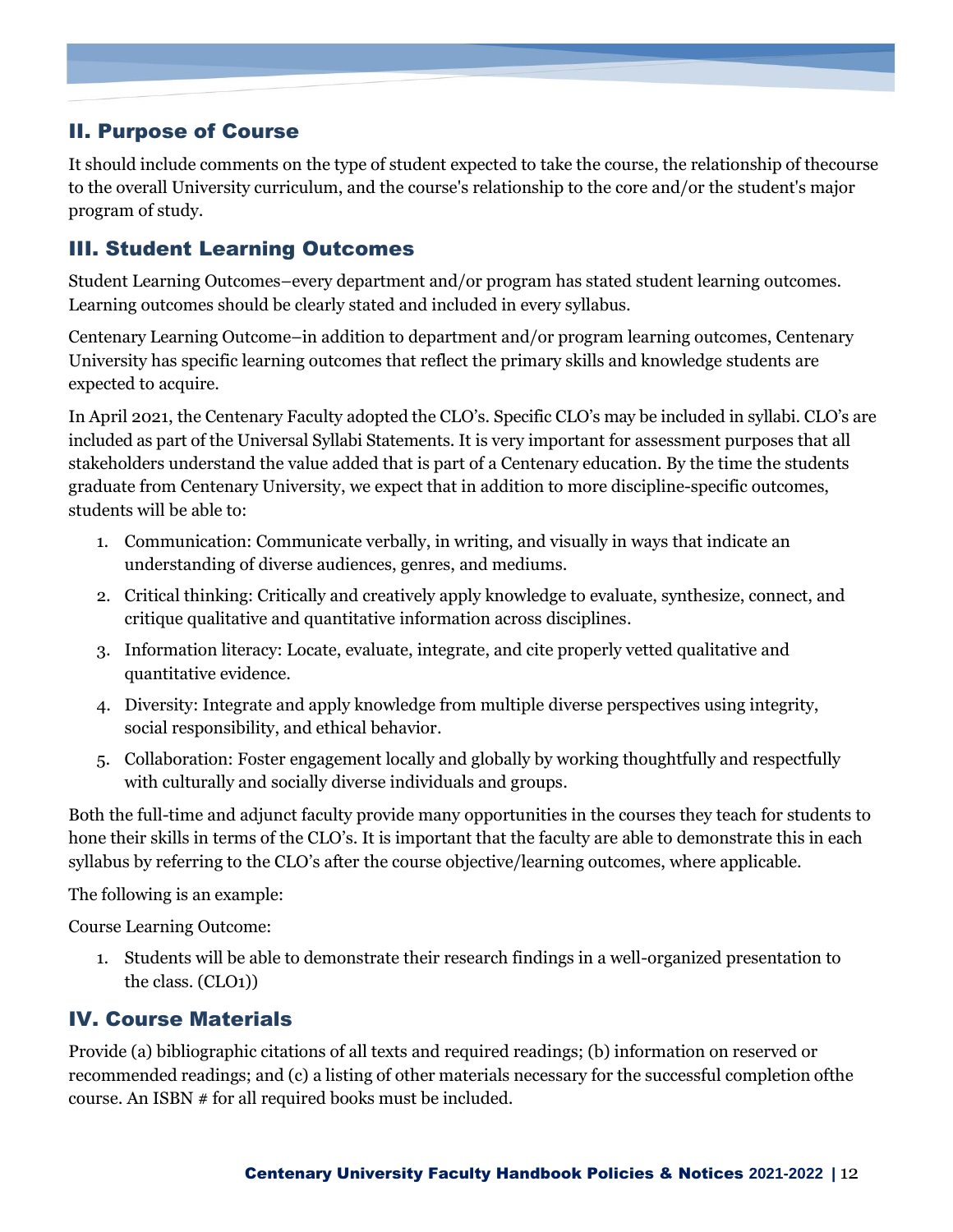All faculty are encouraged to consider open educational materials (OEM) where possible. Please contact the Taylor Memorial Library for assistance with OEMs for specific courses and disciplines.

# <span id="page-12-0"></span>V. Teaching Methodologies

Provide a specific statement describing the various teaching techniques to be employed to foster studentcentered learning: experiential opportunities, technology integration, projects, class discussions, student collaboration, student presentations, films, lectures, guest speakers, lab experiments, field research, recordings, and others. Also, as appropriate, explain to students why certain pedagogical methods have been selected.

Faculty are encouraged to incorporate service learning wherever possible. Expanding service learning offerings is part of the university strategic plan. Interested faculty should contact the Community Engagement and Service Learning Coordinator.

# <span id="page-12-1"></span>VI. Course Outline and Calendar of Class Assignments and Activities

Students must receive at least a general outline of the major topics or units to be covered, and in what sequence, as well as a calendar of readings and due dates for assignments. This document applies to undergraduate and graduate traditional, online, and blended courses.

# <span id="page-12-2"></span>VII. Methods of Evaluation and Determination of Final Grade

#### *(Assessment of Student Learning Outcomes)*

In fairness to students, and given the national emphasis on assessment, it is imperative that this section of syllabi be stated clearly, specifically, and accurately. In concise, direct terms, explain to students the exact nature of each evaluation aspect of the grade. Explicitly state what percentage of the final course grade each evaluated performance represents. For example:

The "Methods of Evaluation" section must include the following: (a) policies on late assignment and makeup opportunities, including penalties if any; (b) academic dishonesty; (c) the student's responsibility for completing all evaluated assignments on time and according to specified guidelines.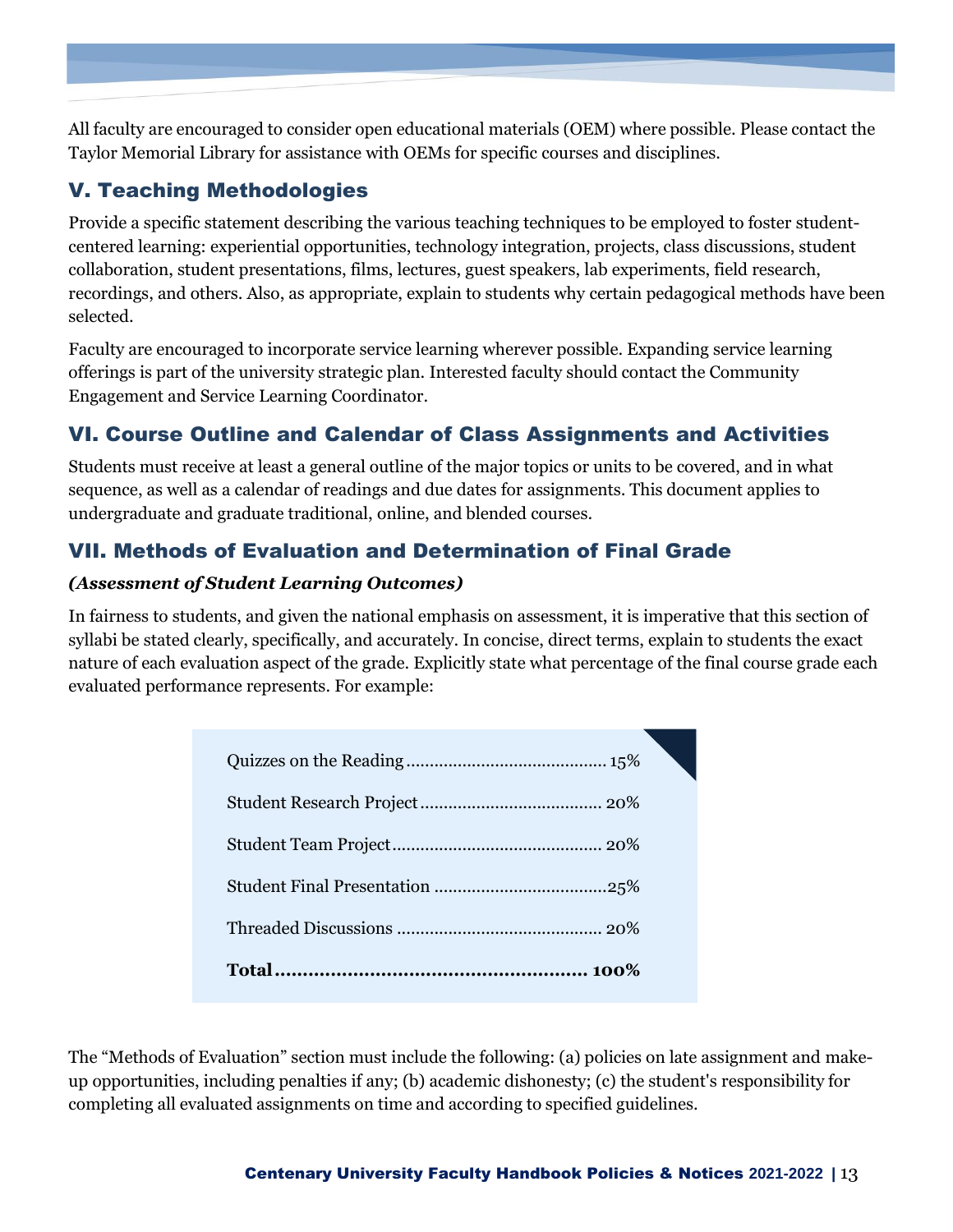The University suggests that, in this section of the syllabus, or in an appendix, faculty provide a clear and thorough explanation of all major, graded course assignments. The explanation should include a statement of expectations and guidelines on format, style, content, and documentation, and a checklist of evaluation criteria. If faculty use a rubric to evaluate an assignment, the students should receive copies of the rubric at the beginning of the semester and faculty should review the rubric with them.

Finally, the University offers a word of caution regarding the evaluation of class participation. While active oral participation by students is desirable, and quality participation is a useful indicator of student learning, care should be given to overweighing oral participation in the determination of the final grade. If class participation constitutes any percentage of a student's final grade, the faculty member must be prepared to document the quality of that participation and measure it as objectively as possible, in accordance with criteria made available to all students at the beginning of the term.

# <span id="page-13-0"></span>VIII. University Attendance Guidelines

While Centenary is designated as non-attendance taking for Title IX purposes, University Attendance Guidelines should be included in all syllabi along with any additional attendance statements. All syllabi must account for online/remote attendance taking as well as in-person or on- ground. An attendance policy must be stated on the syllabus and distributed to students on the firstday of class. Faculty are permitted to drop students from their course for excessive absences. Be sure excessive absence is well defined in your syllabus.

# <span id="page-13-1"></span>IX. University Syllabi Statements

Faculty and Adjuncts should not copy the below statements to their syllabi, instead they should reference them in their syllabi in some manner such as, "PLEASE NOTE: This course adheres to the all Centenary University syllabus statements as found on Moodle, with additional clarification below" and then any additional syllabi statements specific to that course.

Students are responsible for the following universal University syllabi statements (updated August2020):

**STUDENT RESPONSIBILITIES** Students are responsible for reviewing and abiding by thesestatements. Any questions should be directed to instructors.

Centenary Learning Outcomes (CLO's) must be included. These specific learning outcomes should reflect the primary skills and knowledge students are expected to acquire. Reference should also be made to CLO's and the program's discipline outcomes.

In April 2021, the Centenary Faculty adopted the Centenary Learning Outcomes (CLO's). It is very important for assessment purposes that all stakeholders understand the value added that is part of a Centenary education. By the time the students graduate from Centenary University, we expect that in addition to more discipline-specific outcomes, students will be able to:

- **Communication:** Communicate verbally, in writing, and visually in ways that indicate an understanding of diverse audiences, genres, and mediums
- **Critical thinking:** Critically and creatively apply knowledge to evaluate, synthesize, connect, and critique qualitative and quantitative information across disciplines
- **Information literacy:** Locate, evaluate, integrate, and cite properly vetted qualitative and quantitative evidence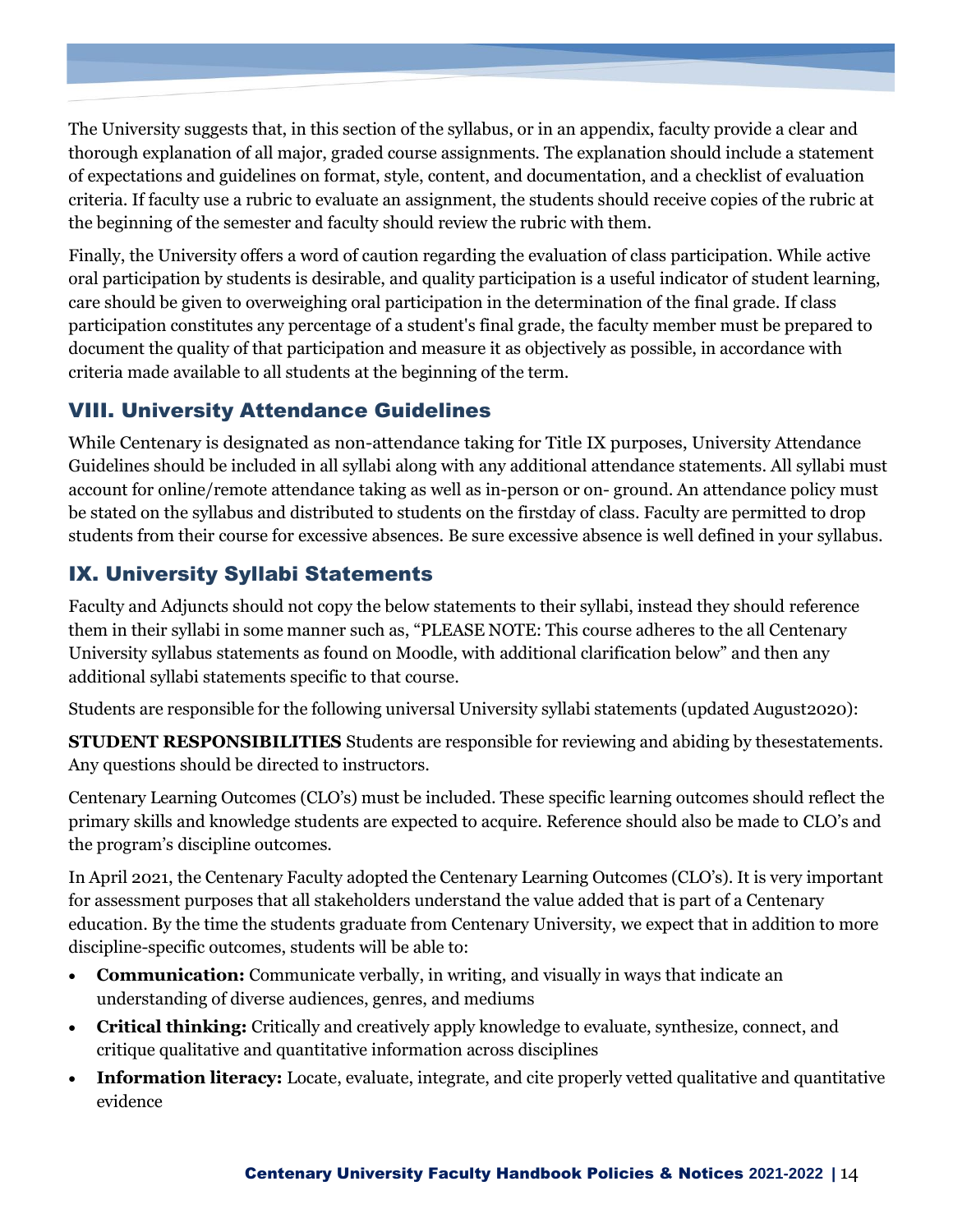- **Diversity:** Integrate and apply knowledge from multiple diverse perspectives using integrity, social responsibility, and ethical behavior
- **Collaboration:** Foster engagement locally and globally by working thoughtfully and respectfully with culturally and socially diverse individuals and groups

Faculty should also be familiar with the CLO's that have been established for every academic program at Centenary. The information can be obtained from the Department Chair, and should be referenced on EVERY syllabus. Both the full-time and adjunct faculty provide many opportunities in the courses they teach for students to hone their skills in terms of the CLO's. It is important that the faculty are able to demonstrate this in each syllabus by referring to the CLO's after the course objective/learning outcomes, where applicable. The following is an example:

Course Learning Outcome:

1. Students will be able to demonstrate their research findings in a well-organized presentation to the class. (CLO1))

**CLASSROOM CONDUCT:** Students are expected to be respectful and courteous to their fellow classmates and their instructor in all correspondence, whether in class, through email, postings, or synchronous chats. Improper conduct includes using abusive language, using informal "texting" language, criticizing other students, and other counterproductive negative behavior. The instructor hasthe right to remove a disruptive student from the classroom. Students have the right – and are encouraged – to speak to the instructor (in private) about a disruptive student.

**ACADEMIC CODE:** Students should be aware that all violations of the Academic Code, which are found in the University Catalog and the Student Handbook, will be reported by the faculty member to the Academic Review Board for their consideration.

**ACADEMIC HONESTY:** All students are expected to adhere to Centenary University's policy concerning academic honesty. Any student found cheating, plagiarizing, submitting non-original work,etc., will receive a grade of zero (0) for that work. Flagrant cases of academic dishonesty may result in the student being dismissed from the class and referred to the Academic Review Board for further action or sanction as deemed appropriate, up to and including dismissal from Centenary University.

Note: Any violation of Centenary University's Academic Honesty Policy will result in a failing grade for the course. All relevant student work will be screened for plagiarism. The electronic submission is checked against a database of other manuscripts collected from different universities, Centenary University classes, published works, and the Internet. If a professor determines from this resource that any portion of paper is plagiarized, Centenary University's Academic Honesty Policy applies, and the student receives a zero on that submission. Below are some resources to help explain how to cite documents properly and to describe plagiarism further. It is the student's responsibility to ensure that he or she fully understands plagiarism, as lack of understanding does not excuse the offense.

As an academic community, Centenary University endorses the pursuit of knowledge through open and honest discourse. Therefore, the University expects students to conduct themselves honestly in all academic activities. Any action which compromises this integrity or otherwise attempts to discredit the knowledge a student has acquired is inappropriate and unacceptable. Through continued participation in the academic code of conduct, students demonstrate respect for Centenary's commitment to academic excellence. It is the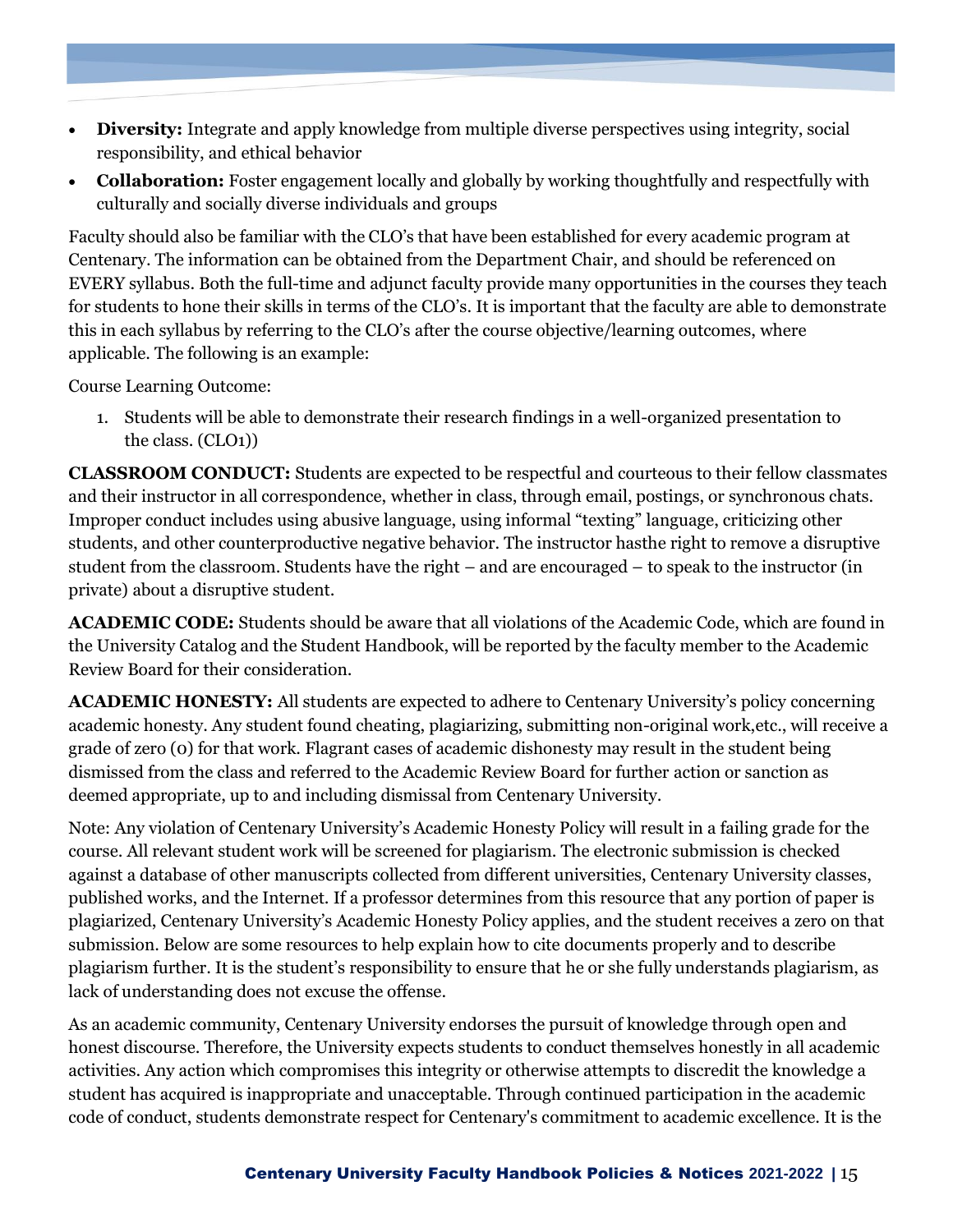intent of the University faculty and trustees that each student acknowledges and adheres to the code.

A student must always submit work that represents his or her original words or ideas. If any words or ideas used do not represent the student's original words or ideas, the student must cite all relevant sources. The student should also make clear the extent to which such sources were used. Words or ideasthat require citations include, but are not limited to, all hard copy or electronic publications, whether copyrighted or not, and all verbal or visual communication when the content of such communication clearly originates from an identifiable source. Academic dishonesty could also involve:

- Having a tutor or friend complete a portion of your assignments;
- Having a reviewer make extensive revisions to an assignment;
- Copying work submitted by another student; or
- Using information from online information services without proper citation.

Submitting the same paper or portions thereof (presumably your work) for different assignments is considered plagiarism and will carry the same consequences, even if the assignments were completed at different institutions. This means that you cannot submit a paper, or any part thereof, from a previous class. Although this does not involve the intellectual theft that characterizes complete or reckless plagiarism, it is an academic impropriety. If you want to use a previously completed paper as a startingpoint for a new project, or if you want to use paper with similar premises for two classes, you must obtain the permission of all instructors involved and reference the works appropriately.

#### **University Syllabi Statements click [here:](https://centenaryuniversity.sharepoint.com/:b:/g/AA/ESY3SdGKI_lErRlZeM4JfOYBsSXI4SGjD1453VEz4y2k-Q?e=jNgnw9)**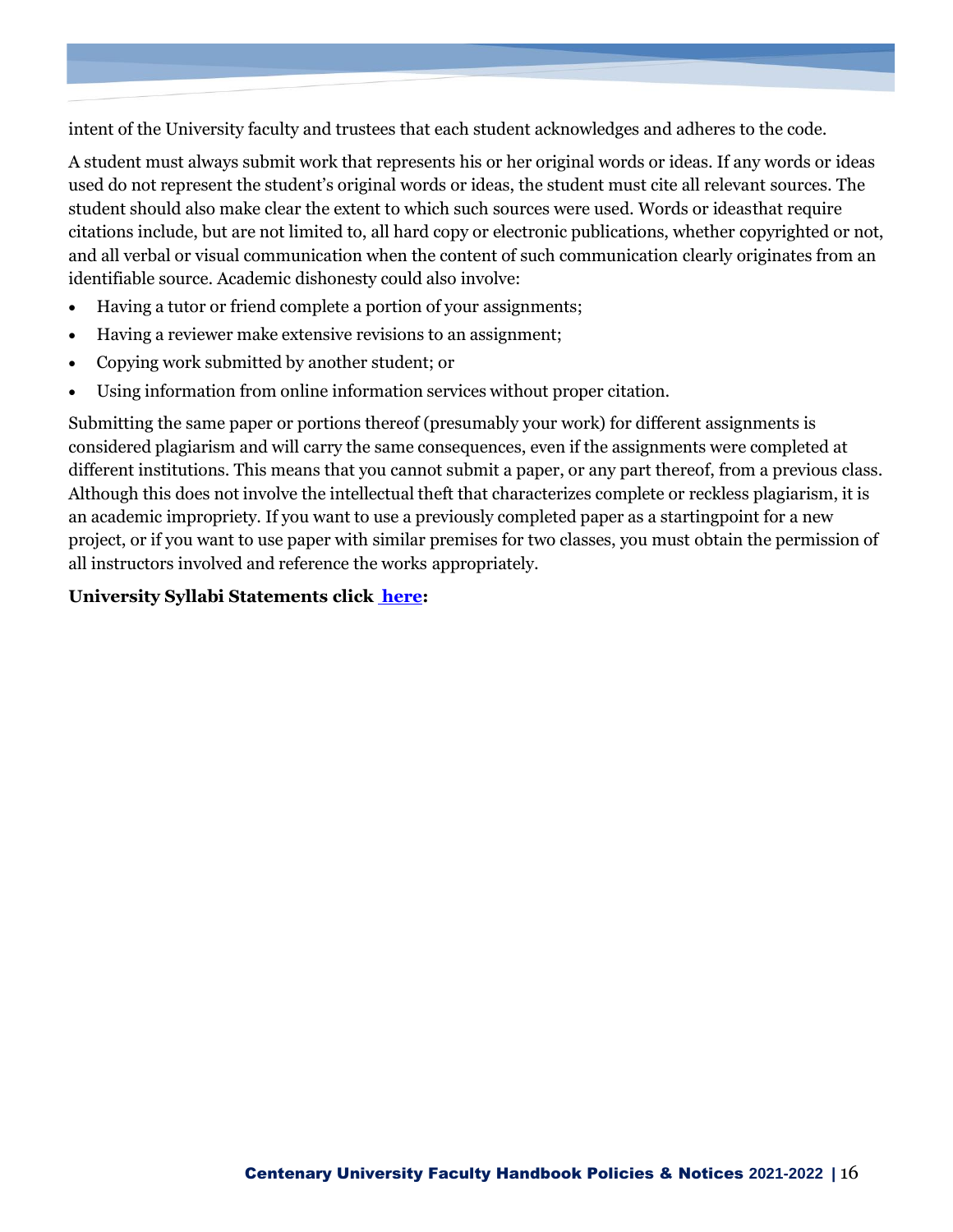# <span id="page-16-0"></span>GRADING POLICIES/PROCEDURES

The grade in a course should be based on as broad a variety of assignments as possible, in other words,as broad a spectrum of activities as is in keeping with the nature of the field.

Written assignments which require analysis and organizational ability should be required in every course. All grades are to be reported to the Registrar's office on or before, but no later than, 48 hours(two days) of the time for which the final exam was scheduled.

# <span id="page-16-1"></span>Grading System

The value of grades may generally be described as follows:

- A Excellent
- B Good
- C Average
- D Below Average
- F Failure
- AU Audit (No Credit)
- I Incomplete
- MD Medical Excuses
- P Pass (in a Pass/Failure option course)
- NP No Pass (in a Developmental course)
- W Withdrawal

Pluses and minuses may be used in reporting grades and they are computed in the grade average. Some departments have adopted common grading scales. Consult with department chair or dean. If no departmental scheme is determined, use is up to instructor.

While Centenary University does not endorse one method of grading over another, one sample for conversion of numerical grades into letter grades is as follows:

| $A = 100 - 93$ | $B+ = 89-88$  | $C_{+}$ = 79-78 | $D+ = 69-68$ | $F = 59$ & below |
|----------------|---------------|-----------------|--------------|------------------|
| $A - 92 - 90$  | $B = 87 - 83$ | $C = 77 - 73$   | $D = 67-63$  |                  |
|                | $B - 82 - 80$ | $C = 72 - 70$   | $D = 62-60$  |                  |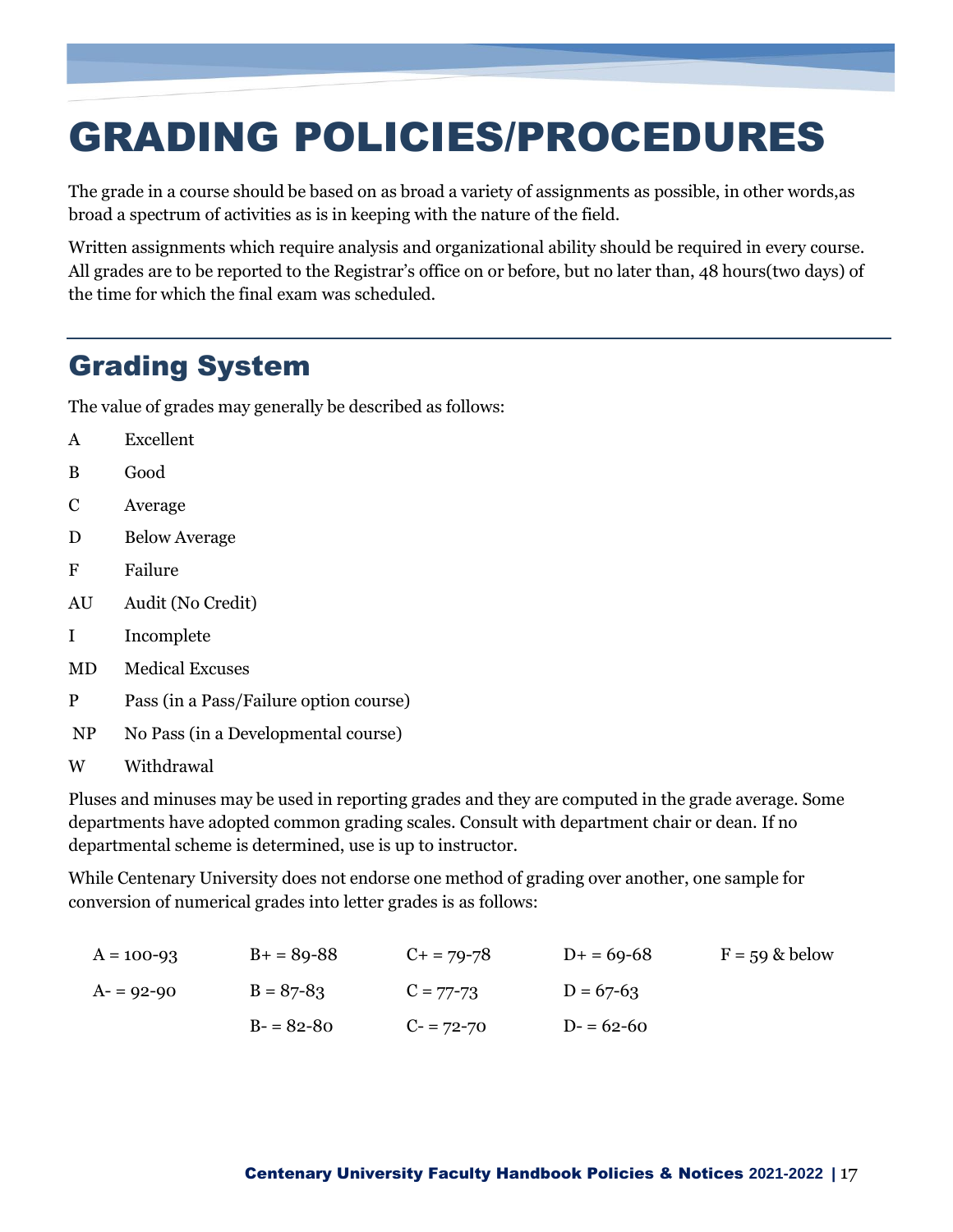### <span id="page-17-0"></span>Grade Changes

Once grades are posted in the Registrar's Office, they are considered final and cannot be changed by the instructor unless there was an error in the posting or calculation of a specific grade. A grade may be changed by a professor with department chair approval by completing the Change of Grade Form within 2-weeks of the start of the next semester/term. No changes to grades can be made after that time unless approved by the CAO. See below for policy on issuing an Incomplete (I).

### <span id="page-17-1"></span>Calculation of Grade Point Average

Averages for all students are determined by the point scale as follows:

| $A = 4.0$ | $B+ = 3.3$ | $C_{+} = 2.3$ | $D+ = 1.3$ | $F = 0.0$ |
|-----------|------------|---------------|------------|-----------|
| $A = 3.7$ | $B = 3.0$  | $C = 2.0$     | $D = 1.0$  |           |
|           | $B - 2.7$  | $C - 1.7$     | $D = 0.7$  |           |

The average is computed by dividing the total number of credit hours attempted into the total numberof quality points earned. Pass/Fail grades are not used in determining grade point averages.

### <span id="page-17-2"></span>Incomplete

An Incomplete is not computed in the grade point average. When the course is completed, the cumulative average will be recalculated, replacing the "I" with the value for the grade received. A grade of "I" must be completed within two weeks of the start of the next semester/term; otherwise a permanent grade of "F" will be recorded for the course(s). A faculty member should only give a student an Incomplete when there is a reasonable expectation that the student will successfully complete his/her assignments in the allowable timeframe.

# <span id="page-17-3"></span>Removal of a Grade of "F" from Computations (this policy does not apply to graduate courses)

When a course in which a student has received a grade of "F" is repeated at Centenary, both the original grade of "F" and the grade for the repeated course will appear on the student's transcript. However, the computations of the student's cumulative grade point average will be based on the grade received for the repeated course. If a student finds it necessary to take a course for the third time, the first "F" will not be calculated in the cumulative grade point average but the second and third grades will be included in the average, and all grades received for that course will appear on the transcript. If a student who repeats a course receives a "W" the original grade of "F" will prevail. If the student retakes the course at another institution, the original grade of "F" in the course taken at Centenary remains in the cumulative grade point average. Exceptions to this policy are Internships, Independent Studies, and Practicum courses.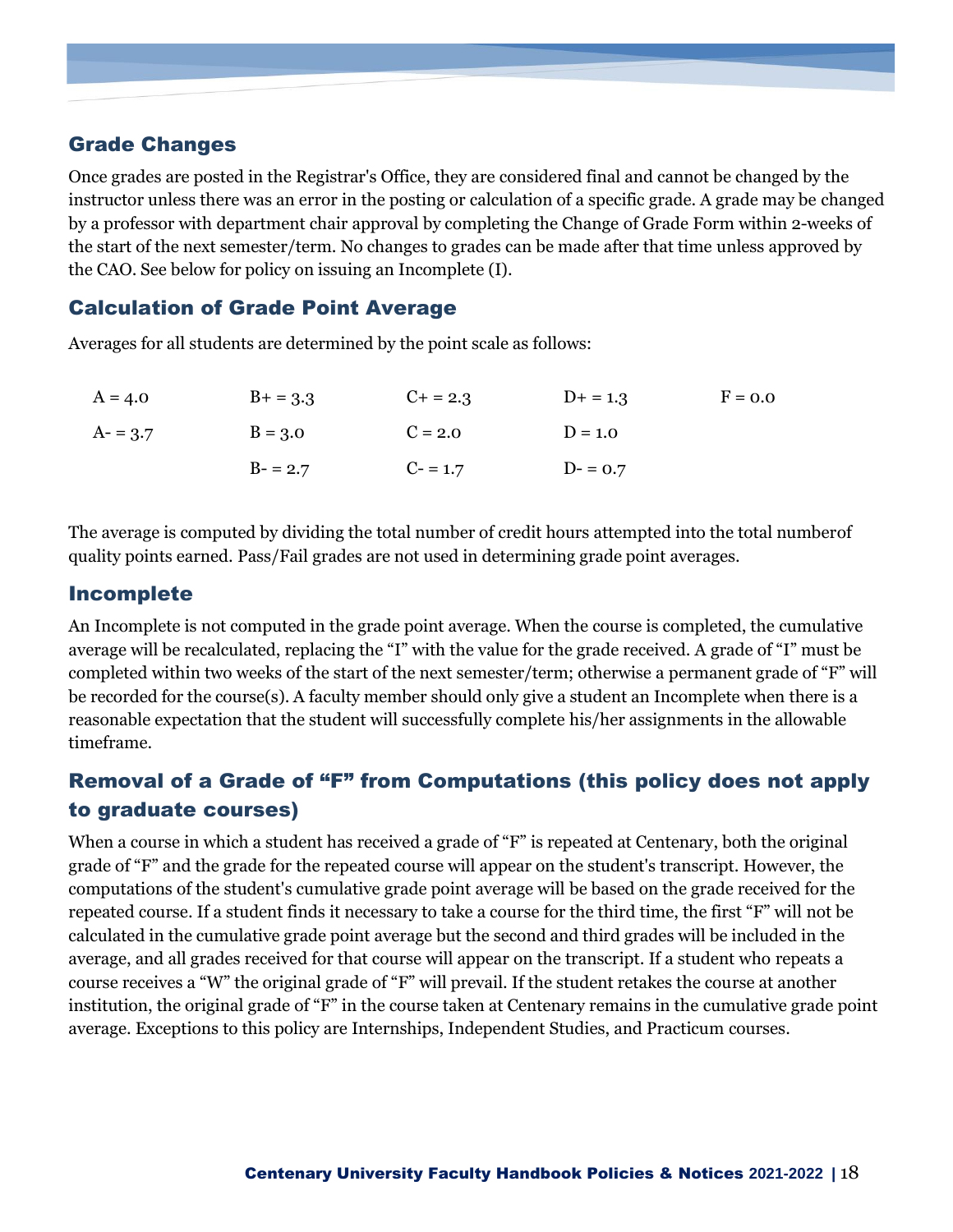# <span id="page-18-0"></span>Audits

A student may audit a course with the consent of their academic advisor or department chairperson. Students must declare a course for audit at the time of registration or during the one week Add/Drop period. Otherwise, all courses for which a student registers will receive a grade for credit and charged full price of the tuition cost. Online courses are not eligible to be audited. Charges for auditing a course is one‐half of the for‐credit charge

## <span id="page-18-1"></span>Grade Confidentiality

In light of increasing emphasis on the confidentiality of student records, faculty members are urged to take precautions so that the individual student be protected-- i.e., that his/her grades are not accidentally or otherwise revealed to other students. Faculty are advised not to post final grades or testresults on their office doors as this may breach a student's right of confidentiality. Great care should betaken to ensure that names and social security numbers are not used in any way that makes grades public. The faculty member must give the student an opportunity to discuss semester examination or projects in class or in individual conferences in order to determine the reason for the grade assigned.

The same practice applies to semester grades.

## <span id="page-18-2"></span>Grievance of a Grade

<span id="page-18-3"></span>Please refer to the Centenary University Undergraduate Catalog for the most up-to-date information on grievance of a grade: [https://www.centenaryuniversity.edu/academics/university-catalog.](https://www.centenaryuniversity.edu/academics/university-catalog)

## Attendance and Engagement

#### **Recording Attendance and Engagement**

Students are expected to attend all scheduled classes (true for on-ground and online). It is especially important for faculty to record attendance and engagement during the drop add period. Faculty are required to take attendance and/or confirm engagement for each student in every course through the end of the drop add period. Faculty are to use Pharos to complete the Attendance and Engagement form. This form is to be used for students who did not attend class the first week. Prior to submitting the form, it is important that you first mark the student(s) absent through Moodle. The form will prompt follow up on absences, to see if the student has indeed engaged in the class even if they were unable to attend the first week. If they have engaged, their financial aid can be released. If they have not attended or engaged, Lindsay Galasso will be reaching out to follow up with other members of the community linked to that student, as well as the student themselves.

## <span id="page-18-4"></span>Attendance Guidelines

Refer to the Centenary University attendance guidelines: [https://www.centenaryuniversity.edu/wp](https://www.centenaryuniversity.edu/wp-content/uploads/2017/12/ATTENDANCE-12-2017.pdf)[content/uploads/2017/12/ATTENDANCE-12-2017.pdf](https://www.centenaryuniversity.edu/wp-content/uploads/2017/12/ATTENDANCE-12-2017.pdf)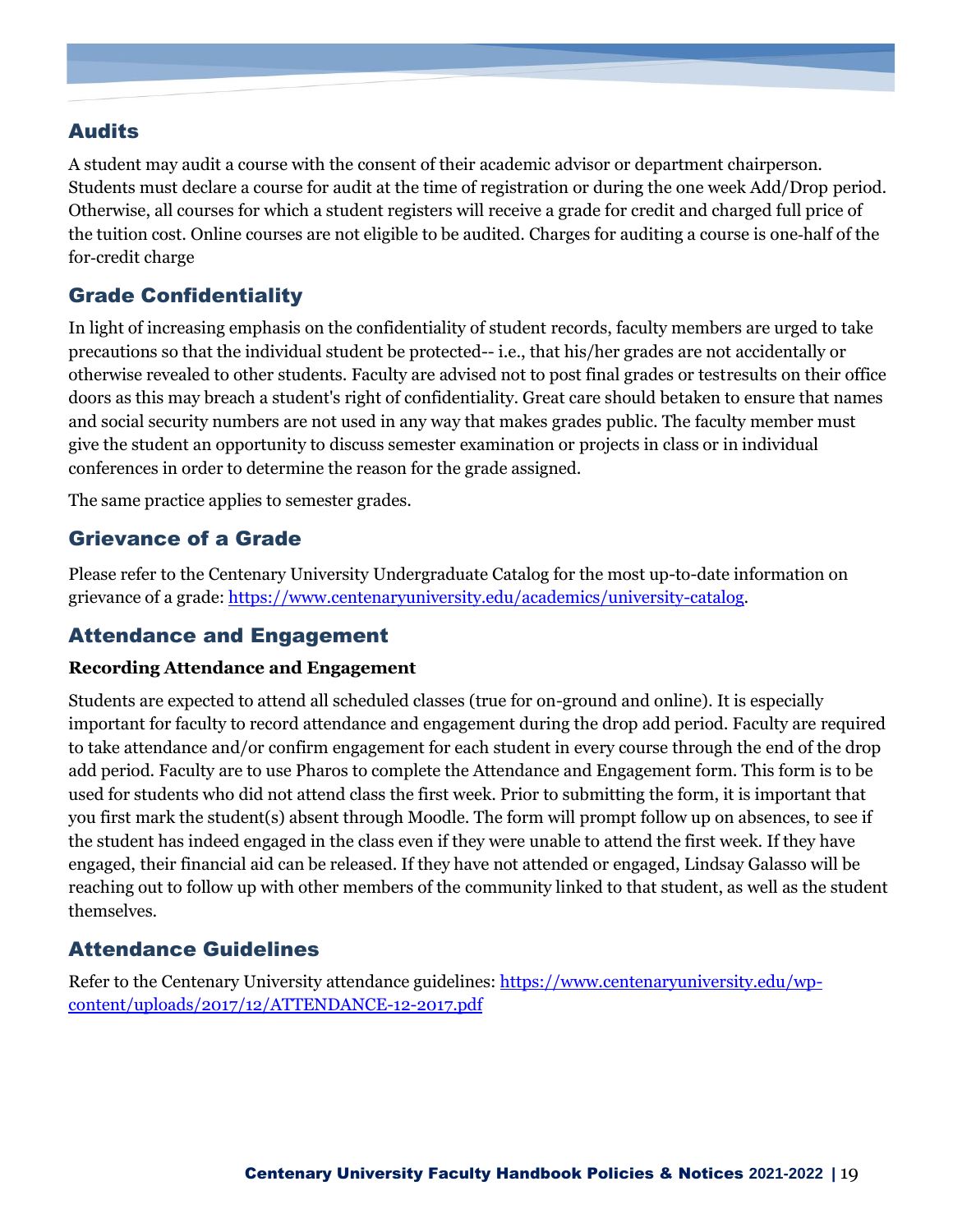# <span id="page-19-0"></span>Student Records

#### **Policy Statement**

In accordance with the Family Educational Rights and Privacy Act of 1974, Centenary University requires that every matriculated student who chooses to have the University release copies of grades, transcripts, or any other information relative to academic performance to parents, guardians, bill payers, prospective employers, or governmental agencies must provide written authorization for the University to do so. Therefore, every student is required to complete a "Release Form" at the beginningof each semester that will either authorize the University to release such information or prevent it from doing so. A student's records will not be released without written consent, except to Centenary University faculty or staff who demonstrate a clear need to know. Other exceptions to the above policy include compliance with a judicial order or in an emergency involving the health or safety of a student or other person

#### **Procedures and Confidentiality**

Within the Centenary University community only those members, individually or collectively, acting inthe student's educational interest are allowed access to student education records. These members include personnel in the offices for Academic Affairs, Financial Aid, Admissions, the Business Office, and academic personnel within the limitations of their need to know.

At its discretion, Centenary University may release "Directory Information," which, in accordance withthe provisions of the Family Educational Rights and Privacy Act, includes: student name, address, telephone number, date and place of birth, major field of study, dates of attendance, degrees and awards received, the most recent previous educational agency or institution attended by the student, and participation in officially recognized activities and sports. Students may withhold "Directory Information" by notifying the Registrar's Office in writing within two weeks after the first day of class for the fall semester. Requests for nondisclosure will be honored by the institution for only one academic year. Therefore, authorization to withhold "Directory Information" must be filed in the Registrar's Office annually.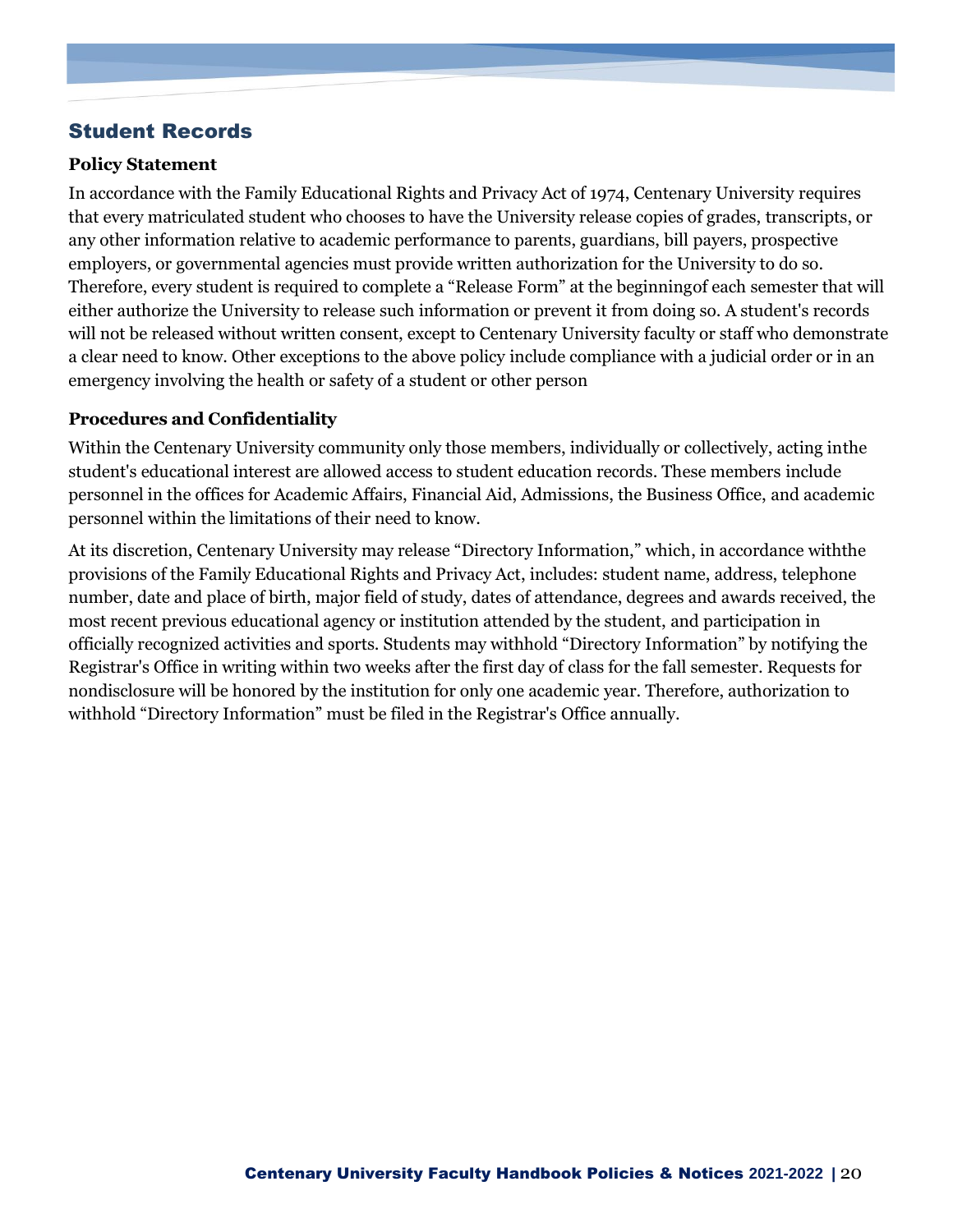# <span id="page-20-0"></span>FACULTY EVALUATION PROCEDURES AND GUIDELINES

# <span id="page-20-1"></span>Faculty Evaluation Procedures and Guidelines

All full-time teaching Faculty undergo periodic review of two types: 1. Annual Review, and 2. Summative Review. (For Visiting, Part-Time, and Adjunct Faculty there are two types: Formal and Interim Review. See E below.) All are "formative" in the sense that they provide feedback for improvement in performance. The Annual Review may be used to determine a Faculty member's salaryincrement, if any; the Summative Review assists in making decisions regarding retention, promotion, and tenure. Both are made up of the same components: the Professional Development Report, Self- Evaluation, Student Evaluations, Peer Evaluation, Professional Improvement Plan, and Administrative Evaluation. In the Annual Review, the selfevaluation is optional and the peer evaluation is less extensive than that of the Summative Evaluation. All forms shall be developed via consultation betweenthe Faculty Senate and the Office of Academic Affairs (please refer to Constitution, Art. V, Sec.3 B).

Items below *do not* currently occur in the Constitution Art V, Sec 3 B.

#### **ABD and/or Progression of Terminal Degree Documentation**

Documentation of Proof of ABD and/or Progress toward a terminal degree. Definition of ABD (All but Dissertation):

- 1. All coursework is complete (Documented by Institutional Transcript)
- 2. The dissertation proposal has been successfully defended
- 3. Permission has been granted to move forward (Documented by letter from Institution.)

If progression is being made towards a terminal degree but has not yet reached ABD status, documentation must be submitted by an Institutional Transcript and/or a letter from the Institution/Dissertation Advisor.

**Summative Review:** A summative review consists of two phases: a. the collection of information for review, and b. the review and evaluation of that information. The collection of information occurs during each academic year and shall be administered and coordinated by the Office of Academic Affairs and the Faculty Office. All information is to be uploaded to the Faculty member's Office 365 Sharepoint folder.

Faculty undergoing Summative Review are not required to undergo a separate Annual Review. Those components of the Summative Review that are in common with those of the Annual Review will be used to provide information for the Annual Review.

#### **Criteria for Teaching, Institutional Service and Scholarship Contribution to the Profession:**

For the purposes of clarifying components and expectations regarding faculty achievement in the areas of teaching and institutional service, rubrics for Teaching and Institutional Service (approved by the Faculty Body) have been appended to the Faculty Handbook (see Appendix One: Centenary University, Teaching Excellence Guidelines, and Appendix Two: Centenary University, Institutional Service Guidelines).

Recognizing the uniqueness of disciplines with regards to scholarship and professional service activities and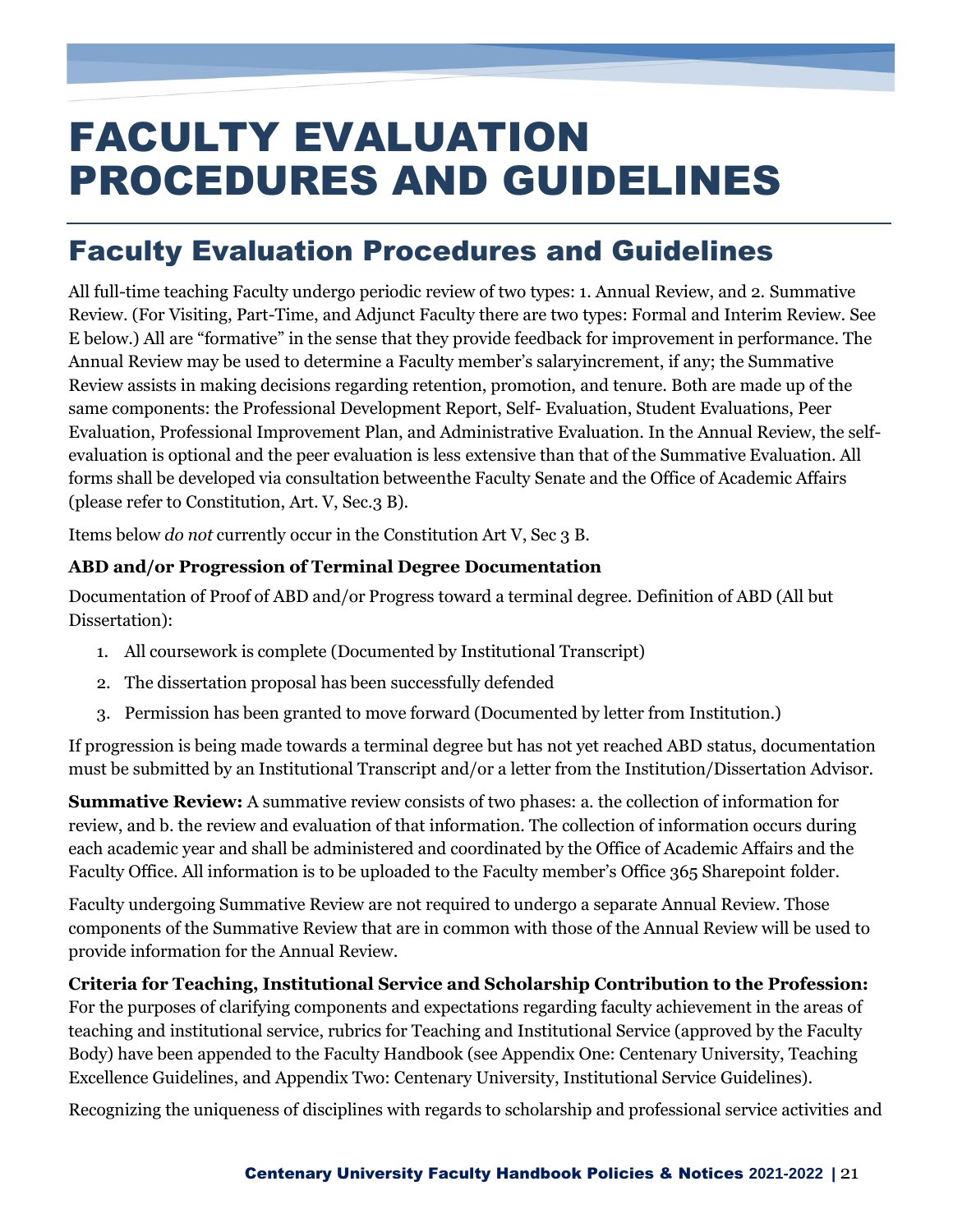expectations, all Departments are expected to maintain and update clear criteria for scholarship and professional service expectations within their respective disciplines and programs. Faculty are invited to consult with their Department Chairs and/or program directors should they have any questions pertaining to expectations for scholarship and contributions to the profession.

# <span id="page-21-0"></span>Summative Self-Evaluation Guidelines

# <span id="page-21-1"></span>Introduction

For a complete description of the process of Summative Evaluation, discussion of the various faculty ranks, and criteria for promotion, see Centenary University Constitution, Article V.

An area as complex and sensitive as reappointment, promotion, and tenure consideration cannot be specified so thoroughly that it includes every potential variety of information. These guidelines therefore, present a general outline of relevant criteria.

Over the duration of a faculty appointment, individual patterns of development and contribution to the University's academic life and the individual's profession will emerge and can be recognized. Patterns of growth, achievement, and excellence can be substantial elements in the evaluation of an individual for reappointment, promotion, or tenure review.

# <span id="page-21-2"></span>Preparation of Summative Evaluation Portfolio

The faculty member undergoing a summative evaluation for reappointment, tenure review, or promotion should prepare a portfolio containing a comprehensive, detailed narrative self-evaluation with supporting documentation covering the time period since the last summative review an upload to their Office 365 Sharepoint Summative folder. (Contact the Faculty Office Administrator for assistance locating your folder.)

## <span id="page-21-3"></span>Promotion Applications

Faculty members preparing an application for promotion should thoroughly review the criteria attachedto the desired rank. The portfolio used for the application should be complete and detailed enough to satisfy the Committee of the applicant's qualifications for the desired rank.

If a person goes for Promotion off cycle and does not receive the promotion, they will revert back to their previous summative cycle."

Faculty going 'off-cycle' for promotion will be reviewed by the P&T Committee. The Faculty member's Department Chair will be required to submit a written document supporting/not supporting the promotion request. A summative report from the Chair is not required, but can be requested."

Faculty must complete the Request for Promotion [form](https://centenaryuniversity.sharepoint.com/:w:/g/AA/EahOa5I8zqlCllo0g4CXj08BqMiwp9UReIpJQZHlEpI2Yw?e=Sp8ayZ) and submit to the Office of Academic Affairs no later than March 15.

## <span id="page-21-4"></span>Self-evaluation

#### **Title, Rank, Promotion, and Evaluation Guidelines**

All full-time teaching faculty, except visiting faculty, will be hired on either the tenure track or the term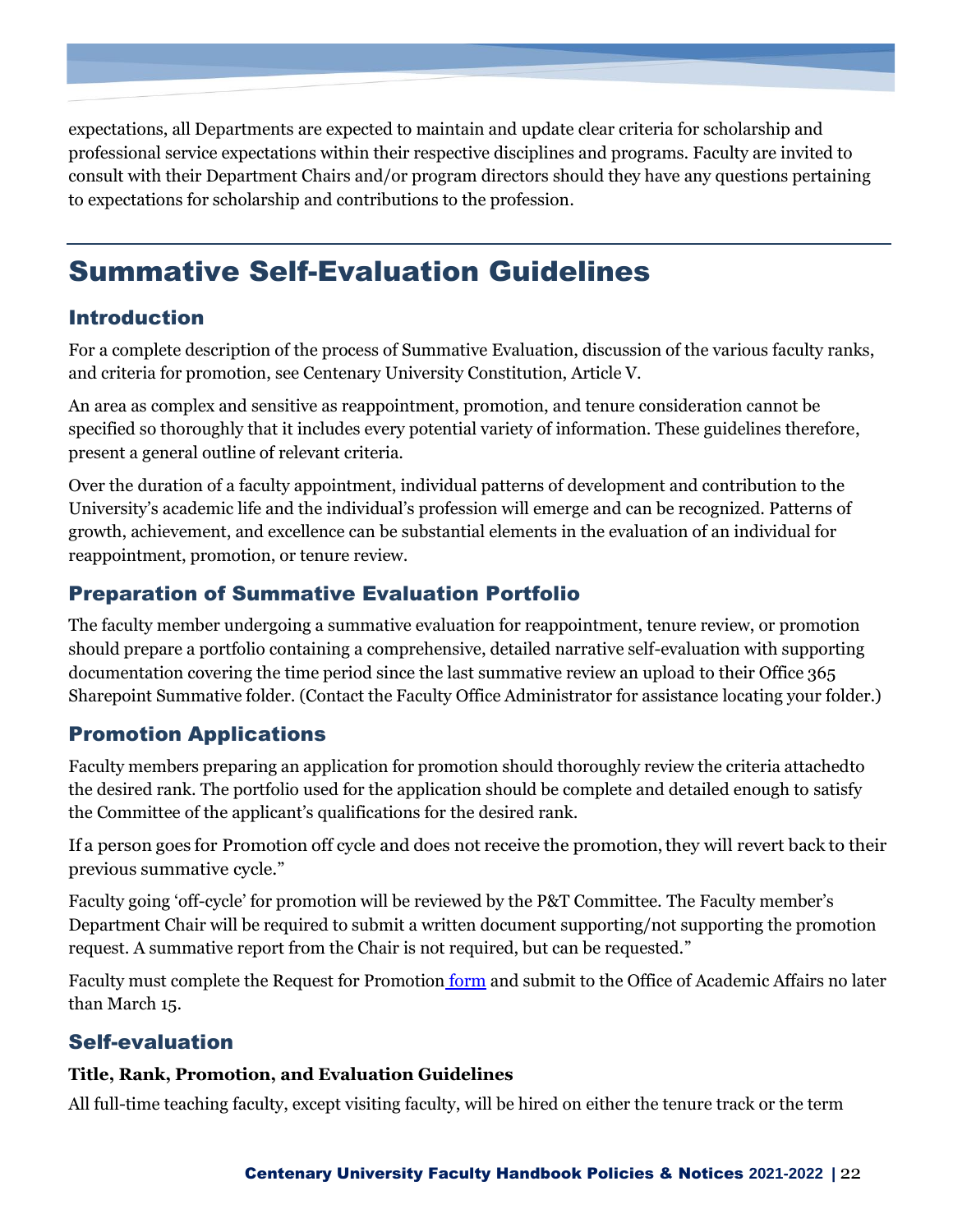track. All full-time faculty should engage in scholarly work or have significant professional expertise and achievement. The standard academic ranks are Instructor, Assistant Professor, Associate Professor, and Professor. The standard professorial titles may be altered by the addition of modifiers as shown in the chart below. Appointments with the standard professorial titles of Assistant Professor, Associate Professor, and Professor may be term-track, tenure-track, or tenured. All other faculty appointments are by definition nontenure-track and without tenure. All titles with the exception of Adjunct may be modified by the use of the prefix "Clinical" or the suffix "of Practice**,"** identifying appointments that primarily provide practical instruction and application of practical knowledge. The duties, terms of appointment, and salaries of such persons are specified in the letter of appointment. These individuals are distinguished practitioners who demonstrate eminence in the field, sustained accomplishment, and continual activity in their discipline. Exceptional contributions as a practitioner are the basis of evaluation. The applicable rank and any subsequent promotions should be determined by the relevant academic achievements, professional accomplishments, and demonstrated effectiveness of the appointee. All evaluation and promotion procedures described for term-track faculty shall apply to Clinical/Professor of Practice positions, with the exception of eligibility to switch to tenure track.

| <b>Category</b>                                                    | Adjunct                                                    | <b>Visitina</b>                                                                     | <b>Part-Time</b>                                           | <b>Instructor</b>                                       | <b>Assistant</b><br><b>Professor</b>                       | <b>Associate</b><br><b>Professor</b>                       | <b>Professor</b>                                           |
|--------------------------------------------------------------------|------------------------------------------------------------|-------------------------------------------------------------------------------------|------------------------------------------------------------|---------------------------------------------------------|------------------------------------------------------------|------------------------------------------------------------|------------------------------------------------------------|
| Rank                                                               | No rank                                                    | • Instructor<br>• Assistant<br>Professor<br>• Associate<br>Professor<br>• Professor | No rank                                                    | Instructor                                              | Assistant<br>Professor                                     | Associate<br>Professor                                     | Professor                                                  |
| Available<br><b>Optional Title</b><br><b>Modifiers</b>             | None                                                       | $\bullet$ Clinical<br>$\bullet$ of<br>Practice                                      | • Clinical<br>$\bullet$ of<br>Practice                     | $\bullet$ Clinical<br>$\bullet$ of<br>Practice          | $\bullet$ Clinical<br>•  of Practice<br>$\bullet$ Emeritus | $\bullet$ Clinical<br>•  of Practice<br>$\bullet$ Emeritus | $\bullet$ Clinical<br>•  of Practice<br>$\bullet$ Emeritus |
| <b>Eligibility for</b><br><b>Term Track</b>                        | <b>No</b>                                                  | <b>No</b>                                                                           | <b>No</b>                                                  | Yes                                                     | Yes                                                        | Yes                                                        | Yes                                                        |
| <b>Eligibility for</b><br><b>Tenure Track</b>                      | <b>No</b>                                                  | <b>No</b>                                                                           | <b>No</b>                                                  | <b>No</b>                                               | Yes                                                        | Yes                                                        | Yes                                                        |
| <b>Eligibility for</b><br><b>Promotion</b>                         | <b>No</b>                                                  | <b>No</b>                                                                           | <b>No</b>                                                  | Yes                                                     | Yes                                                        | Yes                                                        | <b>No</b>                                                  |
| <b>Duties, Terms of</b><br>Appointment,<br><b>Salaries</b>         | Specified in<br>letter of<br>appointment                   | Specified in<br>letter of<br>appointment                                            | Specified in<br>letter of<br>appointment                   | Specified in<br>letter of<br>appointment                | Specified in<br>letter of<br>appointment                   | Specified in<br>letter of<br>appointment                   | Specified in<br>letter of<br>appointment                   |
| Length of<br>Contract                                              | By course                                                  | By term or<br>academic<br>year                                                      | By term or<br>academic<br>year                             | One- to five-<br>year renewable<br>terms                | One- to five-<br>year renewable<br>terms                   | One- to five-<br>year renewable<br>terms                   | One- to five-<br>year renewable<br>terms                   |
| <b>Voting Rights</b>                                               | <b>No</b>                                                  | <b>No</b>                                                                           | <b>No</b>                                                  | Yes*                                                    | Yes*                                                       | Yes*                                                       | Yes*                                                       |
| <b>Periodic</b><br><b>Reviews</b>                                  | Yes                                                        | Yes                                                                                 | Yes                                                        | Yes                                                     | Yes                                                        | Yes                                                        | Yes                                                        |
| <b>Full- or Part-time</b>                                          | Part-time                                                  | Full-time                                                                           | Part-time:<br>minimum of<br>two courses                    | Full-time                                               | Full-time                                                  | Full-time                                                  | Full-time                                                  |
| <b>Educational and</b><br><b>Experience</b><br><b>Requirements</b> | Specified by<br>department<br>and<br>accrediting<br>bodies | Specified by<br>department<br>and<br>accrediting<br>bodies                          | Specified by<br>department<br>and<br>accrediting<br>bodies | Specified by<br>department and<br>accrediting<br>bodies | Specified by<br>department and<br>accrediting<br>bodies    | Specified by<br>department and<br>accrediting<br>bodies    | Specified by<br>department and<br>accrediting<br>bodies    |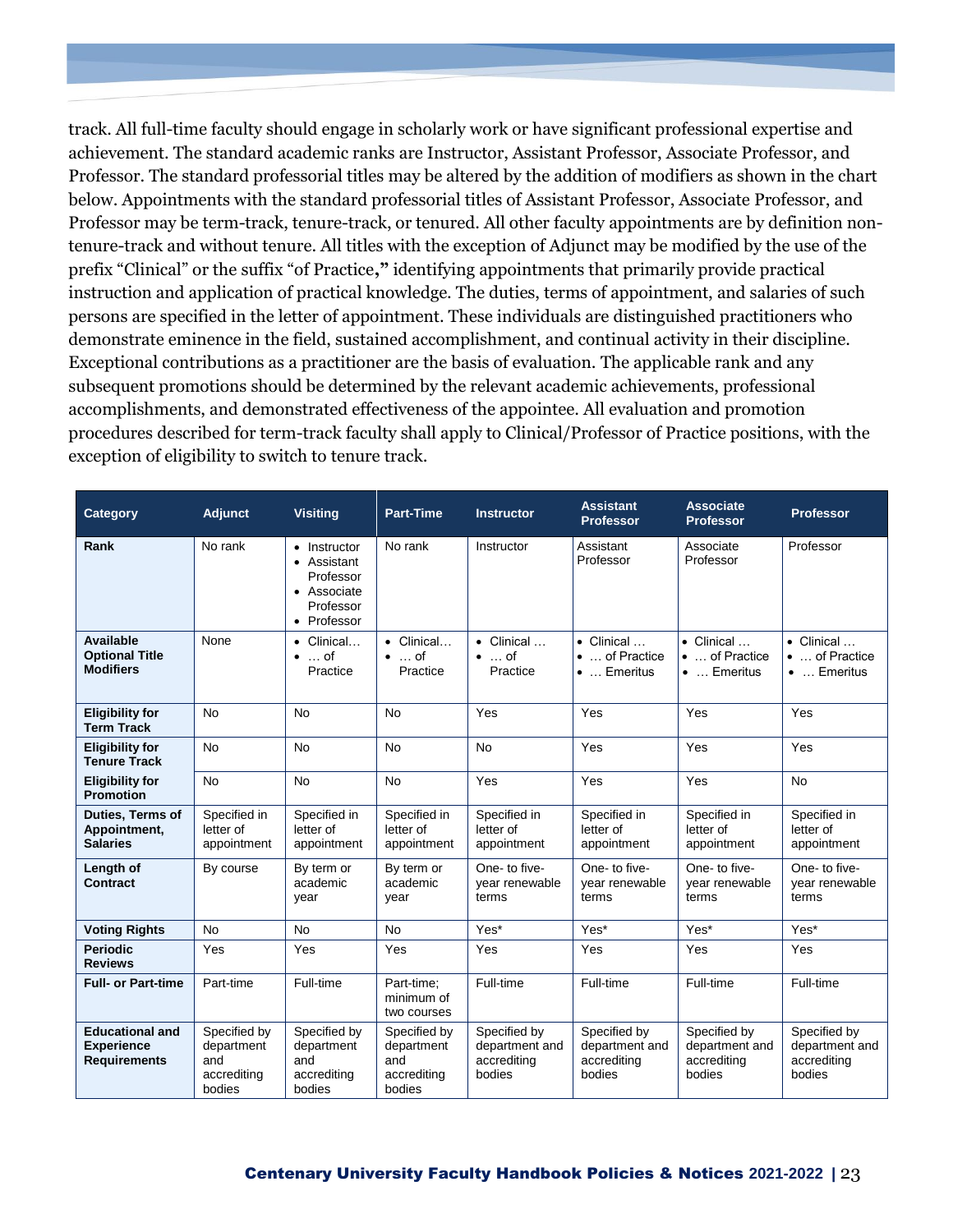The self-evaluation should begin with a paragraph explaining current status, rank, and years of service. Summaries should be given of general background information including education, specialty, and professional experience. A current curriculum vitae is required.

Further sections of the portfolio should include self-evaluation in the following areas:

- Teaching effectiveness
- Professional activities and scholarship;
- Advising responsibilities;
- Institutional service;
- Plans for intended future professional development; and
- If applicable administrative and leadership responsibilities.

### <span id="page-23-0"></span>Other Materials

Other materials that should appear as part of the portfolio are:

- Previous evaluation summary;
- Supportive documentation.

#### **Items to Include:**

#### **Teaching Effectiveness**

- Statement of teaching philosophy, style, and methods.
- List of all courses taught since last evaluation.
- Include copies of all syllabi from current Fall courses, including projects or assignments not detailed in the syllabus.
- Reflective statement of professional contribution to the teaching mission of the department or institution.
- Assessment of personal teaching effectiveness:
	- o Planning and preparation;
	- o Type of delivery;
	- o Knowledge of subject matter;
	- o Classroom management; and
	- o Professional attitude and competencies.
- If desired, a chart of past courses taught, to include enrollment, grade distribution, and overall student evaluation scores.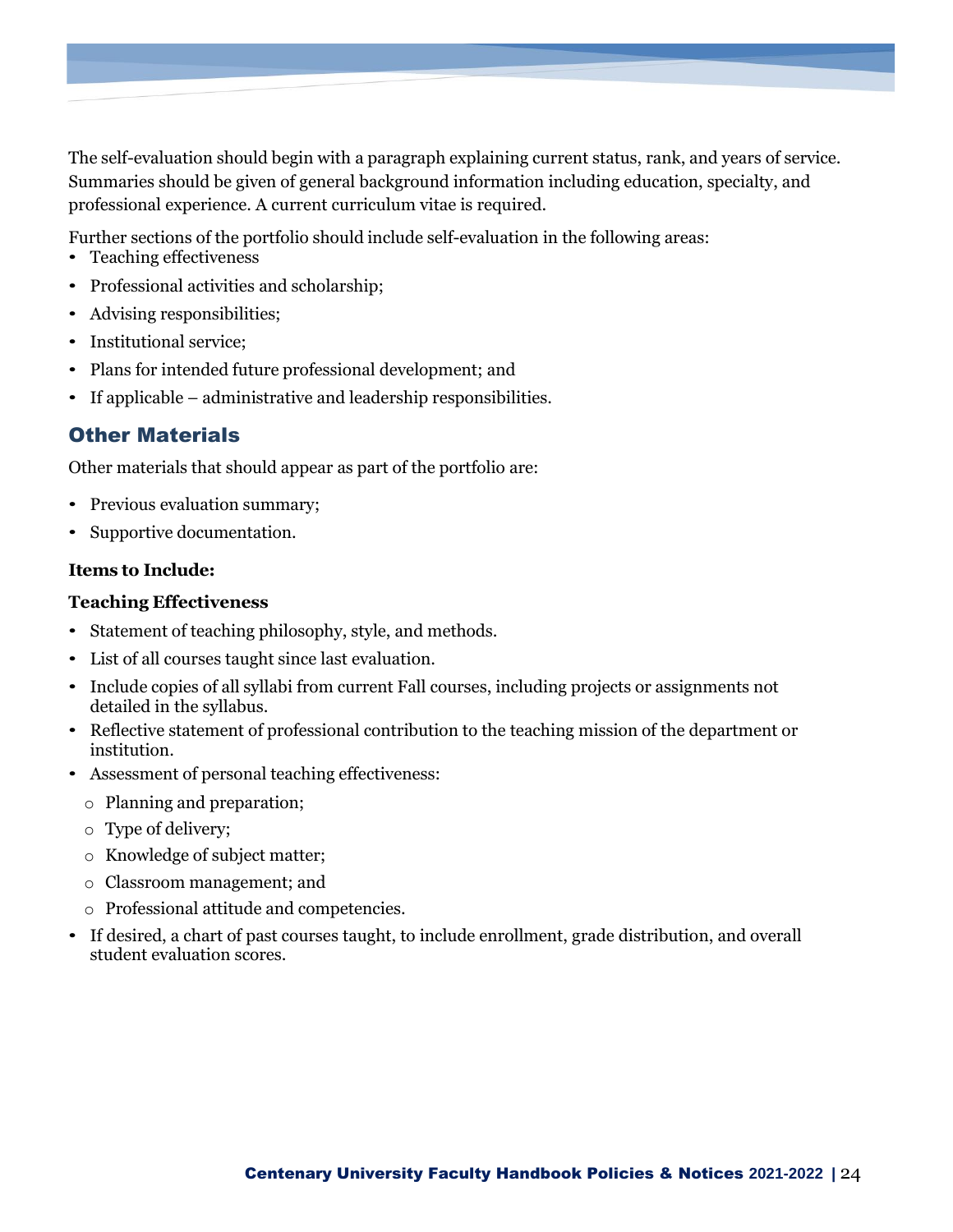#### **Professional Activities and Scholarship**

- Statement of areas of appropriate professional development in your discipline.
- List personal goals and objectives, by year, since the last summative evaluation and document the current status of these goals and objectives where possible.
- List future professional development plans.
- Current curriculum vitae.

#### **Advising Responsibilities**

- Statement of philosophy and methodology.
- Goals of advising.
- Statement of strengths and areas of development as an advisor.
- Number of advisees.
- High maintenance students and student mentoring.

#### **Institutional Service**

- Include faculty committees and other task forces within the University assigned or assumed. List the role/tasks performed as a member.
- Departmental service and responsibilities.
- Interdisciplinary and interdepartmental service and collaboration.
- Co-curricular activities.
- Participation in University-wide initiatives including recruitment and retention.

#### **Documentation Suggestions**

Attempt to provide documentation, such as:

- Recent testimonial letters from students, alumni, peers, staff, administration either solicited or unsolicited.
- Letters, memos written to advisees or others.
- Student awards or other activities under your direct advisement.
- Slides/photos/copies of recent professional/student work.
- News articles, conference, or competition programs.
- Fellowships, recognition, and grants.
- Internal policy books, handbooks, safety codes, etc.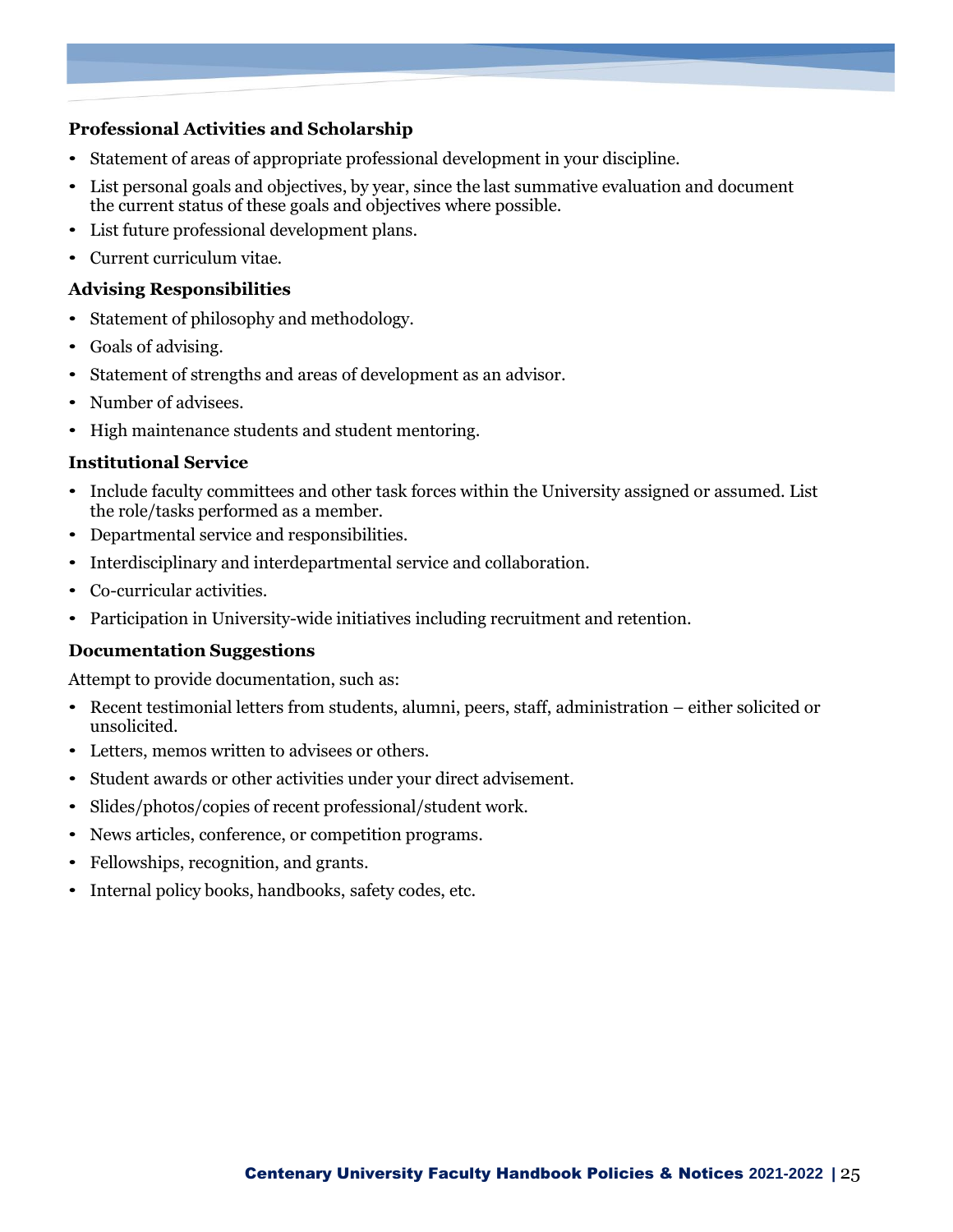# <span id="page-25-0"></span>FACULTY COMMITTEES

# <span id="page-25-1"></span>Rules and Procedures for the Promotion and Tenure Committee (P&T)

#### **Committee Rules and Guidelines**

a. Confidentiality

By virtue of accepting membership on the Promotions and Tenure Committee, a member agrees to keep forever-confidential any and all information pertaining to the deliberations, discussions, and nonpublic materials reviewed during the evaluation process. Violations of this agreement would be viewed by the University as constituting professional misconduct. It is expected that any non-Committee personnel having access to the Committee's report shall also keep any information concerning that report confidential.

Role of the Member:

- 1. Each Committee member is required to attend all meetings.
- 2. Each Committee member is responsible for serving as facilitator for one or more of thecandidates for evaluation. In this capacity, such facilitators are required to prepare:
- 3. A draft evaluation report and recommendation on each of his/her candidates that willserve as the principal focus for subsequent Committee discussion of that candidate.
- 4. A final version of this report incorporates the Committee's comments and recommendations that will serve as the formal report of the Committee's actions to theChief Academic Officer.
- 5. The facilitator will be responsible for revising, preparing, and proof reading the finalreport prior to the Committee members signing the report.
- 6. The format of the report will be in accordance with the model following this procedure.
- 7. Candidates shall be randomly assigned to facilitators.
- 8. No member shall serve as a peer representative or classroom observer for any candidate.

Voting:

- 1. All members of the Committee are required to vote on each recommendation for every candidate.
- 2. A majority vote of the Committee is required to support or not support a recommendation.
- 3. All votes shall be conducted by secret ballot offering two (2) responses: Support or Do Not Support the recommendation.
- 4. In the most extreme circumstances, a Committee member who is unable to attend a meeting at which a vote is taken may, with the unanimous agreement of the remaining Committee members, vote by proxy. It is the responsibility of the member casting the proxy vote to review the draft report of the facilitator and to become fully informed of the Committee's discussion of the candidate prior to casting his/her vote.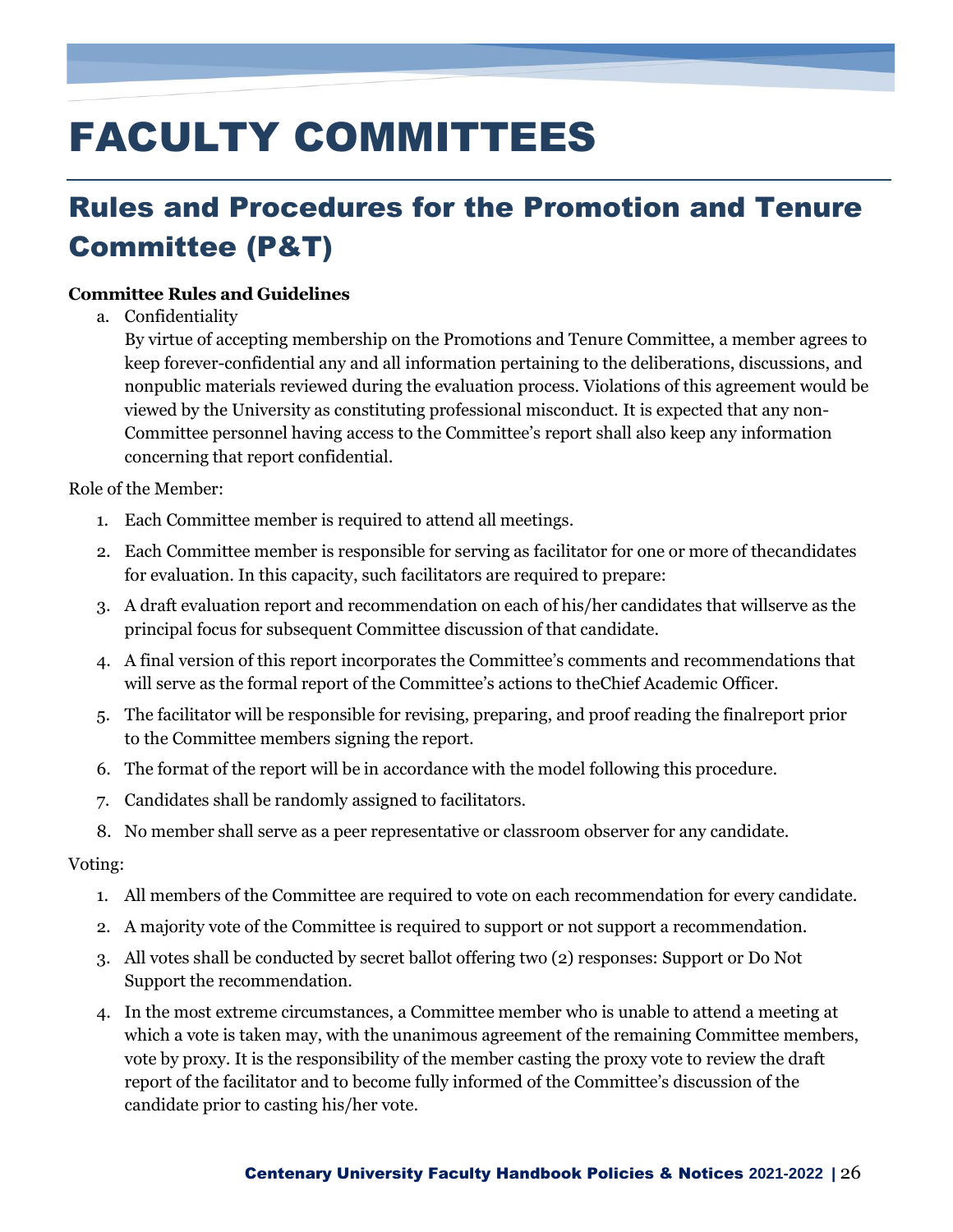5. The Committee's recommendation is to be included in the evaluation report.

Evaluation Information:

- 1. Committee discussions are based entirely on the written documentation provided by the candidate, Department Chair, peers of the candidate, CAO, University records, and, if applicable information provided by a representative of the candidate during a personal appearance before the Committee.
- 2. The report needs to be written in an objective manner that reflects analysis only of materials submitted.
- 3. Candidates are expected to complete their self-evaluations prior to the deadline. No extension of time will be permitted.
- 4. Complete documentation shall be submitted to the Committee by the constitutionally established deadline.
- 5. Missing or additional documentation will not be accepted after the deadline.
- 6. The Committee reserves the right to request clarification of documentation submitted.

Conclusion of Promotions and Tenure Committee Responsibilities:

- 1. The Evaluation Report summarizes, integrates, molds, and entirely represents the perspectives of all members of the candidate's Committee. The report does not exclusively represent the perspective or opinion of any one member, but rather is the culmination and product of all members' contributions at the time of the review.
- 2. The signed, completed evaluation reports are to be forwarded by the Committee to the Officeof Academic Affairs.
- 3. The evaluation responsibilities of the committee are completely discharged with this action(item 2). Neither the Committee as a whole nor any of its members is to be subject to, or participate in, any further discussion, questions, or review of either the complete report or the process by which the content of that report was created.

### <span id="page-26-0"></span>Curriculum Committee Proposal Guidelines

The Curriculum Committee is responsible for conducting a continuous review of academic policies and programs of the University and exploring innovative curricular ideas, teaching methods, and calendars.It shall review all proposals for curricular change including, but not limited to, all program, course, calendar, and academic policy issues pertaining to or impacting on the curriculum (Centenary University Constitution, Article IV, Section 6, E,3). All proposals for curricular change are submitted tothe Committee through the originating constituency's representative to the Chief Academic Officer and then to the Committee. Proposals originating from Academic Departments must receive Departmental approval prior to submission to the VPAA and then to the Curriculum Committee. New Program Proposals and New Course Proposals receiving the approval of the Committee are forwarded to the Faculty for the final decision to enact or reject the proposed change. The Curriculum Committee shall consist of: the Chief Academic Officer (or a designated representative from their office), Vice President for Enrollment Management, one (1) Faculty member from each Department, and, when possible, student(s) elected by the Student Government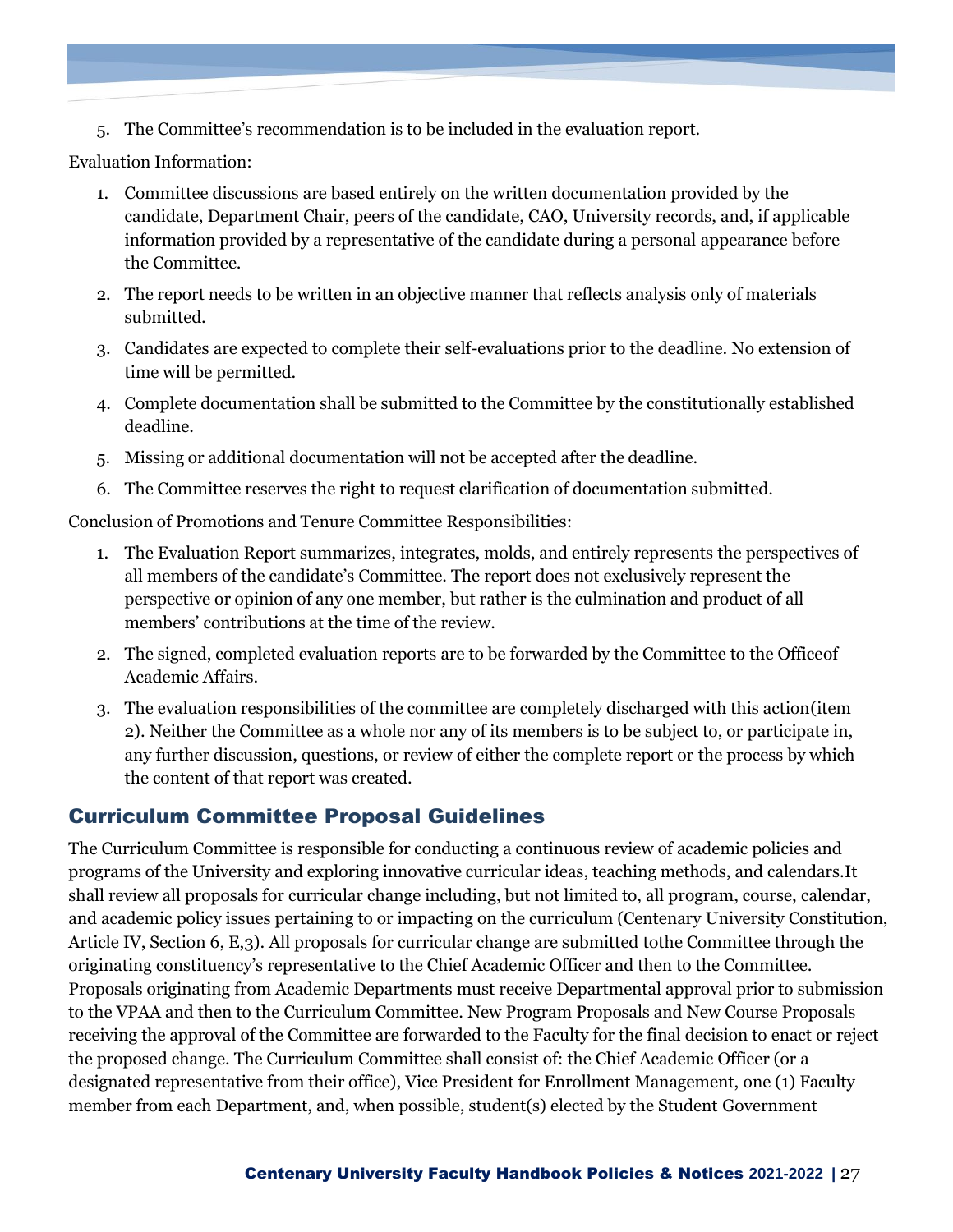Association in consultation with the Committee. The Chief Student Services Officer and the Senior Director of Academic Success shall be ex-officio members without the power to vote. The chairperson shall be a Faculty member elected from the Faculty members of the Committee. No more than two (2) Department Chairs shall serve as members of the Curriculum Committee. Curriculum Committee forms are found [here.](https://centenaryuniversity.sharepoint.com/:f:/g/AA/EmEn-giqzH5FnubELQ13zh0BLT92-LqCHbj7drlLMmRSqQ?e=asrXbH)

# <span id="page-27-0"></span>Proposals Requiring Curriculum Committee Review pertain to the following categories:

- A. All new or substantially revised academic programs, including new concentrations added toacademic programs
- B. All new courses that require any additional investment resources (beyond the fixeddepartmental instructional budget)
- C. New courses that do not require additional resources
- D. Discontinued academic programs

All other curricular changes and revisions require notification to the Curriculum Committee, but not necessarily the review of the Curriculum Committee. These are not considered proposals. These include, but are not limited to: all minor program revisions, all revised or proposed discontinued courses, all other curricular related new, revised, or proposed discontinued academic policies and procedures, changes of course name, content, number, and credit value; and changes to program name.

Questions concerning any aspect of the Curriculum Review should be directed to the Committee through the Committee Chair. The Committee's decision will be final.

## <span id="page-27-1"></span>Proposal Development

Proposals for Curriculum Committee review can be developed by any of the following constituencies: faculty, academic departments, and/or administrators. The process for submitting a proposal for reviewwill vary depending on the developing constituency. The format of the proposal will depend on the category of its content.

In this section we will cover the development and review process for all proposal formats in Category A, Category B, and Category C.

- Ι. **Documents, Process, and Guidelines for Category A: All new or substantially revised academic programs, including new concentrations added to an academic program.**
	- 1. Documents needed for Category A Proposals Include:
		- New program feasibility study
		- 4-year degree sequence and audit sheet
		- NEW COURSE forms for all new courses
		- Position descriptions for new faculty (if any)
		- Budget template
	- 2. Proposals for Curriculum Committee review can be developed by faculty, academic departments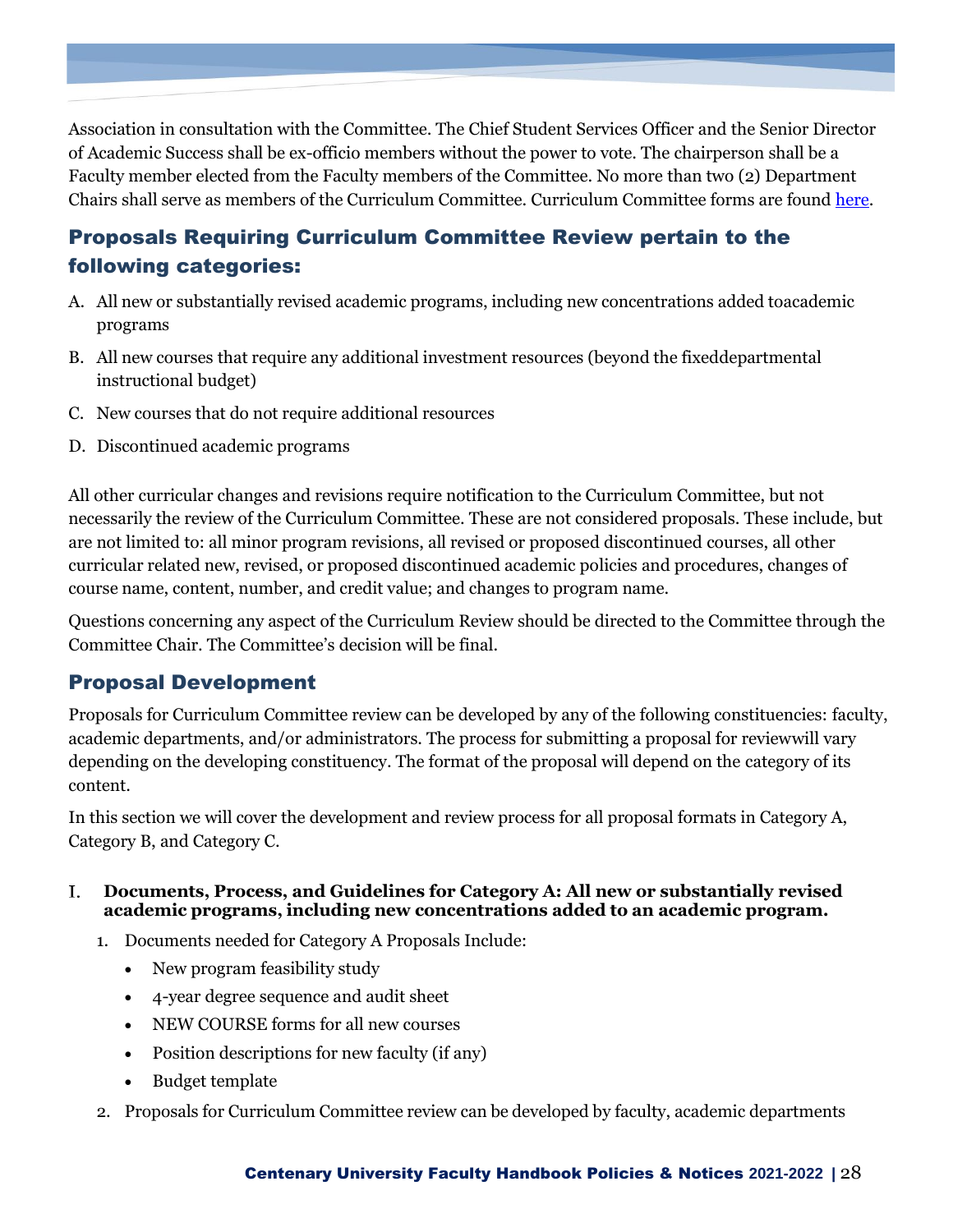and administrators. Proposals developed by constituencies other than academic departments must be forwarded for endorsement to the academic department(s) to which they pertain.

- 3. Category A Proposals developed by faculty and academic departments should be referred to the Vice President of Business and Finance, Vice President for Enrollment Management, Vice President for University Advancement and Marketing, and Chief Academic Officer before being submitted to the Curriculum Committee. The first step in the development of all Category A proposals is an advisory meeting with the Chief Academic Officer, Vice President of Business and Finance, and Vice President for Enrollment Management, and the Vice President for University Advancement and Marketing regarding the appropriate feasibility study sections. This should be scheduled through the VPAA's office. The second step is a departmental vote on the proposal and, if approved, filing a proposal draft and feasibility study with the Chief Academic Officer for their approval. The information needed to complete these proposals and suggestions regarding where you can find pertinent information can be found on Sharepoint or, as technology at the University changes, the current online document storage system for the University. The Chief Academic Officer will confer with the President and, if necessary, other administrative offices to obtain assurance of the compatibility of the proposed program with University planning. If the program is in keeping with strategic planning and appropriate funding is available, the Chief Academic Officer will submit the finalized proposal with VPAA signature and the feasibility study to the Curriculum Committee.
- 4. The proposal should be electronically submitted to the Chairperson of the Curriculum Committee by the VPAA's Office at least two weeks prior to the Committee meeting at which the proposal will be placed on the agenda for a vote. Every proposal must include the information indicated above and be provided in the format requested or it will not be considered by the Curriculum Committee.
- 5. Proposals received by the Curriculum Committee Chairperson will be distributed to the Committee members, who will present the proposals to their academic departments for discussion during in person departmental meetings or via electronic communication. Departmental feedback will then be presented to the Curriculum Committee by the department's representative prior to the final vote on the proposal. Proposals that do not receiveendorsement of the majority vote of the Curriculum Committee will be returned with an explanation to the originating constituency for reworking, reconsideration, and/or resubmissiondirectly to the Curriculum Committee for review.
- 6. Proposals receiving Curriculum Committee endorsement will be presented to the full faculty fora vote. New program proposals or revised program proposals approved by the full faculty are forwarded to the President and the Board of Trustees for final approval.

#### **Documents, Process, and Guidelines for Category B: All new courses that require any additional investment resources (beyond the fixed departmental instructionalbudget)**

- 1. Documents needed for Category B Proposals Include:
	- NEW COURSE forms for all new courses
	- Position descriptions for new faculty (if any)
	- Budget template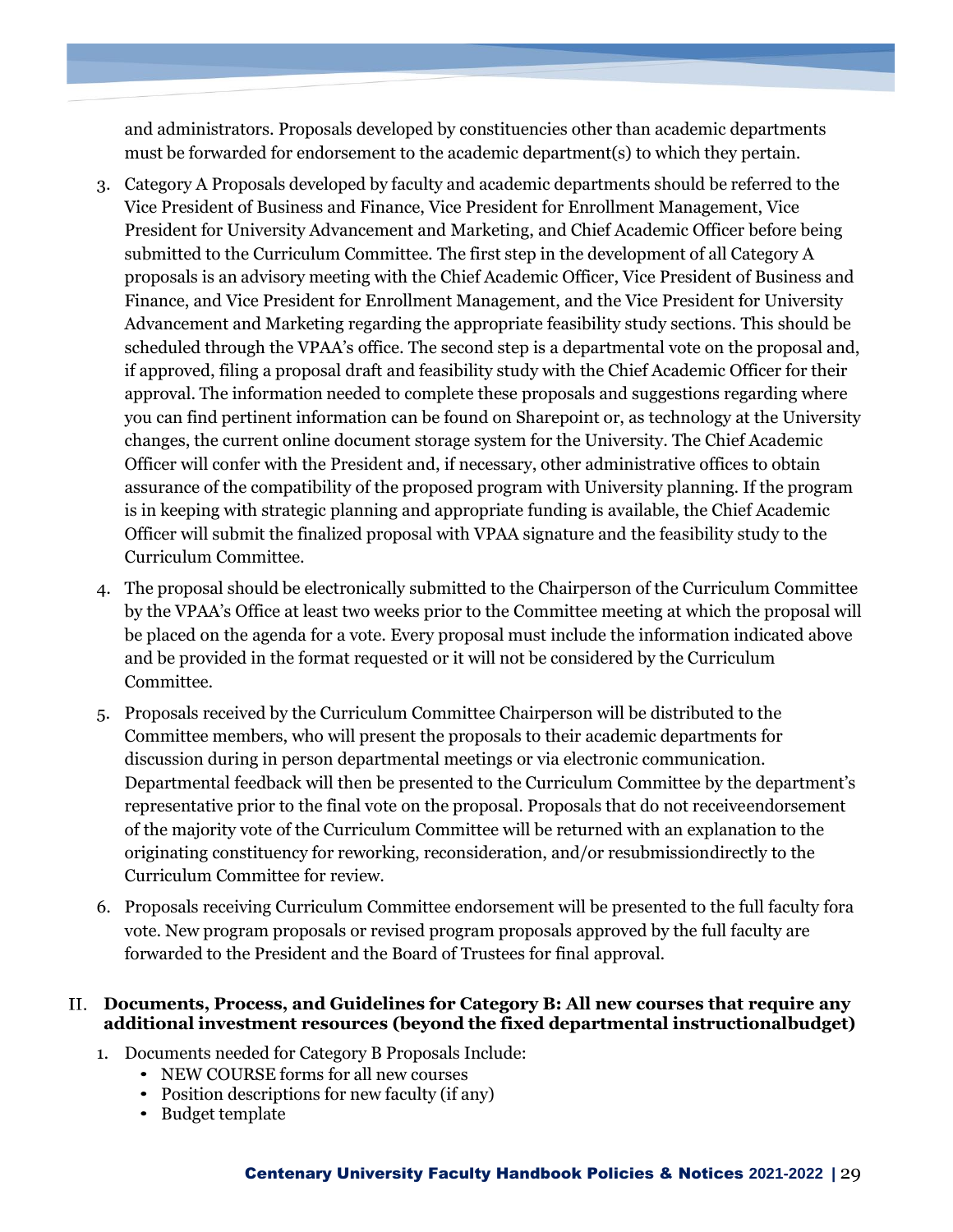- 2. Proposals for Curriculum Committee review can be developed by faculty, academic departments and administrators. Proposals developed by constituencies other than academic departments must be forwarded for endorsement to the academic department(s) to which they pertain.
- 3. Category B Proposals developed by faculty and academic departments should be referred to the Vice President of Business and Finance, Vice President for Enrollment Management, Vice President for University Advancement and Marketing, and Chief Academic Officer before being submitted to the Curriculum Committee. The first step in the development of all Category B proposals is an advisory meeting with the Chief Academic Officer, Vice President of Business and Finance, Vice President for Enrollment Management, and Vice President for University Advancement and Marketing regarding the appropriate feasibility study sections. This should be scheduled through the VPAA's office. The second step is discussing with the department and conducting a departmental vote regarding moving the course proposal forward.If the course proposal passes the department vote, the next step is to file a proposal draft and feasibility study with the Chief Academic Officer for their approval. The information needed to fill out these proposals and suggestions regarding where you can find pertinent information can be found on Sharepoint or, as technology at the University changes, the current online document storage system for the University. The Chief Academic Officer will confer with the President and, if necessary, other administrative offices to obtain assurance of the compatibilityof the proposed course within a program of study and with University planning. If the course is in keeping with strategic planning and appropriate funding is available, the Chief Academic Officer will submit the approved proposal draft and feasibility study to the Curriculum Committee chair(s) with the appropriate signatures attached.
- 4. The proposal should be electronically submitted to the Chair of the Curriculum Committee by the VPAA's Office at least two weeks prior to the Committee meeting at which time the proposal will be placed on the agenda for a vote. Every proposal must include the information indicated above and be provided in the format requested or it will not be considered by the Curriculum Committee.
- 5. Proposals received by the Curriculum Committee Chairperson will be distributed to the Committee members, who will present the proposals to their academic departments for discussion during in person departmental meetings or via electronic communication. Departmental feedback will then be presented to the Curriculum Committee by the department's representative prior to the final vote on the proposal. Proposals that do not receiveendorsement of the majority vote of the Curriculum Committee will be returned with an explanation to the originating constituency for reworking, reconsideration, and/or resubmissiondirectly to the Curriculum Committee for review.
- 6. Proposals receiving Curriculum Committee endorsement will be presented to the full faculty fora vote.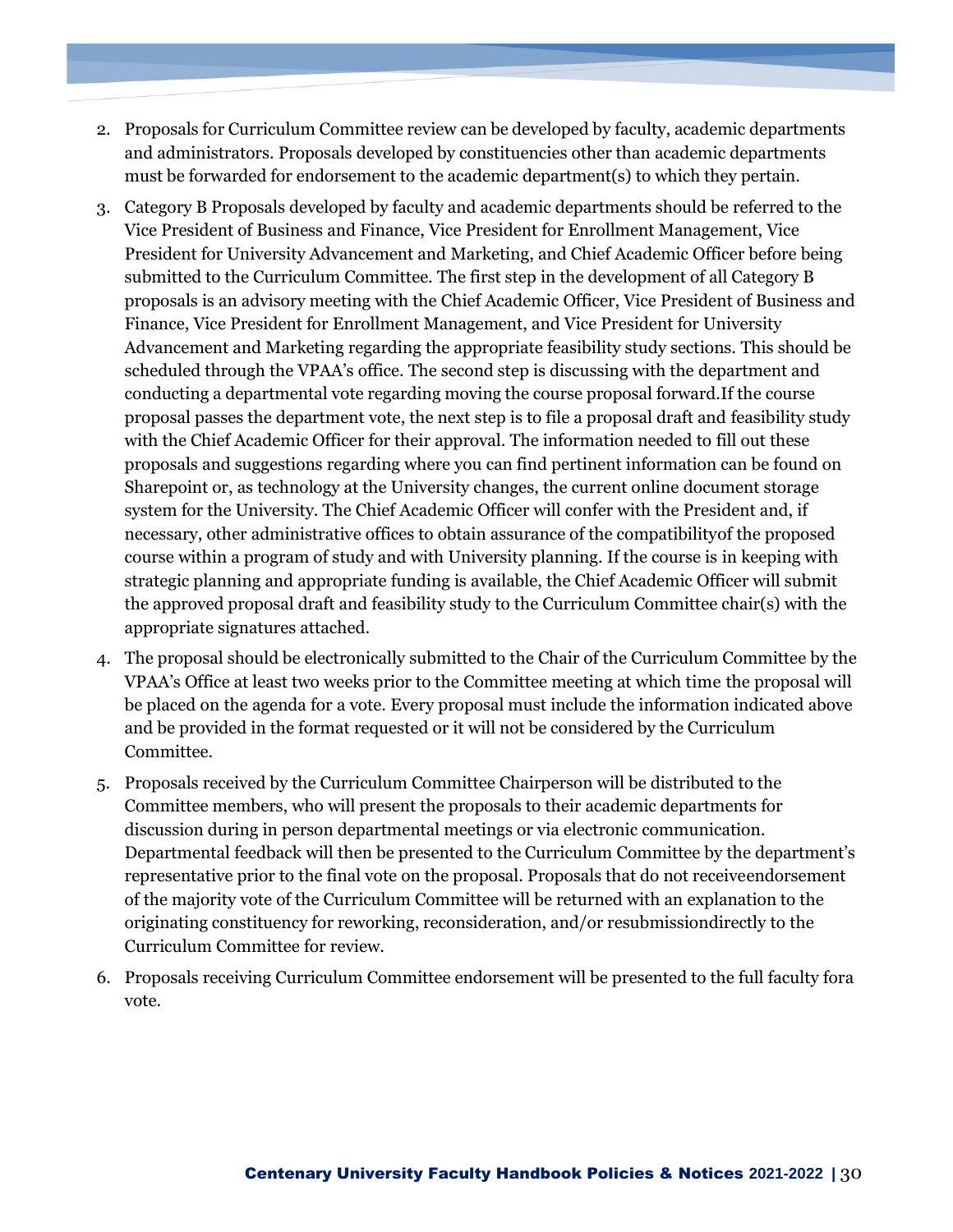#### **Documents, Process, and Guidelines for Category C: New courses that do notrequire additional resources**

- 1. Documents needed for Category C Proposals Include:
	- NEW COURSE form (no additional funding)
	- Position descriptions for new faculty (if any)
- 2. Proposals for Curriculum Committee review can be developed by faculty, academic departments and administrators. Proposals developed by constituencies other than academic departments must be forwarded for endorsement to the academic department(s) to which they pertain.
- 3. Category C Proposals developed by faculty and academic departments should be referred to the Chief Academic Officer before being submitted to the Curriculum Committee. The first step in the development of all Category C proposals is an advisory meeting with the Chief Academic Officer. The second step is a department vote on the proposal and, if approved, the department will then submit the finalized proposal to the Chief Academic Officer for their approval. The information needed to fill out these proposals and suggestions regarding where you can find pertinent information can be found on Sharepoint or, as technology at the University changes, the current online document storage system for the University
- 4. Once approved by the VPAA and signed, all categories of curriculum proposal should be electronically submitted to the Chair of the Curriculum Committee at least two weeks prior to the Committee meeting at which the proposal will be placed on the agenda for a vote. Every proposal must include the information indicated on the forms and be provided in the format requested or it will not be considered by the Curriculum Committee.
- 5. Proposals received by the Curriculum Committee Chairperson will be distributed to the Committee members, who will present the proposals to their academic departments for discussion during in person departmental meetings or via electronic communication. Departmental feedback will then be presented to the Curriculum Committee by the department's representative prior to the final vote on the proposal. Proposals that do not receiveendorsement of the majority vote of the Curriculum Committee will be returned with an explanation to the originating constituency for reworking, reconsideration, and/or resubmissiondirectly to the Curriculum Committee for review.
- 6. Proposals receiving Curriculum Committee endorsement will be presented to the full faculty fora vote.

## <span id="page-30-0"></span>Note Regarding Deadlines for Proposals

The deadlines related to the curricular approval process are important to consider throughout the year. Please note the deadlines necessary based on the Board of Trustees meetings, the registrar's office, and the Office of Enrollment and Marketing. Further, agenda items for full faculty meetings must be submitted 10 business days in advance of the meeting. Given this, consult the documents on SharePoint (or, as technology at the University changes, the current online document storage system for the University) regarding the important deadlines related to Category A, Category B, and Category C documents as a late submission might mean waiting a year or a semester to be able to run the course.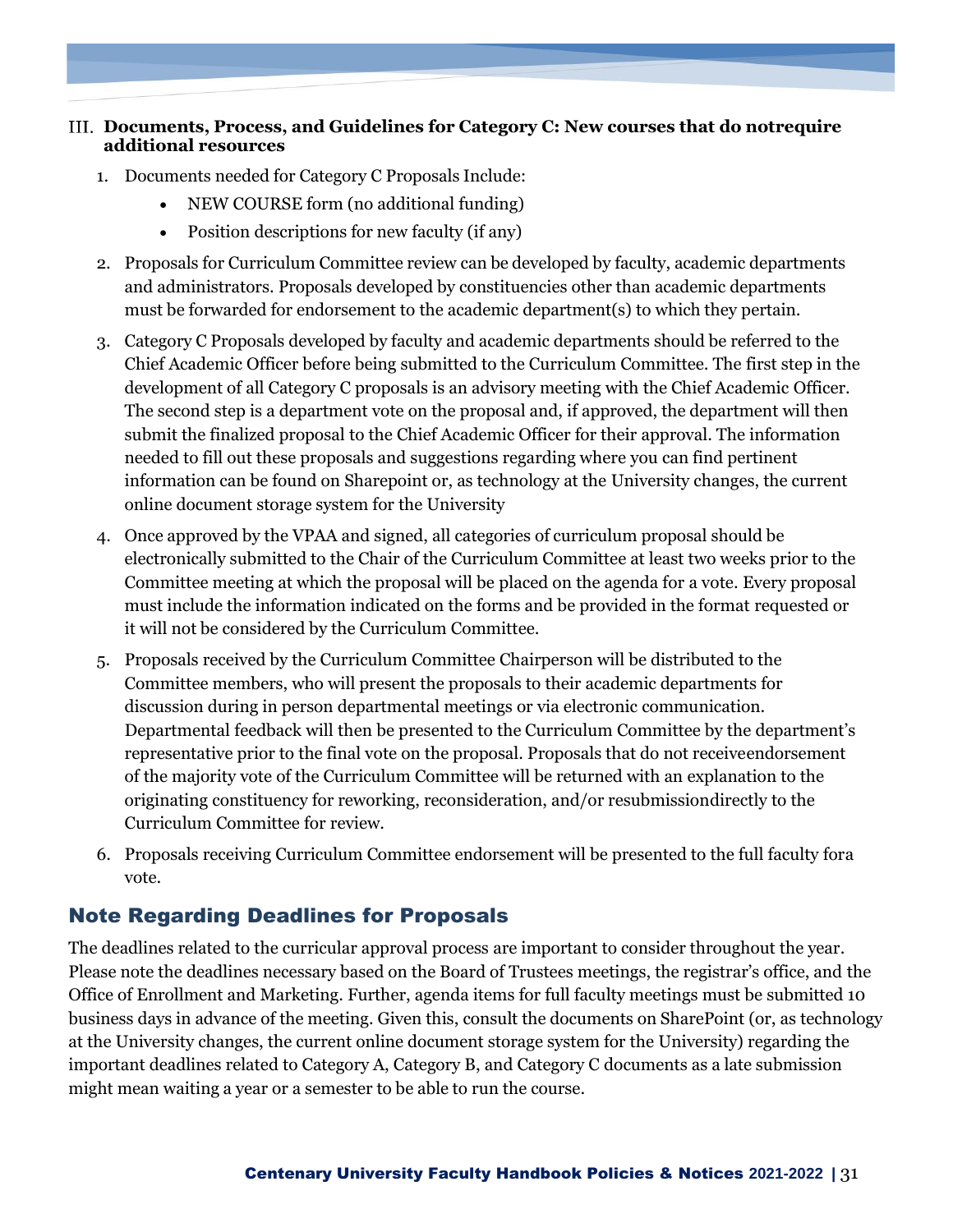# <span id="page-31-0"></span>Procedure for Notifications

All minor curricular changes discussed above require the notification, not the vote, of the Curriculum Committee. The Curriculum Notifications form should be submitted to the Chief Academic Officer for agreement and signature, and then forwarded by the VPAA's Office to the Curriculum Committee indicating the change being made and the reasons for the change. The chair(s) will distribute the notification form to the other committee members for discussion. After discussion the committee should make a reference to the acceptance of the notification for the minutes of the meeting.

# <span id="page-31-1"></span>Faculty Research and Development Committee (FR&D)

The Faculty Research and Development Committee aids, assists, and advises both the administration and the Faculty on all matters concerning the continued professional growth and development of Faculty. The Committee establishes procedures and makes recommendations to the Chief Academic Officer(s) for the distribution of funds available to the Faculty for travel, study, research, or other development activities during academic semesters and interim periods. The Committee also administers the sabbatical program, making final recommendations to the Chief Academic Officer(s) ofthe University and the President of the University who, with approval of the Board, makes the final decision. The Faculty Research and Development Committee consist of a member from each department. University Advancement Office staffs the Committee with one ex-officio member. The chairperson is elected from, and by, the faculty members.

However, in recognition of staffing constraints based on disparate department sizes, representativeselected for FR&D can also serve on the Student Research and Development Committee.

# <span id="page-31-2"></span>Student Research and Development Committee (Sr&D)

Student Research and Development (SR&D) is a committee focused on the dispersing of funds to help support student's expenses as it pertains to presenting their research, or academic work, at conferences.The Committee shall also be responsible for the Annual Academic Symposium which showcases Centenary students' academic work at the University. The SR&D shall consist of five Faculty members from separate Departments.

# <span id="page-31-3"></span>Institutional Review Board (IRB)

The Institutional Review Board (IRB) shall assist researchers and administration in protecting the rights and welfare of human research participants. The IRB shall ascertain if proposed research meets federal guidelines for human research participant protections as well as all Centenary University policies, clarify as to whether research is exempt from IRB oversight, participate in initial and continuing review of non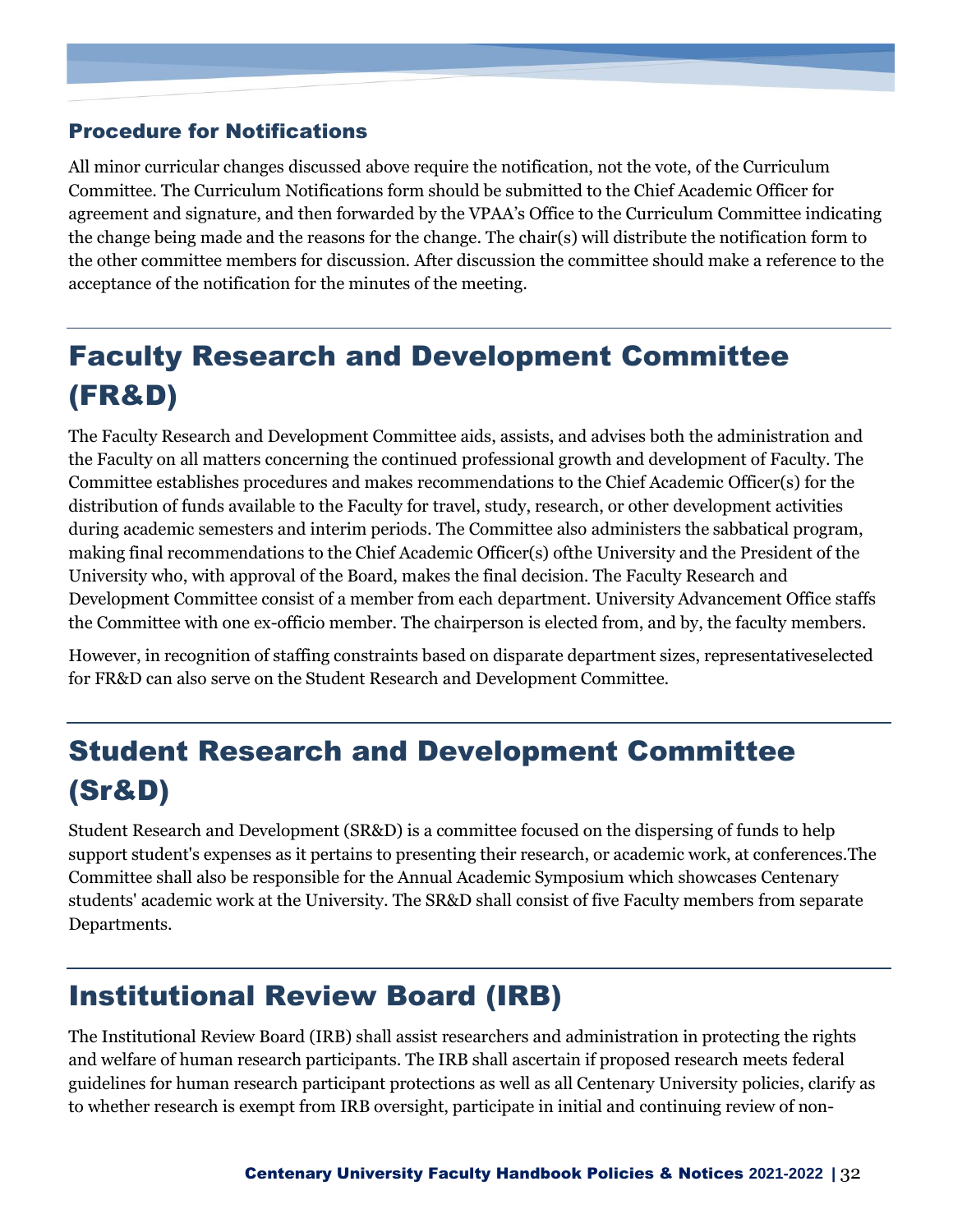exempt research, assist and inform all current or potential researchers, adjudicate and/or review any problem arising from research with human participants, and report to theVPAA any serious and/or continual non-compliance with requirements set forth by the IRB.

The committee will consist of five (5) total members. Four (4) full-time faculty members should be from the following academic disciplines/departments: Business, Criminal Justice, Education, Math andNatural Sciences, Political Science, Psychology, Social Work and Sociology. These disciplines/departments have faculty trained and familiar with social science methodology. The fifth member will be from the community (e.g., Hackettstown or surrounding areas). This member will be selected by the President and/or Vice President of Academic Affairs in consultation with the IRB and Senate.

## <span id="page-32-0"></span>Procedure for Minutes for Standing Committees

This procedure is designed to archive all committee and department meeting minutes in an effectivemanner for historical purposes:

- Each committee or department will establish a person or rotational system to identify who in the committee or department is responsible for taking minutes.
- Meeting minutes should be sent out to all the members within 72 hours after the conclusion of the meeting.
- The first order of business for the committee or department should be the approval of theprevious meetings minutes.
- Final approved minutes should be saved by the date with underscore for spaces.
- The saved minutes should be emailed to the Director of the Office of Academic Affairs and to the Faculty Office. Please type the committee or department title in the subject heading for easy filing.

The Director of the Office of Academic Affairs will forward the minutes to the Chief AcademicOfficer.

• Either the secretary or the chair for the committee or department should post to committee or department designated Share Point folder.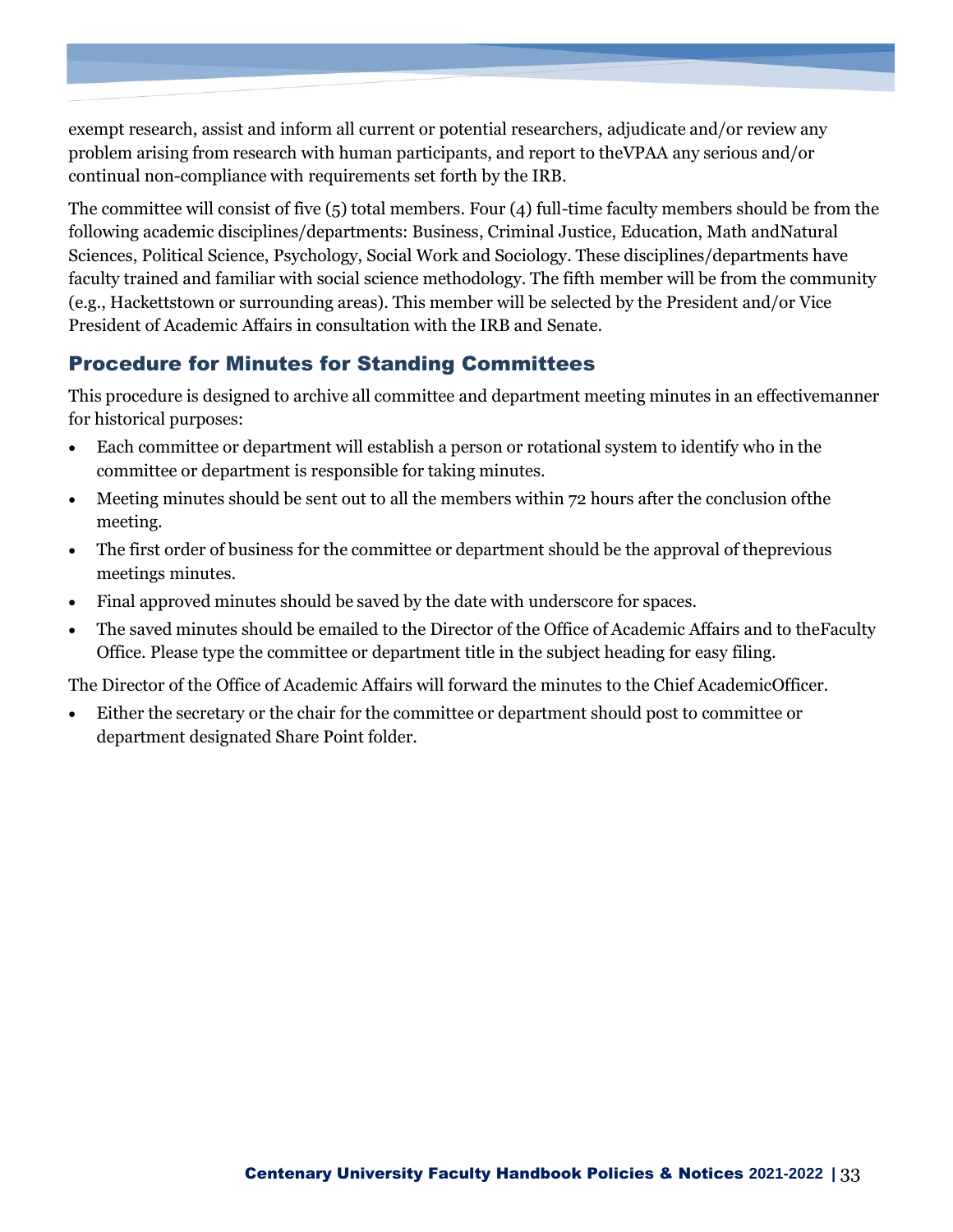# <span id="page-33-0"></span>CAMPUS OFFICES/RESOURCES

# <span id="page-33-1"></span>The Office of Academic Affairs

- 1. **Reporting of faculty absences:** When a faculty member must miss classes, the following procedure should be followed:
	- All full-time faculty members should notify the Faculty Absence Notification Group immediately of any proposed or emergency/medical absence. [\(FacultyAbsenceNotificationGroup@centenaryuniversity.edu\)](mailto:FacultyAbsenceNotificationGroup@centenaryuniversity.edu)
	- The Faculty Absence Report must be completed for all absences; proposed/planned or emergency/medical.
	- The Faculty Absence Report is found on the Content Management System under the FacultyDocs, Forms, and Minutes [here.](https://centenaryuniversity.sharepoint.com/:f:/g/AA/EoMlD8-B9kFDs_UcFL7TfgABAVdfr0cOPmZ1VW_LL8Fx0g?e=fWtoVH)
	- The completed report should be returned to the Academic Affairs Office immediately.
	- The Academic Affairs Office will distribute the form appropriately.
- 2. **Advising:** Centenary has developed an "Academic Advisement Handbook," that explains policies and procedures pertaining to academic advisement. The advising function is under theguidance of the Dean of Students for Academic Success. Found [here.](https://centenaryuniversity.sharepoint.com/:f:/g/AA/Ei3jHej7VKtJmgCcxO0jEAYBUVZX6wNrTRmWcFLrwHs7BQ?e=YmShGS)
- 3. **Registration, course changes, etc.:** Information on registration and course changes, as well as other academic policies, can be found in the University's catalog. Current procedural information will be distributed from the Registrar's Office during the registration and course change periods each semester. The current catalog is available on the Content Management System.
- 4. **Class rosters and grade reports:** Early in the first week of classes, faculty will receive a tentative class roster for each of their classes. During the week following the add/drop period, faculty will receive a final roster. They should check this roster carefully and report any discrepancies immediately to the Registrar's Office.

# <span id="page-33-2"></span>Academic Success and Advising Center (ASAC) / Disability Services Office (DSO)

Through the campus Academic Success and Advising Center, located in the Harris and Betts Smith Learning Center, students may receive tutoring by professional or peer tutors. All students may request tutoring themselves or may be referred to the ASAC by their instructors. Students are encouraged to register for tutorial services as early as possible in a semester. Additionally, students can sign up for Academic Coaching to receive assistance with time management, effective listening skills, note taking techniques, study strategies, and test taking hints. The staff assists students with their academic concerns and is dedicated to helping them achieve academic enrichment and excellence. There are no fees for any of the services offered through the ASAC.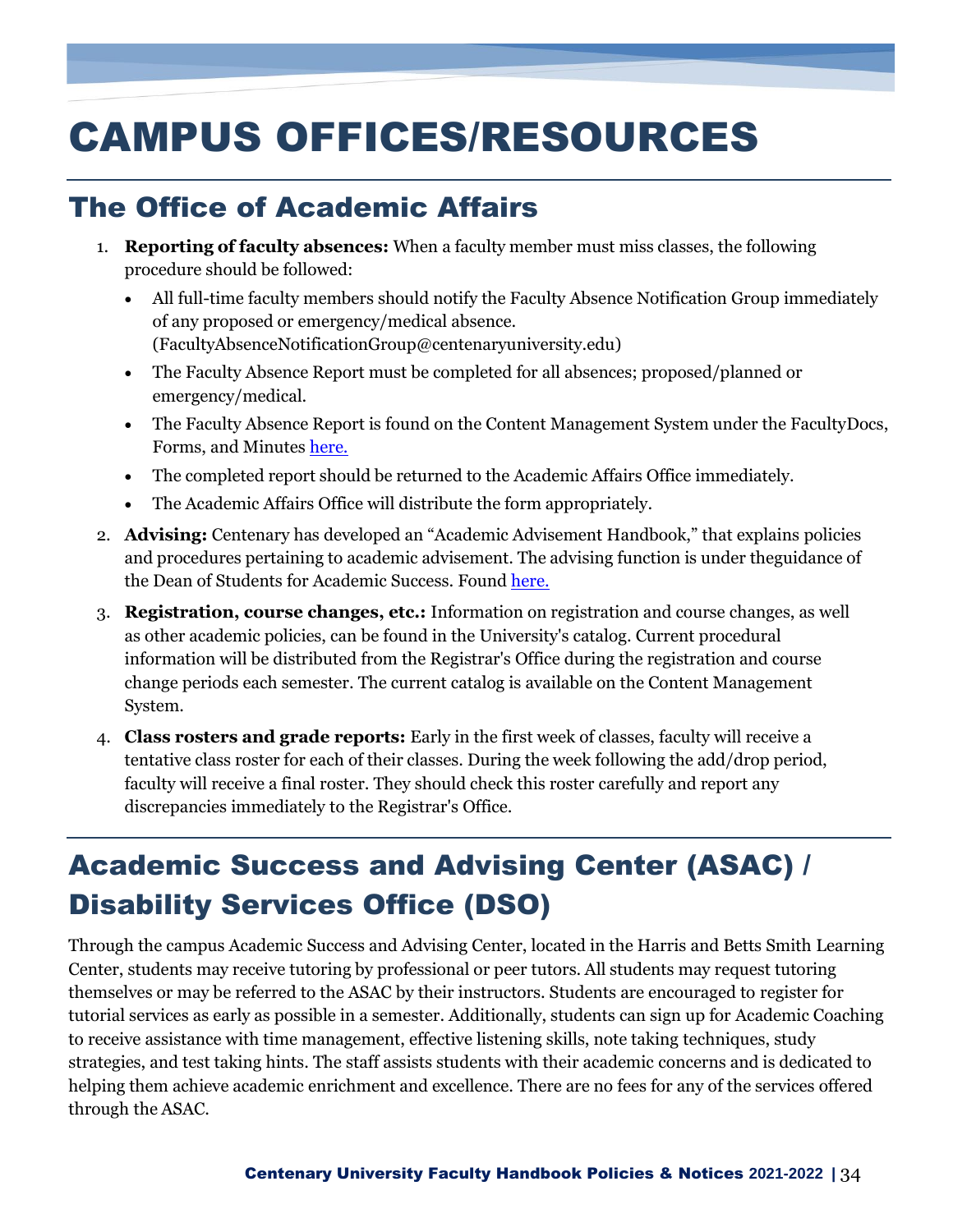In addition, the ASAC monitors situations where students may need help. Once a semester, at mid- point, faculty members are asked to fill out Academic Progress Reports. Mid-semester reports must be sent for students with an average of "C-" or lower. The dates for filing mid semester reports will be on the Academic Calendar; however, the form also can be used throughout the semester to monitor student success. The Academic Progress Report is available through Pharos and instructions are sent by the ASAC. Once submitted, the Academic Progress Report is directed by email to the student and the Administrative Coordinator for the Academic Success and Advising Center, who is responsible for the dissemination of the progress report to the student's academic advisor, and to the appropriate staff of any specialty group to which the student belongs, i.e., Athletics.

The Disability Services Office works closely with eligible students to arrange for reasonable academic and housing accommodations, which will afford each student the opportunity to participate fully in Centenary University's services, programs, and activities. Staff members assist students with arranging access to classrooms and class materials, developing learning strategies, and advisement with disabilities issues. Access is provided through a range of reasonable accommodations and support services to identified students that experience disabilities. The office also strives to serve as a liaison and resource to the members of the Centenary University community regarding disability issues. This is done in accordance with Section 504 of the Rehabilitation Act of 1973 and the Americans with Disabilities Act (1990). Faculty will receive accommodation letters from students in their courses that are signed by a member of the DSO indicating the accommodations that the student is entitled to receive.

# <span id="page-34-0"></span>Academic Code of Conduct of Centenary University

Please refer to the Academic Code of Conduct as presented in the University Catalog.

Centenary University - [Academic Code of Conduct \(smartcatalogiq.com\)](https://centenaryuniversity.smartcatalogiq.com/en/2020-2021/Undergraduate-Catalog/Academic-Policies/Academic-Code-of-Conduct)

## <span id="page-34-1"></span>The Administration of Examinations, Test, and Quizzes

- 1. Quizzes, tests, projects, etc. should be graded, recorded in Moodle, and returned promptly as feedback is an indicationof progress being made.
- 2. The proctoring of these is NOT optional on the part of the faculty member.
- 3. Permission to make up tests missed will be determined by the instructor, according to such policy asset forth in the regulations issued to the class in the syllabus. All arrangements for such makeups will be made directly with the instructor by the student. Arrangements for the proctoring of make- up tests may be made by the instructor.
- 4. Accommodations for students with disabilities are coordinated through the Disabilities Services Office (DSO). Accommodations may include, but are not limited to: extended time, alternate location, use of an assistive device.

## <span id="page-34-2"></span>Academic Review Board

The Academic Review Board (ARB) is a standing committee of faculty and staff that is responsible for hearing appeals from students regarding dismissals from the University, monitoring and hearing appeals to academic code of conduct, and hearing grade grievances related to arbitrary or misapplication of grading policies. For cases concerning academic dishonesty and appeals, the hearing procedures to be followed by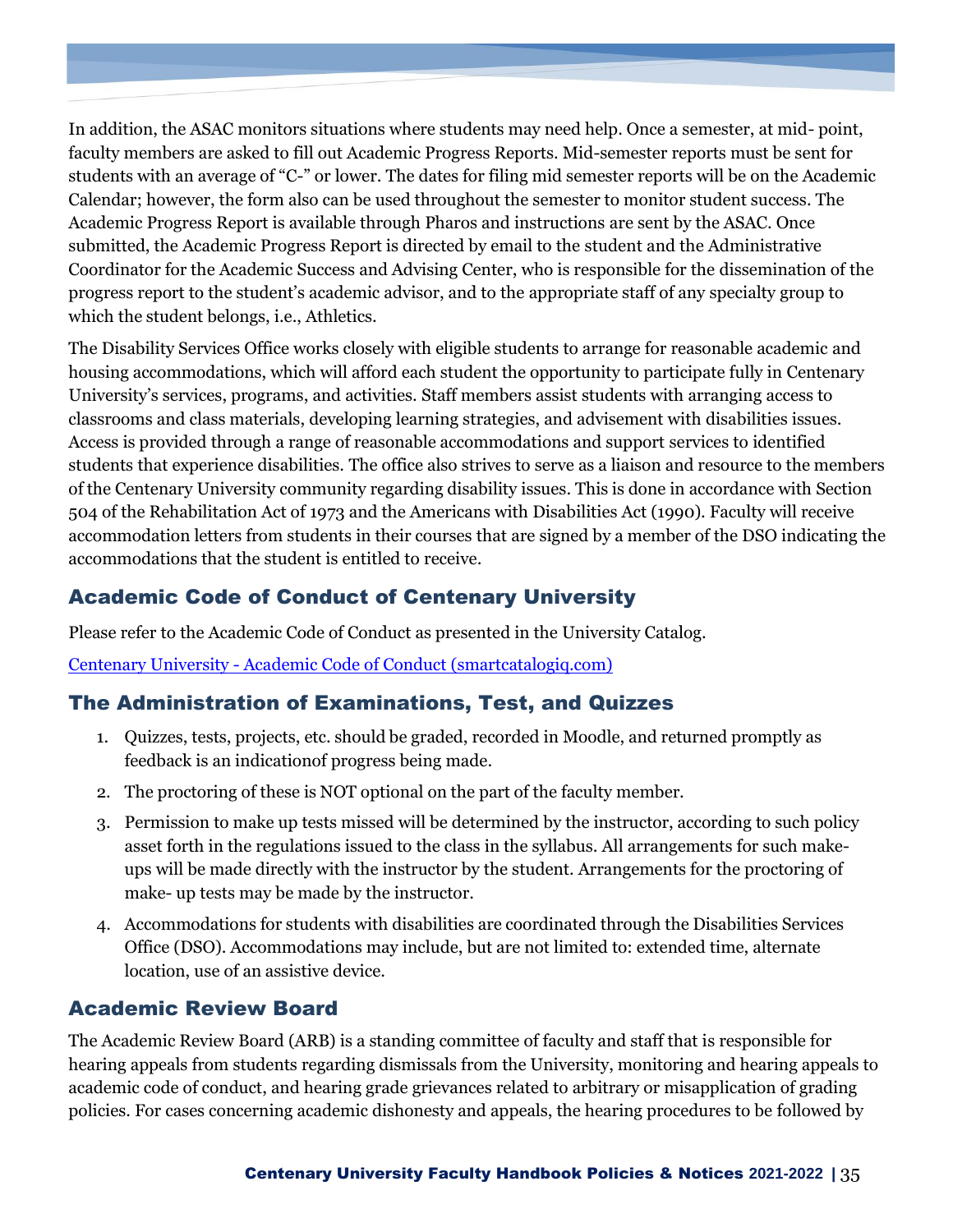the Academic Review Board shall be found in both the Student Handbook and the Faculty Handbook. These procedures, as outlined in the handbooks, shall be annually reviewed by the Academic Review Board, and any revisions will be submitted to the Faculty Senate for approval. The Academic Review Board shall periodically review the progress of all students on academic probation. This Board may impose such penalties as are appropriate, including, but not limited to, probation, suspension, or dismissal. Decisions of the Board are final and not subject to appeal. The Academic Review Board shall consist of: The Chief Academic Officer, the Chief Student Services Officer, the Senior Director of Academic Success and Advising, the Registrar, and three (3) members of the Faculty Body, one of whom being the Director of General Education. The chairperson shall be the Senior Director of Academic Success and Advising.

General procedures for the appeals of grades are as follows:

- 1. Before filing an appeal with the ARB, the student must have met with the instructor to discuss the grade in question and, if unsuccessful in resolving the matter, met with the Department Chair (or Chief Academic Officer, if the Department Chair is the instructor of the course) and the instructor to further discuss the situation. If unsuccessful in resolving the matter, the student must then submit an appeal to the Senior Director of Academic Success and Advising who in consultation with the Department Chair or Chief Academic Officer will determine if the appeal will be sent to the ARB or if the instructor's grade will stand.
- 2. Grade appeals will not be heard by the ARB unless they are based on a misapplication or arbitrary application of an instructor's or the University's grading policy. The ARB will not hear appeals based on the instructor's judgment of the quality of student work.
- 3. The student, instructor, department chair/dean, and advisor are notified of the time, date, and place of the hearing. The student is required to attend the hearing and the instructor is required to supplydocumentation and may attend the hearing. The student's advisor may attend the hearing or send written information to be presented to the ARB. The student always has the right to have a member of the Centenary staff or faculty present at the hearing to serve as their advisor but not to speak on behalf of the student. The student may also invite someone from outside of the Centenary community to serve as support to the student but this person cannot speak on behalf of the student.
- 4. Prior to the hearing, the instructor shares the basis for determining the grade in the course and gives the information relative to this student's grade. The ARB examines the evidence presented by the instructor and may ask the instructor questions for clarification.
- 5. At the hearing the student has approximately 15 minutes to present their case for appeal, including personal testimony, testimony of witnesses, and questions put to the instructor. The ARB then questions the student and possibly the instructor concerning the case. The ARB has the option of consulting with anyone who has information relevant to the case. The ARB then makes its decision in executive session. The decisionof the ARB is final.
- 6. The ARB has the right to deny the appeal of the student; to require an instructor to accept assignments, grade them, and recalculate the grade; to change a grade when such a change is necessary because of misapplication (or arbitrary application) of the instructor's or the University's grading policy. The ARB's decision will be reported in writing to the concerned parties.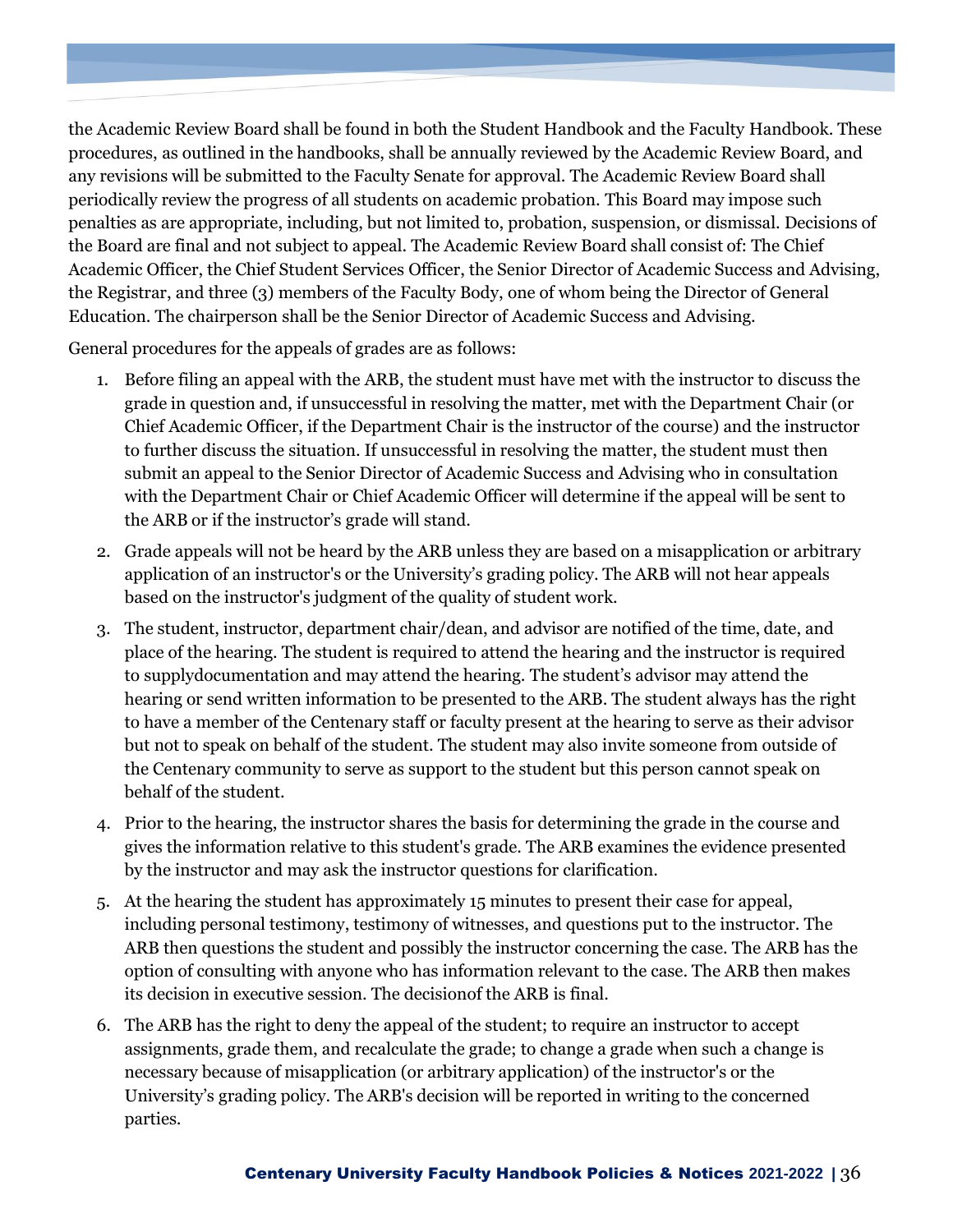The review of the academic progress of students on academic probation occurs minimally at the end of each semester. Such reviews are shared with the ARB in executive session by the Senior Director of Academic Success and Advising. As a result of such reviews, the ARB may:

- 1. Suspend, dismiss, or expel a student;
- 2. Limit a student's credit hour load;
- 3. Set performance goals for students that must be met in order for the student to remain at Centenary; and/or

Require or recommend tutorial assistance.

# <span id="page-36-0"></span>Office of Career Development and Community Engagement

The Office of Career Development and Community Engagement assists students in connecting academic, cocurricular, and vocational experiences in a meaningful way, leading to successful career employment following graduation. Our mission is to create a talent pipeline for students to grow professionally through experiential learning opportunities from freshmen year through their first career. Students should begin using the Office of Career Development and Community Engagement in their freshman year. Exploration of personal and work values, interests, skills, and personality can be done through a variety of methods. This helps students confirm a major, select a career field, or develop employability skills throughout their time at Centenary. There are assessment tools and an extensive career library for investigation. Professional career and community engagement counselors are available for individual appointments, to interpret career assessment results, assist with job search correspondence, and conduct mock interviews. The Office maintains a wide variety of job listings (full-time, part-time, internships, and summer positions)throughout the local and regional area. There are numerous workshops during the academic year to help students fine tune their job search and on-the-job maintenance skills.

### <span id="page-36-1"></span>Internships

The most up-to-date Internship policies and procedures can be found in the Undergraduate Catalog.

#### **NOTE:**

*An internship must be a program-related, horizon-expanding experience. The intern may not be supervised by a relative. All internships must be approved prior to beginning the job. Approval will not be granted once a job has started. Departments may impose additional requirements; therefore, students must discuss each opportunity with their academic advisor.*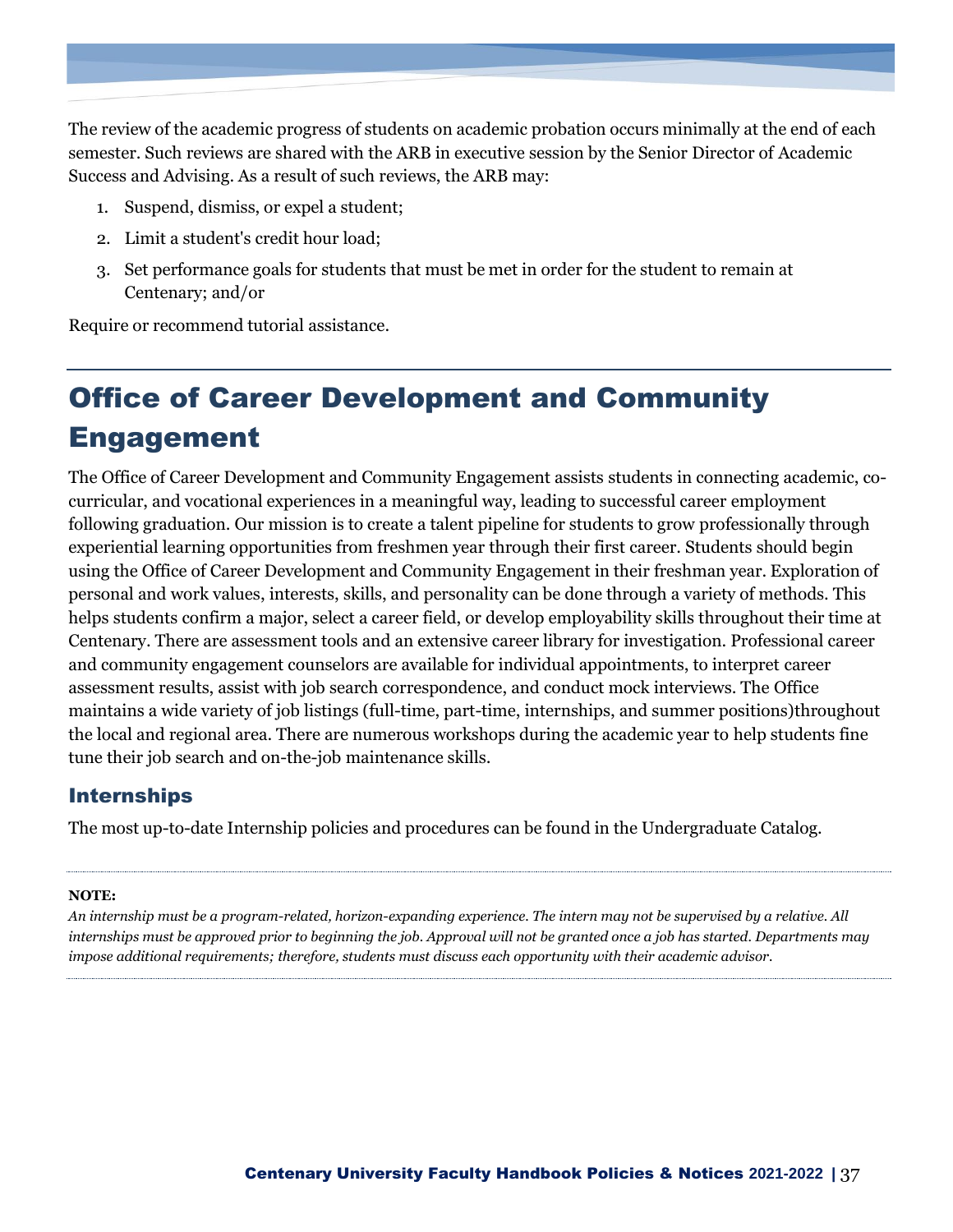# <span id="page-37-0"></span>Centenary Campus Store Facilities Department

**Virtual Bookstore:** There is no longer a physical bookstore on campus; however, keep an eye out forpopstores throughout the year. Click [HERE](https://centenaryuniversity.sharepoint.com/:b:/g/AA/EaO-tOJHe0FJhmjRwBMLaEwBl59wme_GN4fKUvlm5kEfKw?e=ia0ZGj) for information about Follet online.

**Course adoptions** are submitted electronically through th[e Online Adoption Tool.](https://www.bkstr.com/centenarystore/home) The Course Materials Manager will contact any instructors whose orders present a problem. Faculty members areencouraged to consider cost when choosing textbooks. While we encourage finding ways to save students money, it is technically against Follett's contract with the University that sources outside Follett are endorsed or advertised, for example telling students to visit Amazon or Chegg websites for books. For interest in cost cutting options it is recommended that you contact the Course Materials Manager. Adoptions submitted in advance have a better chance of used books being available, saving studentsmoney when purchasing their textbooks.

#### **NOTE:**

The Course Materials Manager cannot order desk copies of textbooks. The Course Materials Manager may be able to provide the *forms and addresses of the publishers, but it is the responsibility of the faculty member to order desk copies directly from the publisher.*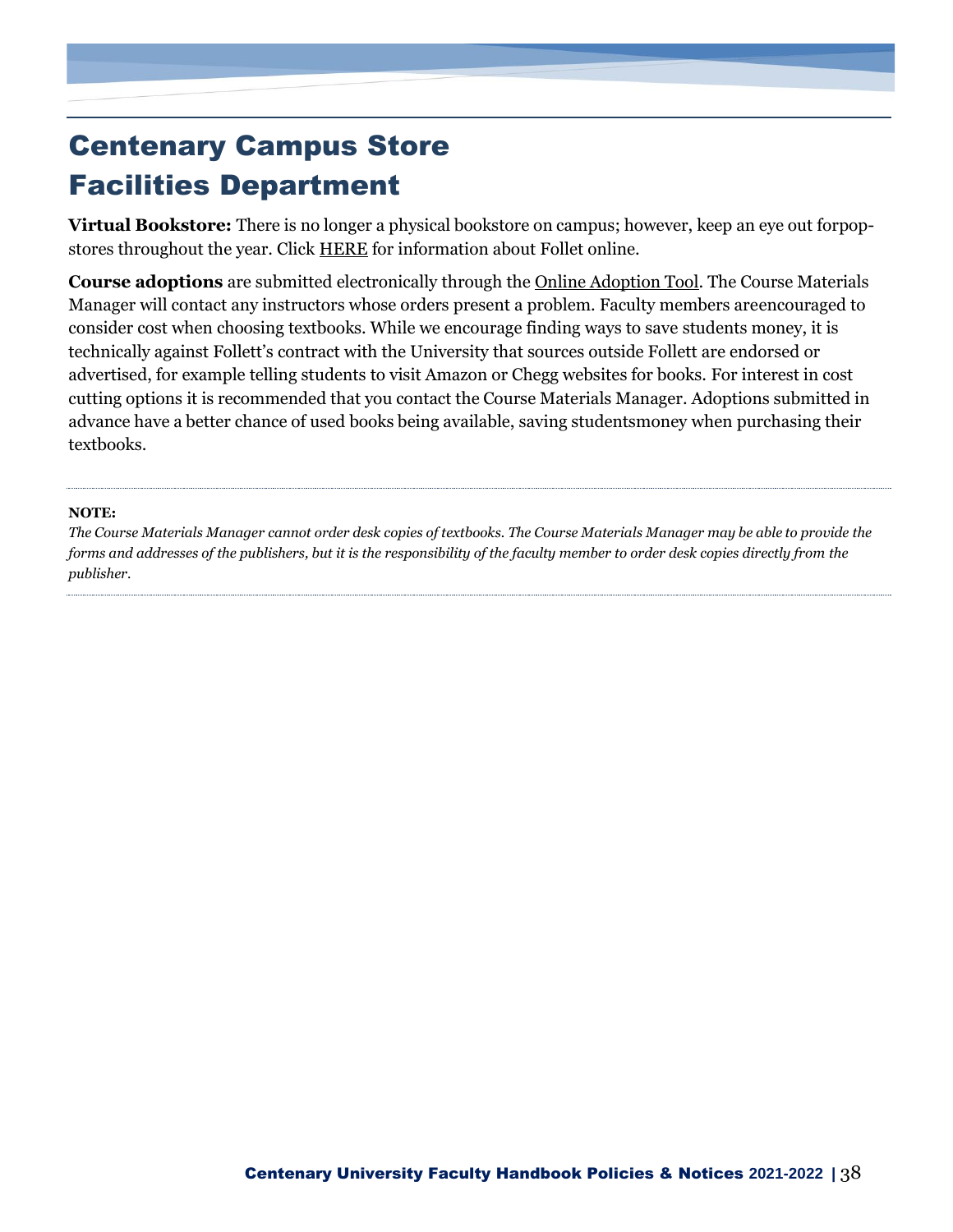# <span id="page-38-0"></span>Facilities Department

- 1. **Work Orders:** When anything needs to be moved, built, set up, or torn down, a work order must be placed with the Facilities Department. Centenary Facilities Department uses a work order tracking system called School Dude, which assists the Housekeeping, Maintenance and Grounds Department in keeping track of their activities on campus. The items that are covered are: painting, plumbing, electrical, heating and cooling, miscellaneous repairs and supplies. All non-emergency maintenance requests must be entered into School Dude. Please plan ahead to enable Facilities to schedule the work in a timely manner. Click [here](https://login.myschoolbuilding.com/msb?acctNum=874590208&productID=MD) to submit a Maintenance Request.
- 2. **Emergencies:**
	- For emergencies relating to the building and grounds, such as plumbing or heating problems that arise during normal office hours notify the Facilities Department. Emergencies arising atother times should be reported to the Security Service through the Switchboard Operator. Monday – Friday from 8:00 am to 4:30 pm, call 908.852.1400, **ext. 2301**.
	- After business hours and weekends, call **862.254.0219**

# <span id="page-38-1"></span>Human Resources/Faculty Benefits

Detailed information on Employee Benefits can be found on the University's website:

[https://www.centenaryuniversity.edu/human-resources/benefits](https://www.centenaryuniversity.edu/human-resources/benefit)

Or by contacting the Human Resources Department.

- LEAVES OF ABSENCE
- FIREARMS POLICY
- DRUG-FREE WORKPLACE POLICY
- SMOKING POLICY
- INCLEMENT WEATHER POLICY
- All of the above are posted here[: https://www.centenaryuniversity.edu/human-resources/policies](https://www.centenaryuniversity.edu/human-resources/policies-and-notices/)[and-notices/](https://www.centenaryuniversity.edu/human-resources/policies-and-notices/)
- RESERVATION OF UNIVERSITY VEHICLES: Reservation of University Vehicles Policy can be found here: <https://www.centenaryuniversity.edu/human-resources/services/>

## <span id="page-38-2"></span>Office of Information Technology (OIT)

Centenary University's Office of Information Technology (OIT) is responsible for maintaining and administering the University's technology environment and systems including cloud and on-site data systems, enterprise applications, the campus data center, staff and faculty issued computers, office computers, classroom podiums computers, library and lab computers. In addition, OIT maintains a multi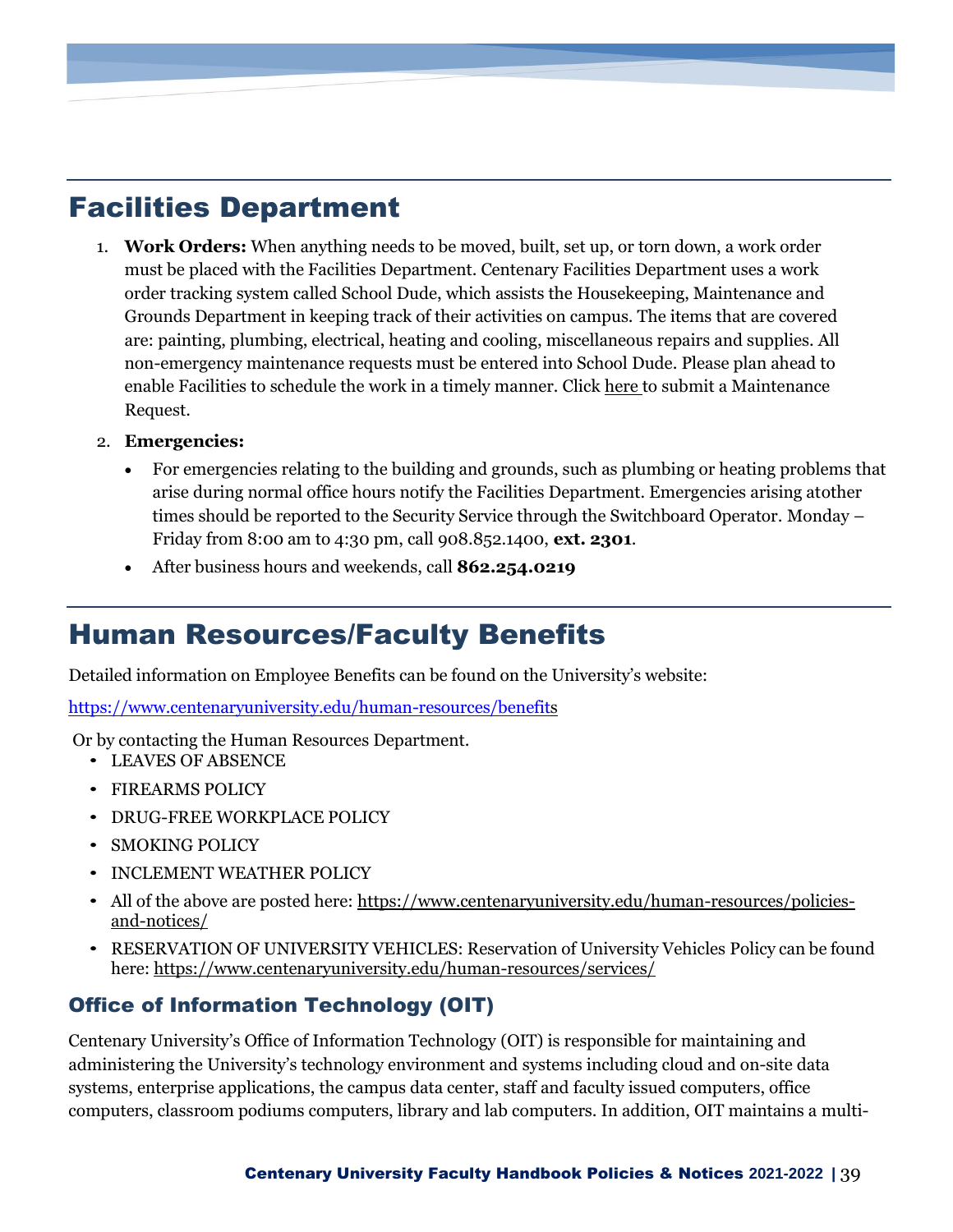campus wired and wireless network infrastructure and supports campus wide print operations.

OIT designs, maintains and supports University classroom and meeting space **audio visual systems**and web conferencing tools licensed by the University, excluding specialized systems maintained and operated by Centenary Stage Company, the Theater Department, or other offices on campus.

OIT provides **academic technology support** for faculty and staff including assistance with online teaching and learning, classroom technology, online course development, instructional methodology and pedagogical incorporation of technology.

OIT **Help Desk** is available 24/7, 365 days a year for quick technical support via extension 2000, online chat or email at [helpdesk@centenaryuniversity.edu.](mailto:helpdesk@centenaryuniversity.edu) Issues that are not able to be resolved on first contact are escalated to the university's on-site team and will be addressed within the next businessday.

The **Office of Information Technology** is located on the second floor of the Seay Administration Building above the Admissions Department. In-office hours are (generally) 8 a.m. to 6 p.m.

The **Laptop Deployment Center** is located in Seay Administration Building beside the SunkenLounge. Hours vary and appointments are required. Appointments can be scheduled using Outlook Calendar or Bookings App.

# <span id="page-39-0"></span>The Learning Resource Center/Library

The Taylor Memorial Learning Resource Center (LRC) houses a print and audiovisual collection of 75,912 items, including 72, 129 items in print, 3,573 audiovisual materials including videotapes and DVDs, 76 current periodicals and 65 electronic databases. Most are searchable on and off campus. A library of credible internet sources is also available, to expedite the research process. The LRC houses 25 public access computers. Through a network of national and regional library systems, the library has access to books, journal articles, and AV material not currently available in the library. The library provides 24- hour-a-day, seven-days-a-week reference service via Q&A NJ. The library staff is trained in research techniques and is always available to assist students, faculty and staff.

### <span id="page-39-1"></span>Multimedia Classrooms

Centenary University currently has over 30 multimedia classrooms, located in nine different buildings: in the Seay building, the Ferry building, the Recital Hall, Trevorrow Hall, the Littell Technology Center, the Library Annex, the Library Lab, Lackland Center and in Brotherton. Each of these rooms are equipped with a ceiling mounted video projector, which is connected to an overhead projector, a VCR/DVD player, a desktop computer, and a docking station for the school issued laptops. Additionally, 4 classrooms are outfitted with additional technology to support HyFlex teaching (2 in Lackland, 2 in Littell). Mobile cameras and other equipment are available for faculty use through TaylorMemorial Library.

Scheduling for these rooms is handled by the Registrar, based on availability and need. To request a multimedia classroom for your course, please indicate on your course offering forms that you would liketo use one before you submit them to your department chair.

# <span id="page-39-2"></span>Registrar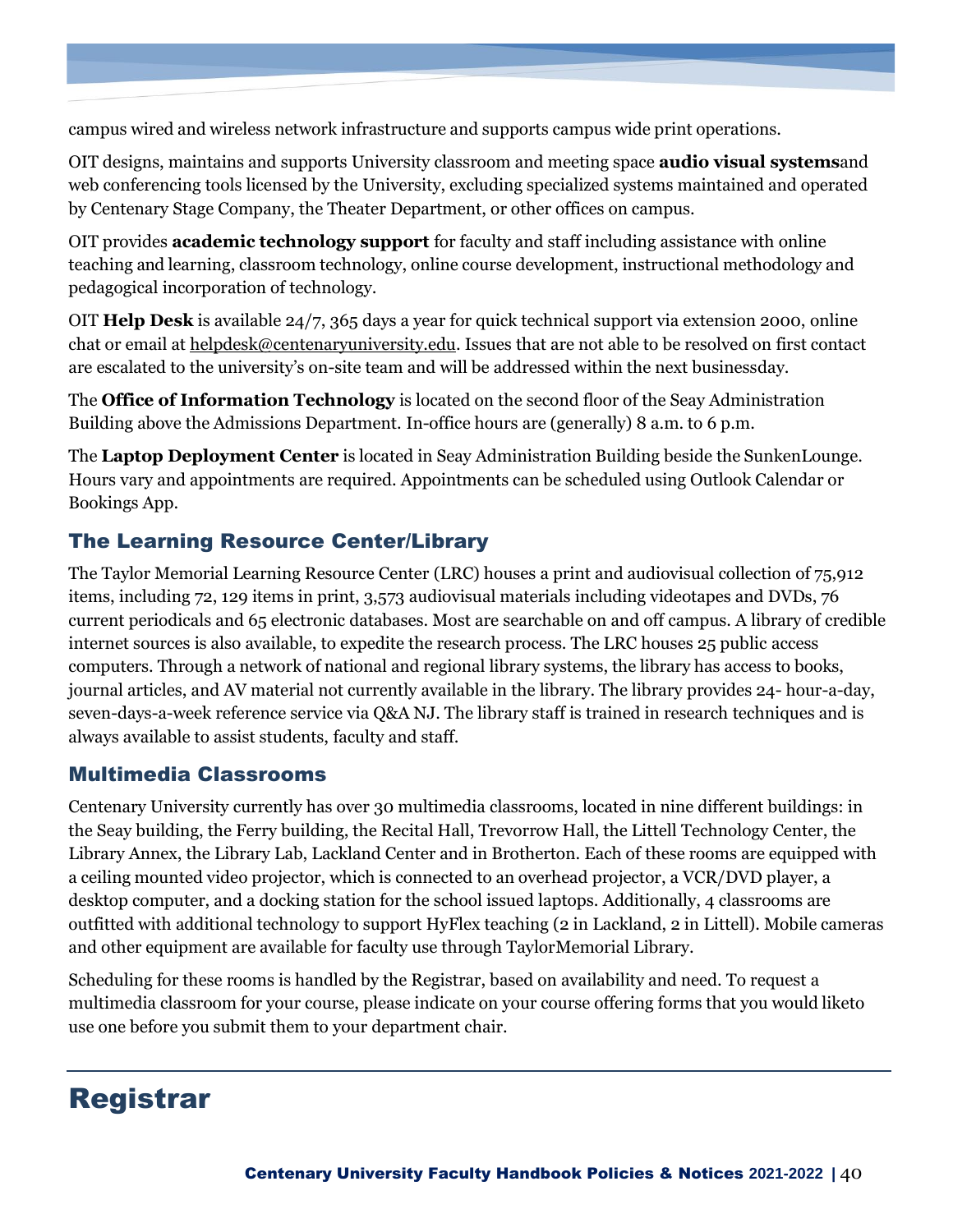# <span id="page-40-0"></span>CLEP

The College Level Examination Program (CLEP) gives students the opportunity to receive college credit for what they already know, by earning qualifying scores on any one or more of the 35 CLEP examinations. For more information regarding CLEP exam descriptions, registration information, and exam fees contact: [Registrar@centenaryuniversity.edu.](mailto:Registrar@centenaryuniversity.edu)

## Independent Study Policy

Independent Study is an important part of the curriculum and should be used to supplement rather than replace existing courses of study. When registering for an Independent Study, the student selects atopic from a single field of learning or one that is interdisciplinary in nature, prepares and executes a plan of study in consultation with one or more full-time instructors, and at the end of the semester or the end of term for SPS students, prepares a research paper, or provides other evidence of accomplishment suitable to the topic. In addition, the student may be required to take an oral or written examination.

The credit to be sought for an Independent Study, which may range from one to four credits, is to be determined when the topic is approved. No more than eight (8) credits of Independent Study may be applied toward the Associate Degree and the Master's Degree. The maximum number of credits that may be applied toward the Bachelor Degree will be determined by the nature of the student's academicprogram, but optimally should be no more than sixteen (16) credits.

In order to register for an Independent Study, a student must complete the "Independent Study Application" form, meet with the instructor(s) who is (are) to supervise the Independent Study, complete each part of the application, secure the requisite signatures, and return the application to the VPAA or appropriate Dean for approval signature. Approved forms should be sent to the Registrar's office. No student, except for extenuating circumstances, should be allowed to register for more than one Independent Study during a given semester or term.

Students who wish to undertake an Independent Study must meet the following conditions: (1) the student must be, minimally, of Sophomore standing (undergraduates), or have completed at least 50%of their credits (graduate students); (2) the student must have a cumulative grade point average of 2.75or above. Exceptions may be made with the approval of the Chief Academic Officer.

To be approved, the proposed Independent Study must follow the regulations noted below:

- 1. The proposed Independent Study must clearly state the educational objectives it is meant to obtain, the texts or readings to be used, a complete outline of study [syllabus], the schedule of meeting times, and the method(s) to be used in evaluating the student's performance.
- 2. The proposed Independent Study must have all requisite signatures prior to being submitted to the VPAA or appropriate Dean for approval.
- 3. The proposed Independent Study cannot duplicate courses that are currently being offered, with the possible exception of a student having an irresolvable conflict between required classesfor which no suitable alternative is available.
- 4. The proposed Independent Study for a full-time student must be assigned to the supervision of a full-time faculty member, unless there are none available [no full-time student should be assigned to an Independent Study with an evening or adjunct faculty].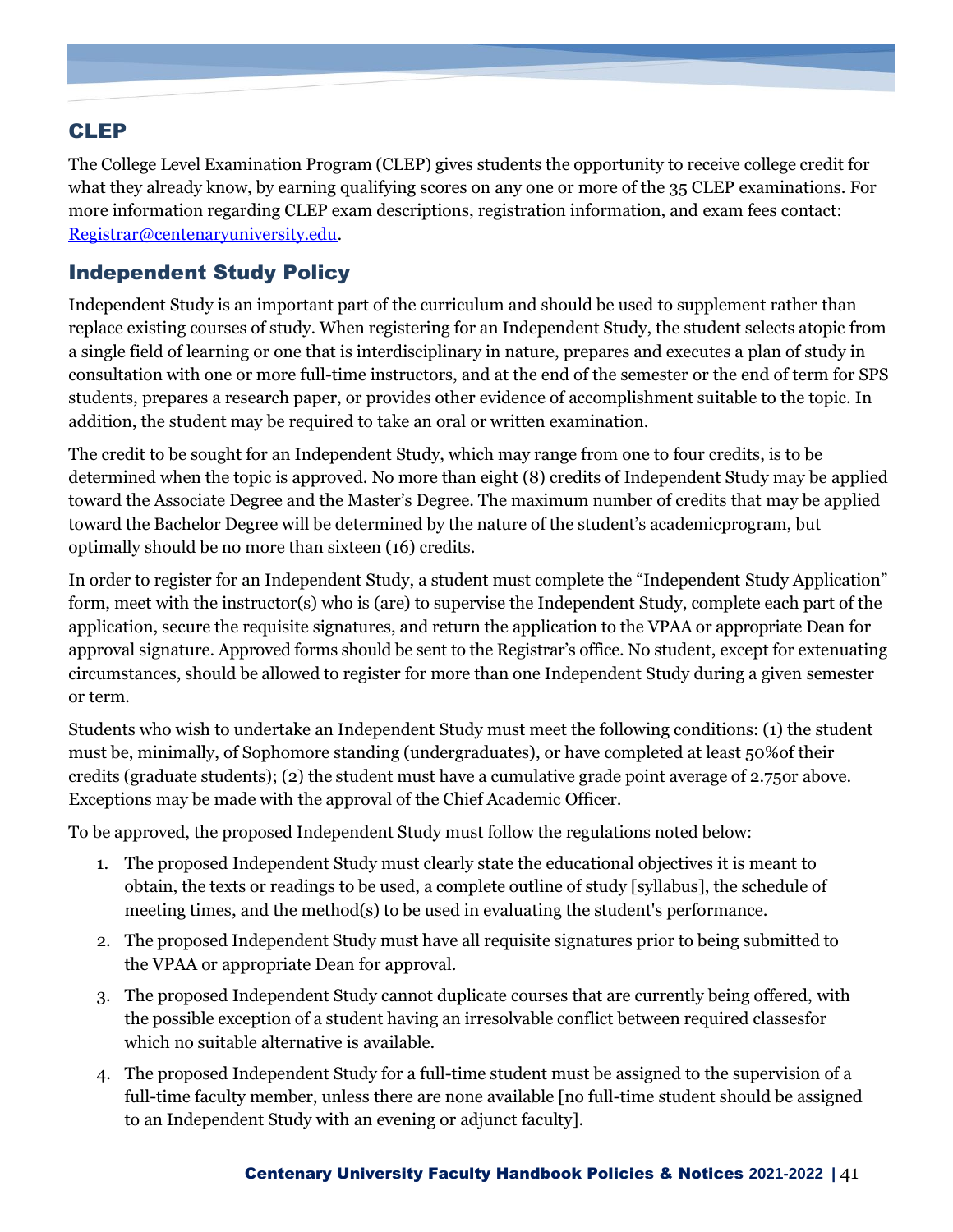5. All proposed Independent Study applications must be completed and submitted to the VPAA or appropriate Dean on or before but no later than the end of the regular add/drop period of a given semester. [Applications submitted after this deadline may not be accepted]. A limited number of Independent Study courses will be approved by the VPAA or appropriate Dean each semester.

## <span id="page-41-0"></span>Prior Learning Assessment Program

Centenary University's Prior Learning Assessment (PLA) Program is designed to help the adult learner combine college courses and life and/or work experience in a nontraditional approach toward earning a college degree. This program is supervised through the office of the School for Professional Studies (SPS). Adult learners who are 23 years of age or older, matriculated, and who have earned a minimum of 8 credits of coursework at Centenary are eligible to participate in this program. Students may not use PLA credits to satisfy their 30-credit residency requirement at the University.

To become involved in the Universities PLA Program, all interested students must complete a Prior Learning Assessment Preregistration Checklist through their academic/program advisor. Students must then register for and successfully complete a one-credit required course, PLA 1000: PLA Portfolio development. This course is offered quarterly. The course will cover details of the PLA process and the mechanics of portfolio creation. After successful course completion, students will create and submit portfolios for approved course content to the Director of PLA, who will then assign the portfolios to faculty evaluators who will assess the portfolio and demine if college-level credit has been demonstratedand the amount of credit earned.

#### **Fees:**

- The Prior Learning Assessment fee for PLA1000 is the equivalent of one credit at the prevailing tuition rate at the main campus, payable upon registration for the course.
- The fee for PLA credits is 50% of the prevailing tuition rate per credit for the main campus. Feepayment is due in full upon submission of portfolio(s) for evaluation.
	- 1. Students in the accelerated cohort programs can **only** apply for PLA courses that are notpart of their cohort of study.
	- 2. PLA credits, including CLEP credits, cannot be applied toward the University's 30 credit residency requirement. All evaluations for PLA credits must be completed by the end of the semester before the one in which the student is planning to graduate.
	- 3. The PLA fee is not eligible for any discounts such as, but not limited to: Employee, PDS, law enforcement, etc. The fee for PLA 1000 is not covered by full-time tuition (12-18 credits); it isan additional tuition charge for 1 credit.

Registrar forms are available here: [https://www.centenaryuniversity.edu/academics/registrar/registrars](https://www.centenaryuniversity.edu/academics/registrar/registrars-forms)[forms.](https://www.centenaryuniversity.edu/academics/registrar/registrars-forms) Please bookmark this page for future access. Completed forms can be emailed to Nancy Frueholz. Adobe sign can then be utilized to collect signatures.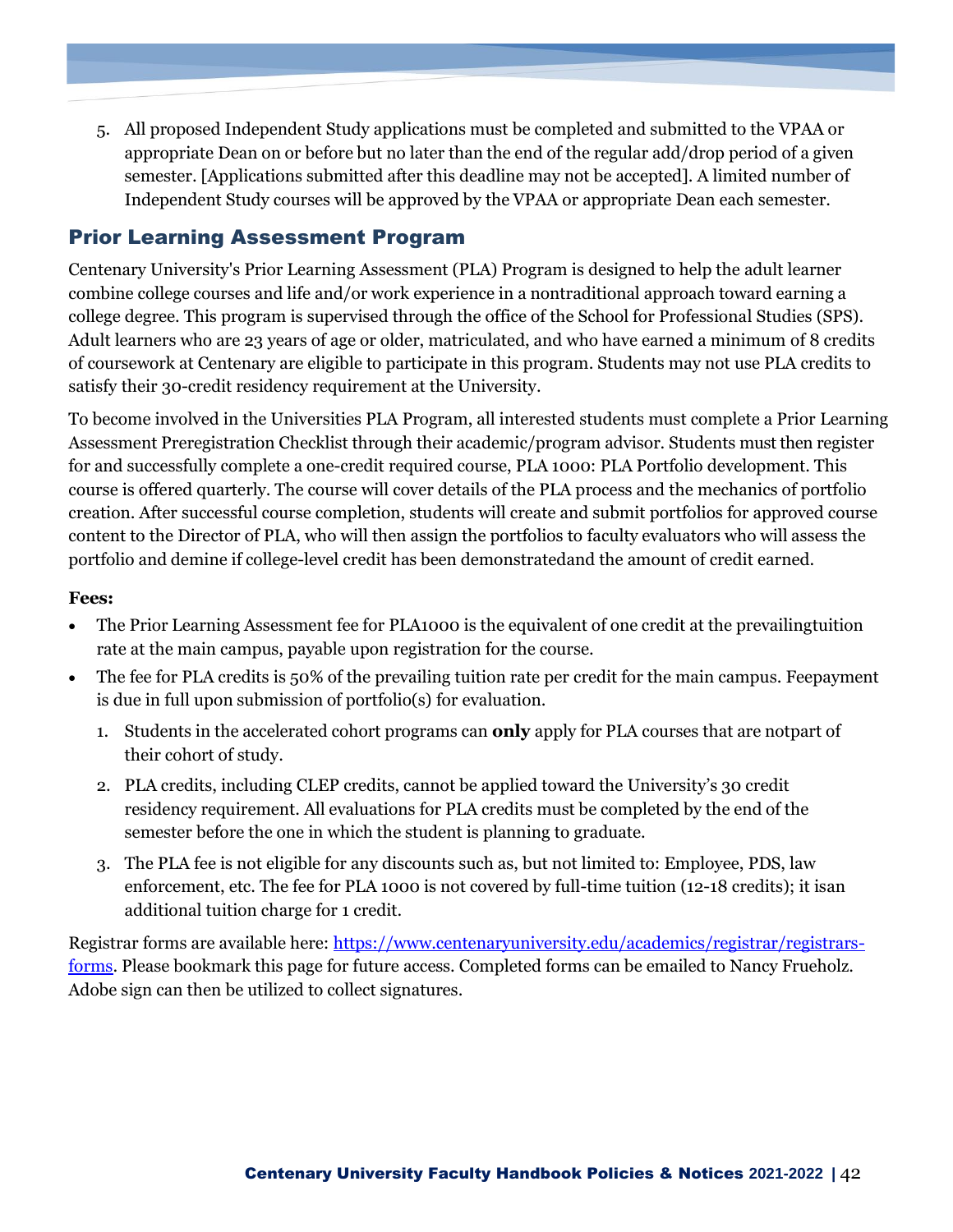# <span id="page-42-0"></span>Student Life

The mission of the Office of Student Life is to contribute to the educational co-curricular experience for all students. The Office works to provide a supportive and inclusive atmosphere that will enhance students' personal development, persistence within and commitment to the University community and beyond. Personal development is defined as helping students achieve their own potential by cultivating their self‐ improvement skills as they relate to themselves, their community and their profession, inside and outside the classroom environment. This mission will be accomplished through assessing, understanding and responding to student needs; developing, promoting and implementing co- curricular programs; empowering student leaders and contributing to their effectiveness; and providingresponsive advising, career and personal counseling, food, health, security and tutorial services, among others. These measures are designed and instituted in concert with the faculty and academic programs of the University, as well as with other service-oriented departments, including Admissions, Athletics, Book Store, Business Office, Facilities Operations, Library and Registrar.

Centenary University attempts to keep close and personal contact with students through the Office of Student Life. The staff is responsible for developing programs and activities that aid in a student's social and emotional development. The aim is to make the University experience rich and rewarding forall students. The Office serves as a central resource area in helping students deal with problems and concerns. Students may receive help from members of the Student Life staff or through referral to otherpersonnel. The office also has the responsibility for student disciplinary processes and changes in student residency status.

## <span id="page-42-1"></span>Counseling Center

Centenary University offers all students the opportunity to participate in individual, couples or group counseling with a professional counselor. A consulting psychiatrist is available for the medical management of students in counseling. Whether students are having difficulty adjusting to college or experiencing uncertainty or lack of direction in certain aspects of their life, counseling can help develop decision making skills and coping strategies. The Counseling Center staff are actively involved in many facets of campus, life, including: the Residence Life Program, New Student Orientation, and faculty, staff and student education in the area of mental health and wellness. Educational programs dealing with such topics as Wellness, Anxiety and Stress, Relationship Concerns, QPR- A Suicide Prevention Program, and Mental Health First Aid Training are sponsored by the counseling department on an ongoing basis. Counseling services are available without charge and all sessions are strictly confidential.Walk in hours are available twice each weekday (12:30-1:30 and 3:00-4:00) and after hours crisis counseling is available 24/7 when the Center is closed. Referrals may be made to professionals or agencies in the community for long-term counseling. Ethical standards of the American Psychiatric Association, the American Psychological Association and the National Association of Social Workers arestrictly maintained. Additional information can be found on the Content Management System under the Activities tab, Main Campus Counseling Center.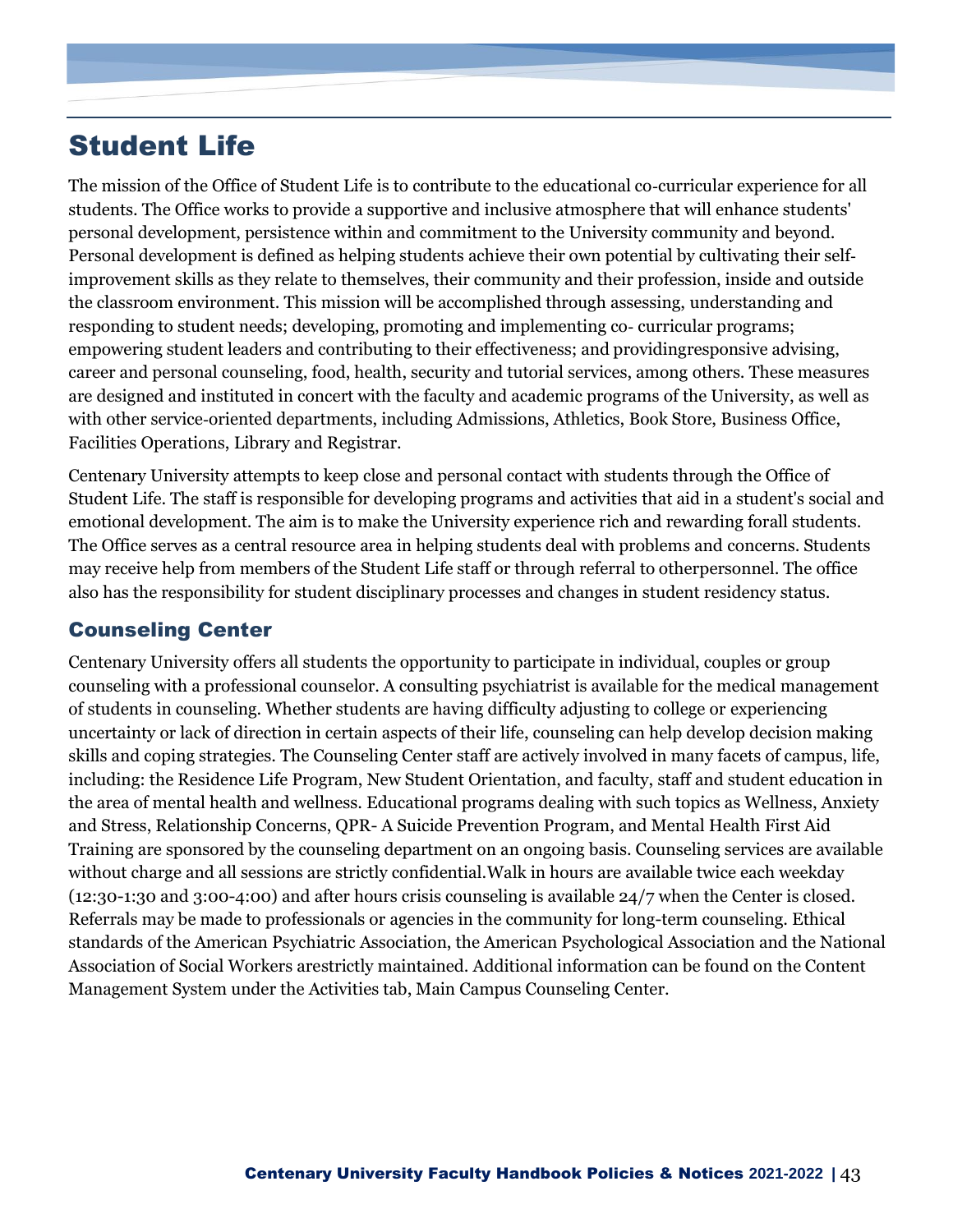# <span id="page-43-0"></span>The Writing Collaboratory

Located in the lower level of Taylor Memorial Library, the Writing Collaboratory offers 30-minute peer-topeer consultations on any type of written communication in every field of study at the University.

Consultants work with students at any stage of the writing process from brainstorming to final drafts. The Collaboratory also offers evening workshops focused on writing in the disciplines, special topics inwriting and identity, and general writing advice. The Collaboratory also supports faculty by offering bespoke workshops for individual classes with topics ranging from general writing advice to guidance for specific course assignments to group tutoring sessions. In addition to collaborative writing instruction, the Collaboratory has a small library where students can take advantage of writing handbooks or citation guides. The Collaboratory also has several computers that students may use to check email or work on assignments. There is a lounge area where students can take advantage of a quiet environment conducive for reading or taking well-deserved breaks in between classes.

Students can make an appointmentusing the Collaboratory's online database at [http://centenary.mywconline.com](http://centenary.mywconline.com/) or come by to speak with a Collaboratory staff member. Students are also welcomed to stop by for walk-in appointments when staff members are available.

Handbook Revisions:

*Revised 1/30/12 Revised 2/18/12 Revised 4/15/12 Revised 5/17/13 Revised 10/1/2014 Revised 10/9/2019 Revised 8/28/2020 Revised 5/2021*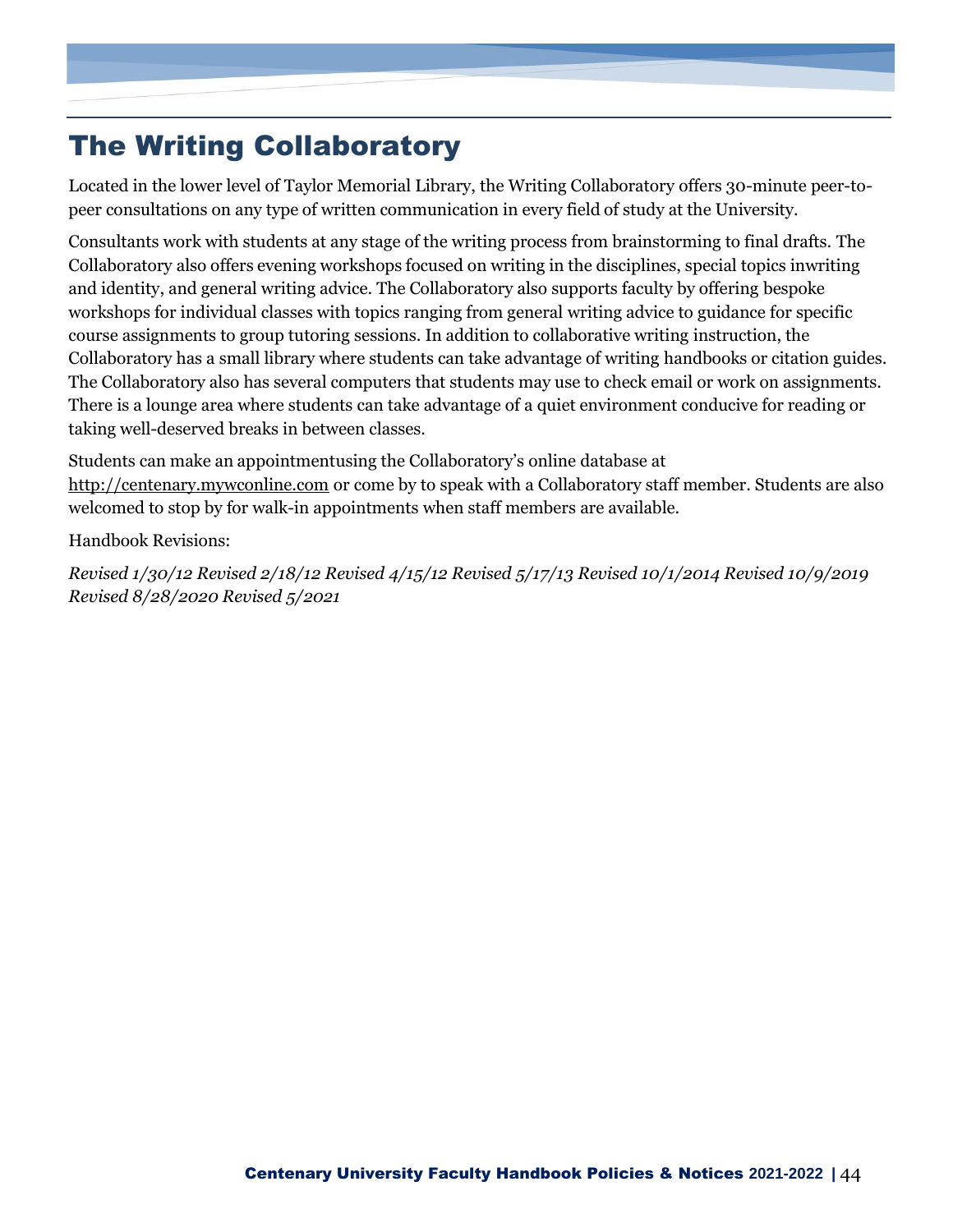# <span id="page-44-0"></span>APPENDIX

# <span id="page-44-1"></span>Appendix One, Faculty Handbook: Centenary University:

## <span id="page-44-2"></span>Teaching Excellence Guidelines

*adopted May 2016*

• Defined: Centenary University expects all faculty to have a commitment to excellence in teaching as outlined below. Teaching excellence is comprised of commitment, scholarship, and performance/effectiveness. Refer to the Scholarship/Professional development rubrics established for your department/program, foun[d here.](https://centenaryuniversity.sharepoint.com/:f:/g/AA/EhLKeOlwqFBAtRkeRWHO9yABK7dYetMZxNNhMkt0M5D8FA?e=dVhMcA)

| To exceed expectations in the<br>To meet expectations of<br>Teaching Excellence category, all of<br>teaching excellence,<br>demonstrate at least<br>demonstration of the criteria<br>the criteria for the Meets Expectation<br>3 of the criteria listed below:<br>category must be met PLUS at least<br>listed below is met including:<br>three (3) of the following exemplary<br>contributions must be demonstrated<br>and evidenced:<br>• Effective<br>Effective<br>Outstanding levels of<br>$\bullet$<br>accomplishn1entin:<br>- advising/mentoring-<br>fostering student<br>• Curricular planning,<br>retention<br>communication, and development<br>development,<br>engagement, and retention<br>Scholarship of teaching and learning<br>• Effective teaching-<br>within the discipline and successful<br>$\bullet$                                                          | <b>Exceeds Expectations</b> | <b>Meets Expectations</b> | <b>Falls Short of Expectations</b>                                                                                                                                                                                                                                                                                                  |
|-----------------------------------------------------------------------------------------------------------------------------------------------------------------------------------------------------------------------------------------------------------------------------------------------------------------------------------------------------------------------------------------------------------------------------------------------------------------------------------------------------------------------------------------------------------------------------------------------------------------------------------------------------------------------------------------------------------------------------------------------------------------------------------------------------------------------------------------------------------------------------------|-----------------------------|---------------------------|-------------------------------------------------------------------------------------------------------------------------------------------------------------------------------------------------------------------------------------------------------------------------------------------------------------------------------------|
|                                                                                                                                                                                                                                                                                                                                                                                                                                                                                                                                                                                                                                                                                                                                                                                                                                                                                   |                             |                           | Falling short of expectations means failure to                                                                                                                                                                                                                                                                                      |
| incorporation of that scholarship into<br>- create an engaged<br>for all types of learners<br>the classroom and the curriculum<br>learningenvironment<br>Mentorship/advising of student<br>- for all types of learners<br>research resulting in at least one<br>- available and receptive<br>ofthe following:<br>tostudents<br>material<br>prospectuses or theses; or<br>- fair and timely evaluation/<br>presentation/performance at<br>assessment of student<br>byany or all of the following:<br>professional conference/exhibit<br>performance and course<br>- Lack of availability to students<br>Accessibility to students beyond<br>material<br>$\bullet$<br>required office hours and dictated<br>$\overline{\phantom{0}}$<br>response times<br>- Lack of student engagement<br>Assessment and achievement of<br>- Poor advising or mentorship<br>courselearning outcomes |                             | Effective teaching        | - advising/ mentoring- fostering student<br>development, engagement, and<br>create an engaged learning environment<br>available and receptive to students<br>fair and timely evaluation/assessment of<br>student performance and course<br>Falling short of expectations is evidenced<br>Lack of timely and fair student evaluation |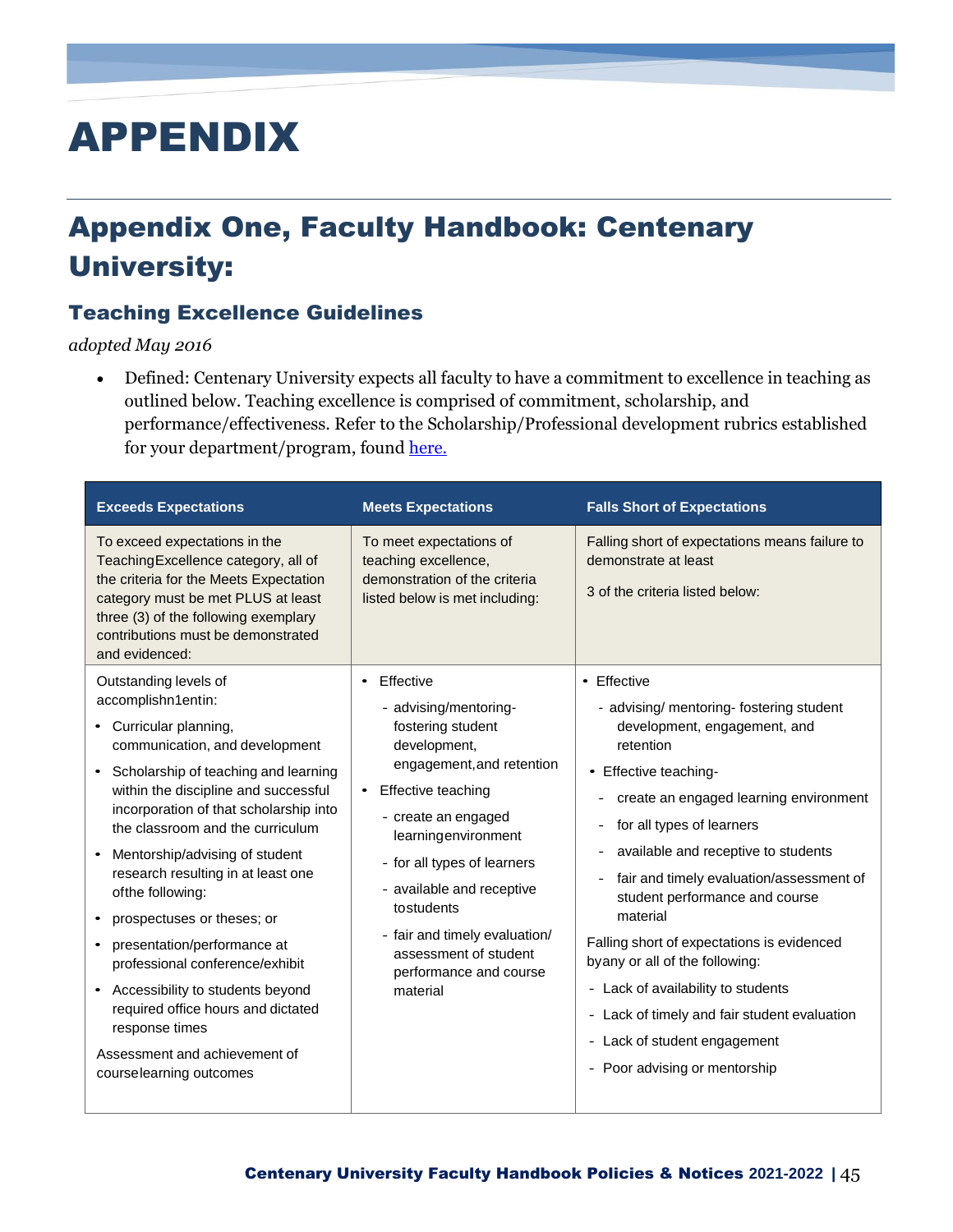#### <span id="page-45-0"></span>Measures

- 1. Effective advising/mentoring- fostering student development, engagement, and retention
	- a. Retention numbers by advisor and major
	- b. Advisor evaluation?
	- c. Documented student research assistance or thesis/project
	- d. PDA/R
- 2. Subject matter expertise- command of material, current and appropriate for discipline
	- a. Peer observation
	- b. PDA/R
	- c. Student evaluations SIR II or other
- 3. Effective teaching- create an engaged learning environment for all types of learners
	- a. Peer observation
	- b. PDA/R
	- c. Student evaluations SIR II or other
- 4. Availability- available and receptive to students
	- a. Student evaluations
	- b. Chair evaluation
	- c. Maintenance of office hours
	- d. PDA/R- documentation of work with students outside of the classroom
- 5. Fair and timely evaluation/assessment of student performance and course material
	- a. Student evaluations
	- b. LOAC documents
	- c. Chair evaluation
	- d. Syllabi

#### <span id="page-45-1"></span>References

- 1. Georgia Regents University, University of Science and Mathematics
- 2. Centenary College Faculty Handbook, 2013
- 3. Chair Evaluation Form approved by Faculty body 2015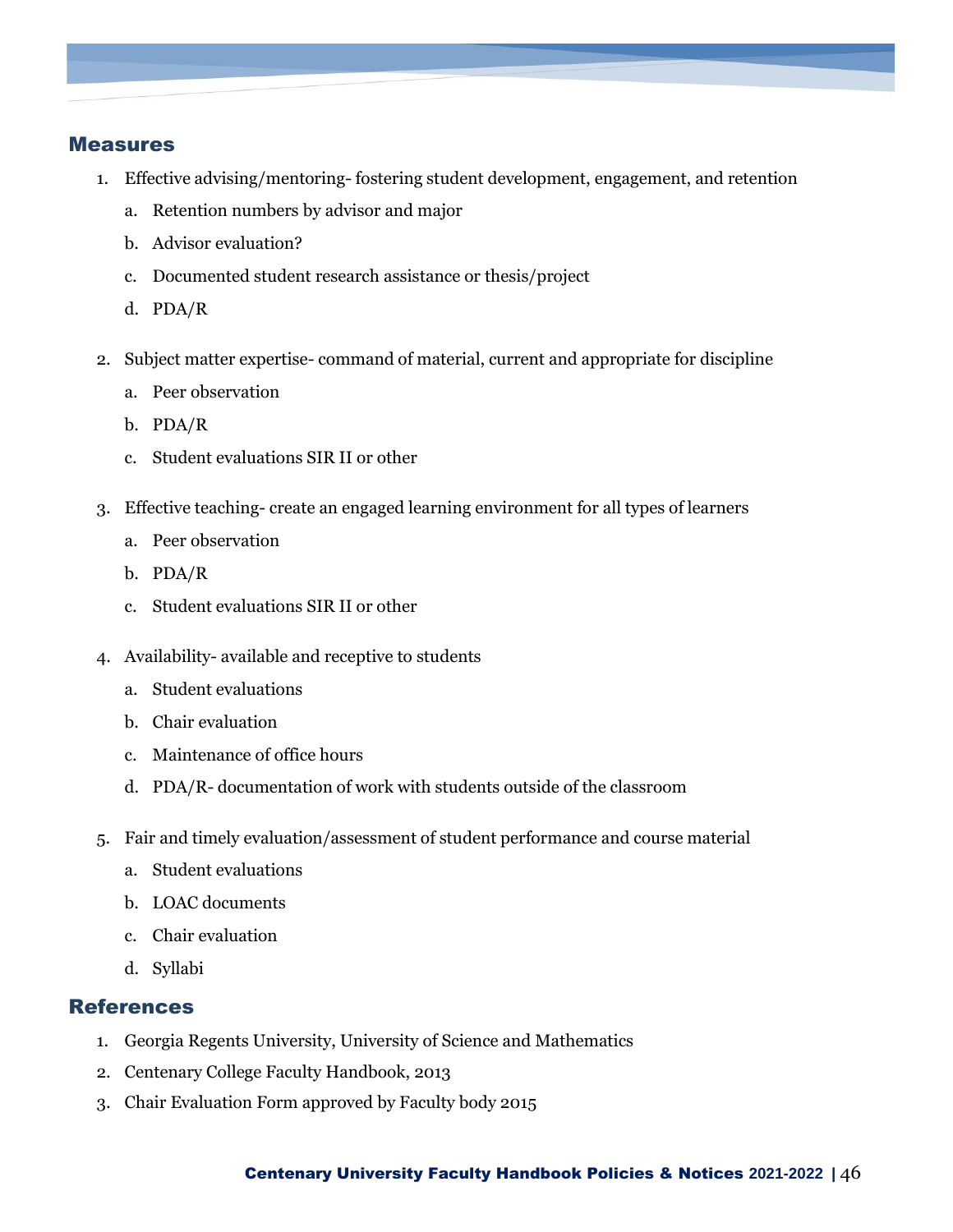- 4. PDA Guidelines Centenary College 2009
- 5. Ramapo University Peer Evaluation form
- 6. Oregon State University guidelines for promotion and tenure
- 7. CIC documents provided to committee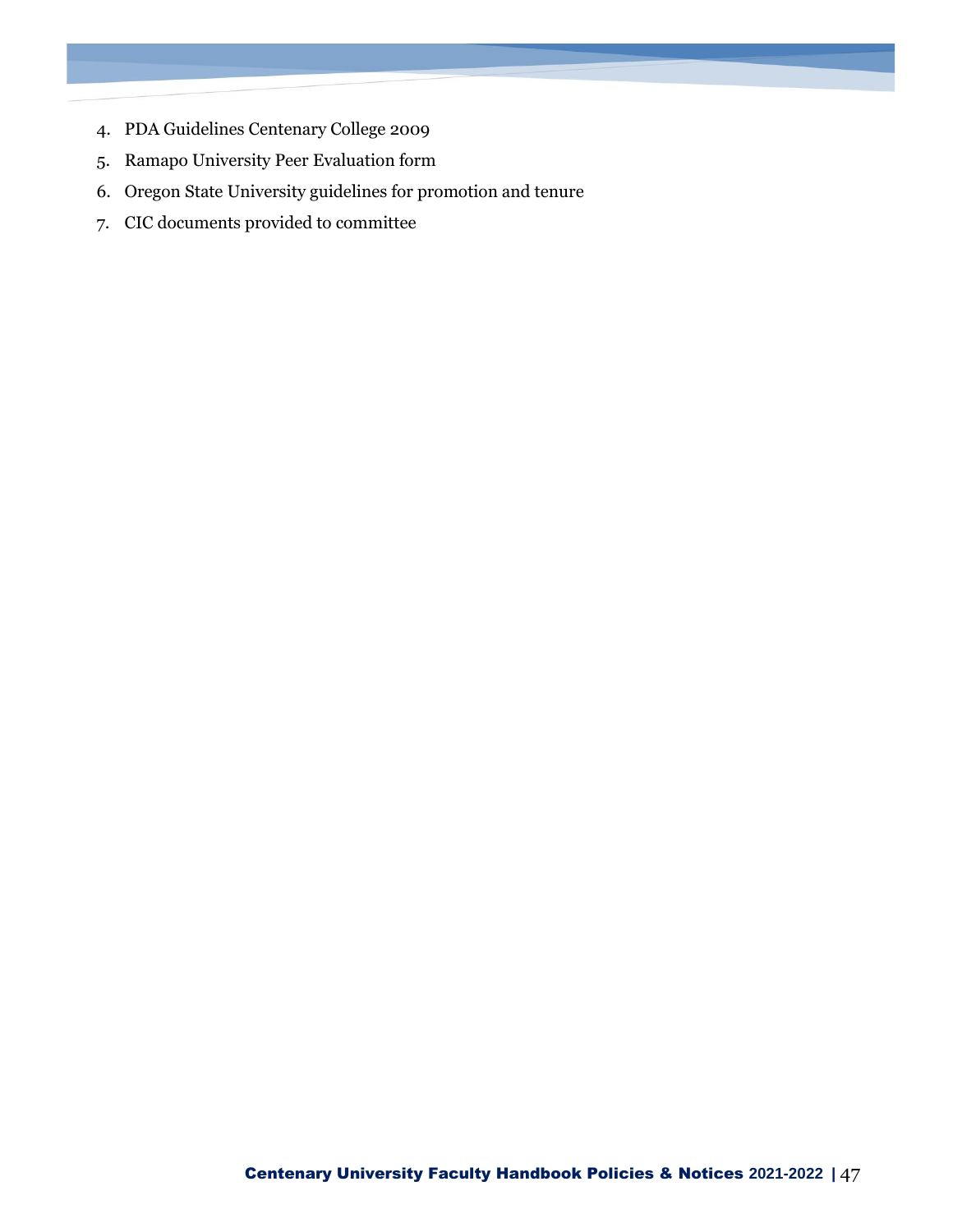# <span id="page-47-0"></span>Appendix Two, Faculty Handbook: Centenary University, Guidelines for Institutional Service

#### *adopted May 2016*

Defined: Centenary University expects all faculty to have a commitment to the University, department, program, and students.

| <b>Exceeds Expectations</b>                                                                                                                                                                                                                                                                                                                                                                                                                                                                                                                                                                                                                                                                                                                                                                                                                                                                                                                                                                                                                                                                                                                                                                                                                                                                                                     | <b>Meets Expectations</b>                                                                                                                                                                                                                                                                                                                                                                                                                                                                                                                                                                                                                                                                                                                                                                                                                                                                                                                                                                                      | <b>Falls Short of Expectations</b>                                                                                                                                                                                                                                                                                                                                                                                                                                                                                                                                                                                                                                                                                                                                                                                                                                                                                                                                                                                                                                                                                                                                                                                  |
|---------------------------------------------------------------------------------------------------------------------------------------------------------------------------------------------------------------------------------------------------------------------------------------------------------------------------------------------------------------------------------------------------------------------------------------------------------------------------------------------------------------------------------------------------------------------------------------------------------------------------------------------------------------------------------------------------------------------------------------------------------------------------------------------------------------------------------------------------------------------------------------------------------------------------------------------------------------------------------------------------------------------------------------------------------------------------------------------------------------------------------------------------------------------------------------------------------------------------------------------------------------------------------------------------------------------------------|----------------------------------------------------------------------------------------------------------------------------------------------------------------------------------------------------------------------------------------------------------------------------------------------------------------------------------------------------------------------------------------------------------------------------------------------------------------------------------------------------------------------------------------------------------------------------------------------------------------------------------------------------------------------------------------------------------------------------------------------------------------------------------------------------------------------------------------------------------------------------------------------------------------------------------------------------------------------------------------------------------------|---------------------------------------------------------------------------------------------------------------------------------------------------------------------------------------------------------------------------------------------------------------------------------------------------------------------------------------------------------------------------------------------------------------------------------------------------------------------------------------------------------------------------------------------------------------------------------------------------------------------------------------------------------------------------------------------------------------------------------------------------------------------------------------------------------------------------------------------------------------------------------------------------------------------------------------------------------------------------------------------------------------------------------------------------------------------------------------------------------------------------------------------------------------------------------------------------------------------|
| Institutional service expectations are<br>exceeded when a Faculty member<br>engages in the following criteria:<br>Assisting with adjunct<br>development, when not a part of<br>expected contractual duties, in a<br>formalized manner scheduled<br>workshops, as assigned based on<br>departmental or program need<br>Chairing a standing committee<br>$\bullet$<br>Assisting alumni with<br>$\bullet$<br>career/academic development<br>Stepping in to assist department /<br>University given unexpected<br>circumstances<br>Mentoring Presidential Scholar or<br>other students engaged in research<br>Grants - application and<br>$\bullet$<br>administration of<br>Developing partnerships with<br>$\bullet$<br>community agencies<br>Interdisciplinary collaboration -<br>$\bullet$<br>arrange and/or administer<br>Advising/assisting formally with an<br>active student organization that<br>makes a contribution to the<br>University, program, or department<br>Participating in more than 2<br>$\bullet$<br>student-centered campus events<br>per year for purpose of recruitment<br>and/or retention<br>Presenting or speaking on behalf of<br>$\bullet$<br>the University to either the internal<br>or external community (presenting<br>for a colleagues' class, newspaper,<br>radio, University event, community | Institutional service expectations are<br>met by the following criteria:<br>Service on at least one standing<br>or ad-hoc committee per year OR<br>other related assignment approved<br>by department Chair and Provost<br>based on a determined<br>departmental or program need<br>such as accreditation related<br>activities<br>Attendance/participation in at<br>least 2 student-centered<br>campusevents per year for<br>purpose of recruitment and/or<br>retention<br>Academic advising as assigned<br>bydepartment based on program<br>needs<br>- Writing student<br>recommendations<br>Working collaboratively with<br>support services (DSO,<br>coaches, ASC, etc.)<br>Maintaining office hours in<br>designated area or<br>otherwiseinform department<br>Chair<br>• Attending department meetings<br>and actively participating<br>Communicating effectively with<br>department as it pertains to reporting<br>to department from standing<br>committee and from department to<br>standing committee | Institutional service expectations are<br>not met by the following criteria:<br>• Does not serve on at least one<br>standing or ad-hoc committee per<br>• year OR other related assignment<br>approved by department Chair and<br>Provost based on a determined<br>departmental or program need<br>such as accreditation related<br>activities (with exception of first<br>year faculty)<br>• Does not actively participate in at<br>least 2 student-centered campus<br>events per year for purpose of<br>recruitment and/or retention<br>Does not engage in academic<br>$\bullet$<br>advising as assigned by<br>department based on program<br>needs<br>Does not work collaboratively with<br>$\bullet$<br>support services (DSO, coaches,<br>ASC, etc.)<br>Misses office hours OR fail<br>$\bullet$<br>tonotify department Chair of<br>changes<br>to office hours<br>$\bullet$<br>• Does not attend department<br>meetings and actively participating<br>Routinely absent from<br>$\bullet$<br>department/ program specific<br>events<br>Does not communicate effectively<br>with department as it pertains to<br>reporting to department from<br>standing committee and from<br>department to standing committee |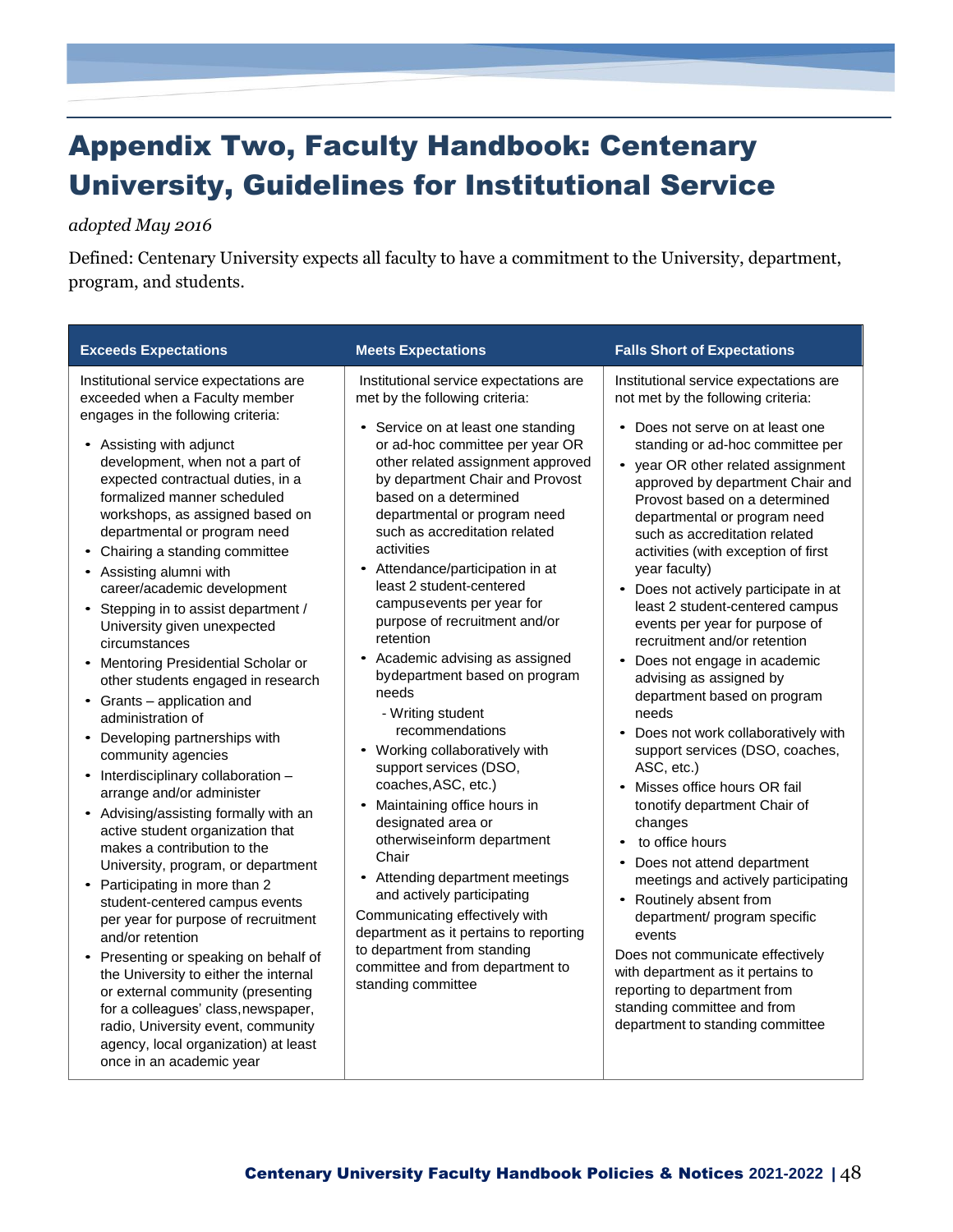#### <span id="page-48-0"></span>References

- 1. Georgia Regents University, University of Science and Mathematics
- 2. Centenary College Faculty Handbook, 2013
- 3. Chair Evaluation Form approved by Faculty body 2015
- 4. PDA Guidelines Centenary College 2009
- 5. Ramapo University Peer Evaluation form
- 6. Oregon State University guidelines for promotion and tenure <http://oregonstate.edu/admin/aa/faculty-handbook-promotion-and-tenure-guidelines#general>
- 7. CIC documents provided to committee

#### **ADDITIONAL RESOURCES:**

#### **Academic Calendar**

[https://www.centenaryuniversity.edu/academics/academic-calendar/undergrad-grad-academic-](https://www.centenaryuniversity.edu/academics/academic-calendar/undergrad-grad-academic-%20calendar/) calendar/ (Located on Centenary's website.)

#### **Acadeum Inf0rmation:**

https://centenaryuniversity.sharepoint.com/AA/Faculty/Forms/AllItems.aspx?viewid=0e5c41c2%2De330 %2D4c87%2D82ef%2D4416041a92e1&id=%2FAA%2FFaculty%2FARTICULATION%2EDUAL%2EAGREE MENT%2EINFO

#### **All Faculty Forms and Documents**

[https://centenaryuniversity.sharepoint.com/AA/Faculty/Forms/AllItems.aspx.](https://centenaryuniversity.sharepoint.com/AA/Faculty/Forms/AllItems.aspx) Please bookmark this page for future access. For Scholarship Statements click [here.](https://centenaryuniversity.sharepoint.com/:f:/g/AA/EhLKeOlwqFBAtRkeRWHO9yABK7dYetMZxNNhMkt0M5D8FA?e=OQPOyj)

#### **Campus Directory**

<https://secure.centenaryuniversity.edu/directory.php>

#### **Campus Map**

<https://www.centenaryuniversity.edu/about-centenary/locations-maps-directions>

#### **HR forms**

<https://www.centenaryuniversity.edu/human-resources/forms/> Please bookmark this page for future access.

#### **Registrar forms**

[https://www.centenaryuniversity.edu/academics/registrar/registrars-forms.](https://www.centenaryuniversity.edu/academics/registrar/registrars-forms) Completed forms can be emailed to Nancy Frueholz/Sabrina Gattuso --EMD/BMW. Adobe sign can then be utilized to collect signatures.